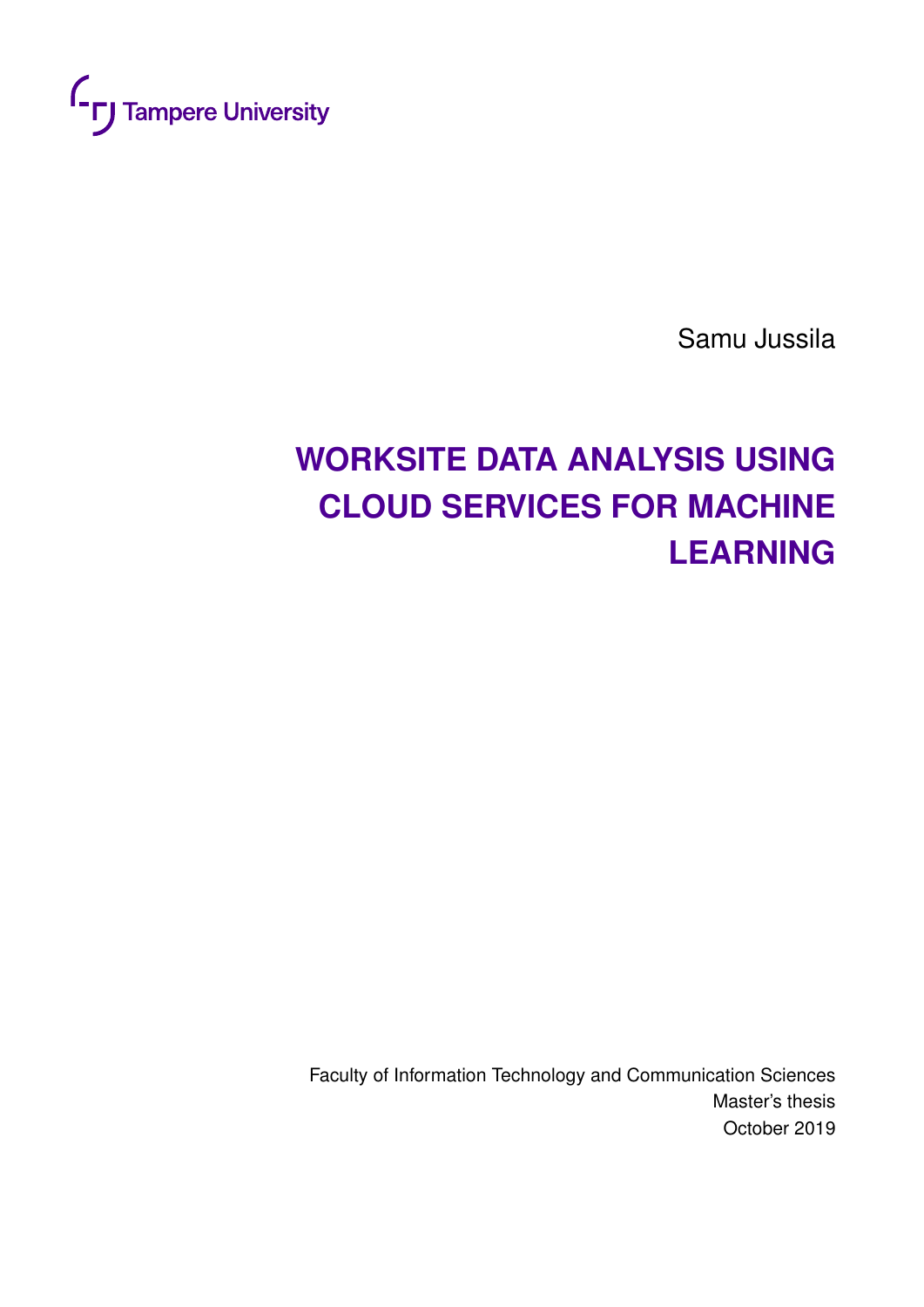# **ABSTRACT**

Samu Jussila: Worksite data analysis using cloud services for machine learning Master's thesis Tampere University Software Engineering October 2019

This thesis studies utilizing machine learning in cloud services. The aim of the thesis was to create a machine learning pipeline in a cloud service platform and use the pipeline to test how well worksite data could be used for machine learning. The data was operational data already existing in a database, and the test done was predicting a worksite's time of completion based on its state and history using different machine learning models.

The pipeline was built in Amazon Web Services, and consisted mainly of the services Glue and SageMaker. Glue was used to transform the data into a format readable by machine learning models, and SageMaker was used to implement the machine learning models. Amazon Web Services had a ways of creating all the needed parts of the pipeline, and the amount of boilerplate code was minimal. The implementation was sufficiently easy with no large setbacks.

The machine learning models implemented were linear regression, random forest, XGBoost, and artificial neural network. The model performance results show that the best model for this problem is a two-hidden-layer artificial neural network, but the results vary drastically by the method the whole data set is split into training and test data.

Keywords: Machine learning, cloud services, Amazon Web Services, regression, comparison, pipeline

The originality of this thesis has been checked using the Turnitin OriginalityCheck service.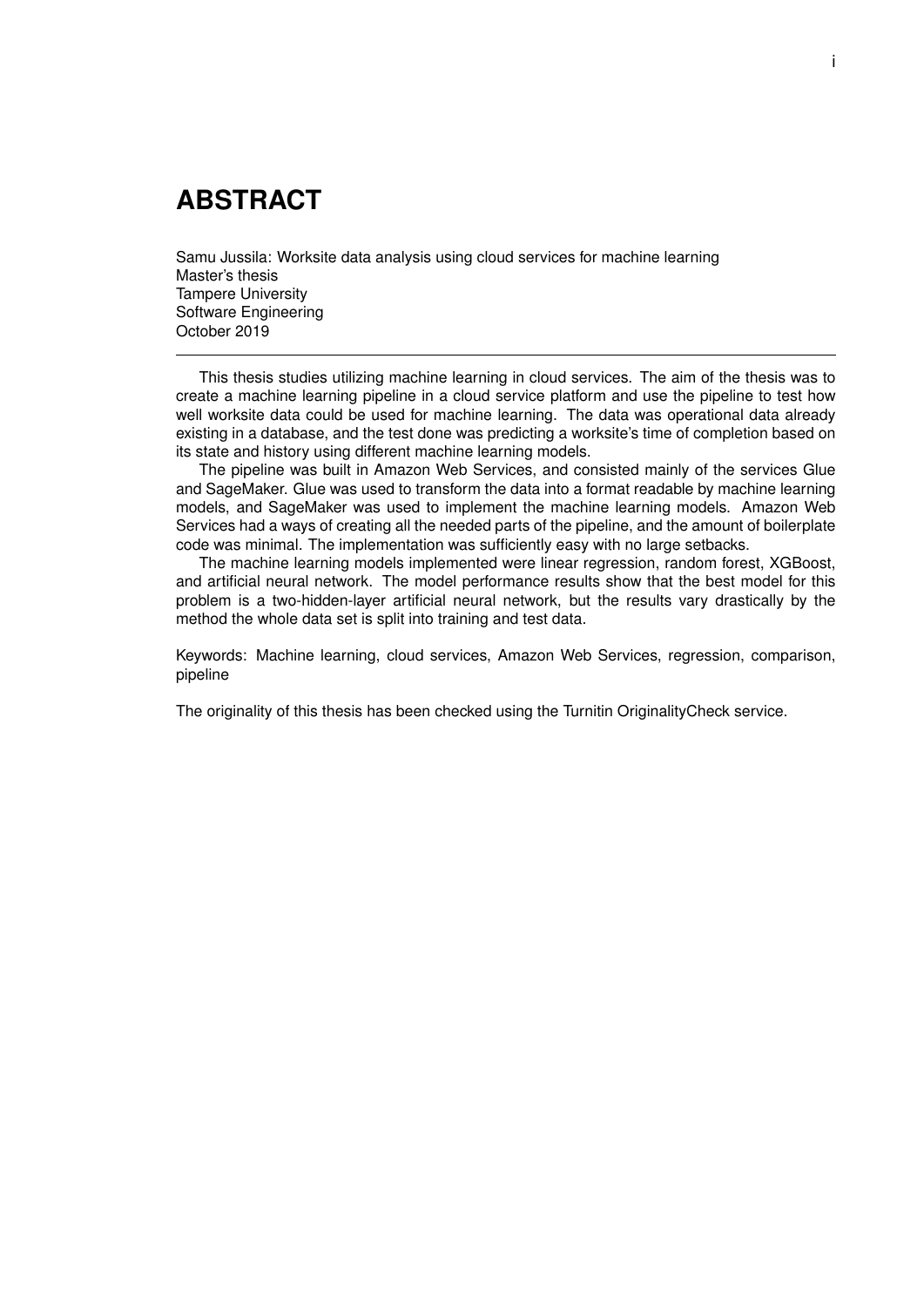# **TIIVISTELMÄ**

Samu Jussila: Työmaadatan analysointi käyttäen pilvipalvelun tarjoamaa koneoppimista Diplomityö Tampereen yliopisto Ohjelmistotuotanto Lokakuu 2019

Tässä työssä tutkitaan koneoppimispalvelujen käyttöä pilvipalvelualustalla. Työn tavoitteena oli rakentaa pilvipalvelualustalle dataputki, jolla voidaan rakentaa käyttökelpoisia koneoppimismalleja käyttäen operationaalista työmaadataa olemassaolevasta tietokannasta. Datan soveltuvuutta koneoppimistarkoituksiin mitattiin ennustamalla työmaan valmistumisaikaa sen nykytilan ja historian perusteella käyttäen erilaisia koneoppimismalleja.

Dataputki rakennettiin Amazon Web Services -pilvipalvelussa, ja koostui pääosin Glue- ja SageMaker-palveluista. Glue:a käytettiin operationaalisen datan muuntamiseen koneoppimismallien lukemaan muotoon, ja SageMaker:ia rakentamaan mallit. Amazon Web Services -alusta sisälsi tarvittavat palvelut putken rakentamiseen, eikä ylimääräistä itse putkeen liittyvä koodia tarvinnut kirjoittaa juurikaan. Putki oli helppo toteuttaa, eikä suuria vaikeuksia tullut vastaan.

Koneoppimismallit, joilla dataa testattiin olivat lineaarinen regressio, random forest, XGBoost sekä neuroverkko. Tulokset näyttävät, että paras malli tähän ongelmaan on kahden piilotetun kerroksen neuroverkko, mutta tarkkuuteen vaikuttaa huomattavasti tapa, jolla koko data puolitetaan opetus- ja testidataan.

Avainsanat: Koneoppiminen, pilvipalvelut, Amazon Web Services, regressio, vertailu, dataputki

Tämän julkaisun alkuperäisyys on tarkastettu Turnitin OriginalityCheck -ohjelmalla.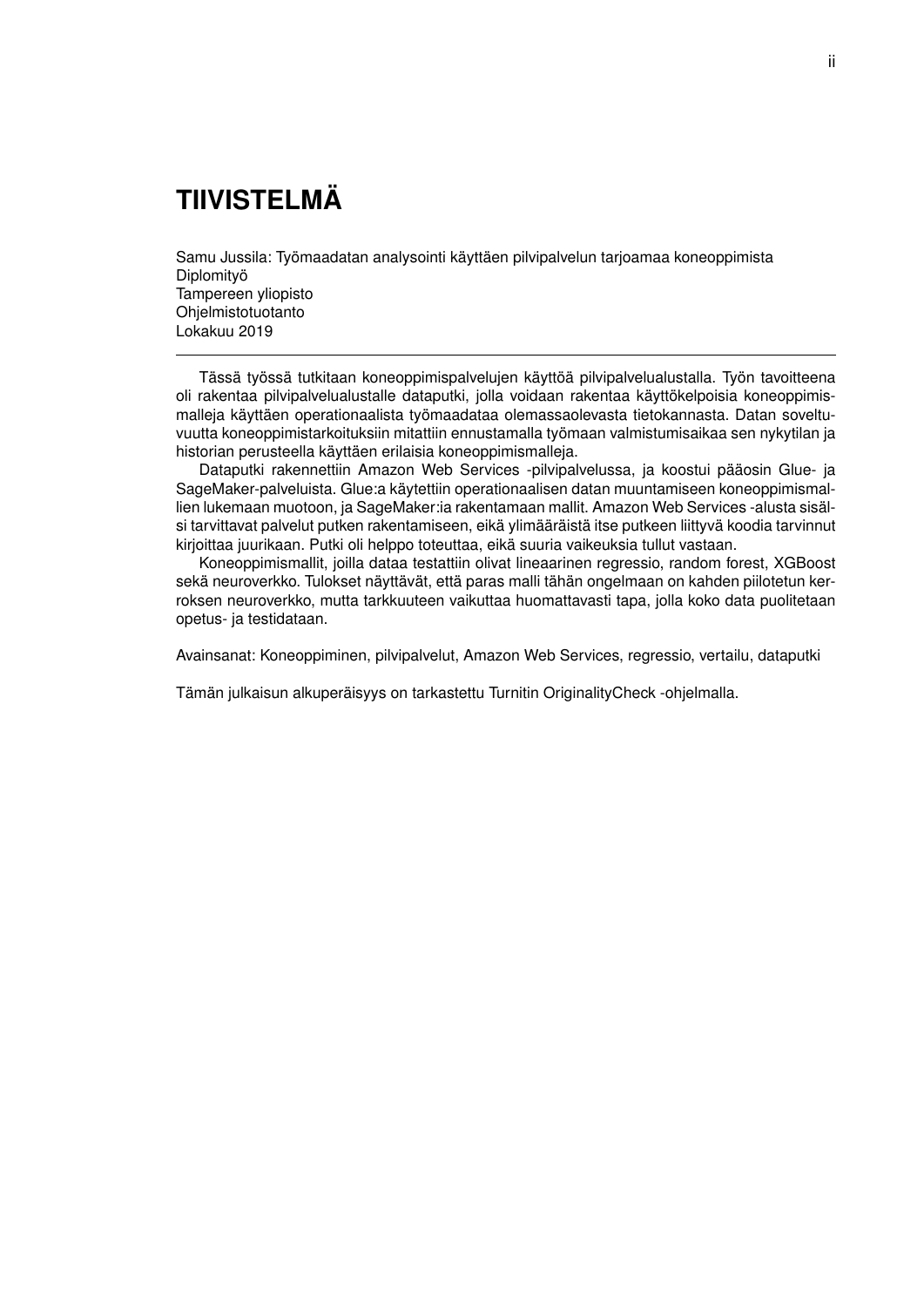# **PREFACE**

This thesis was written in Tampere, Finland between February and October 2019. I learned a lot while writing this thesis, and would like to thank my colleague Hannu Hytönen for providing me with this interesting topic, and my employer Bitwise Oy for granting the time to work on it. I would also like to thank Professor Hannu-Matti Järvinen and Associate Professor Heikki Huttunen for supervising this work and giving detailed feedback on it. Lastly, thanks go to Inari for providing insights into scientific writing and supporting me.

Tampere, 2nd October 2019

Samu Jussila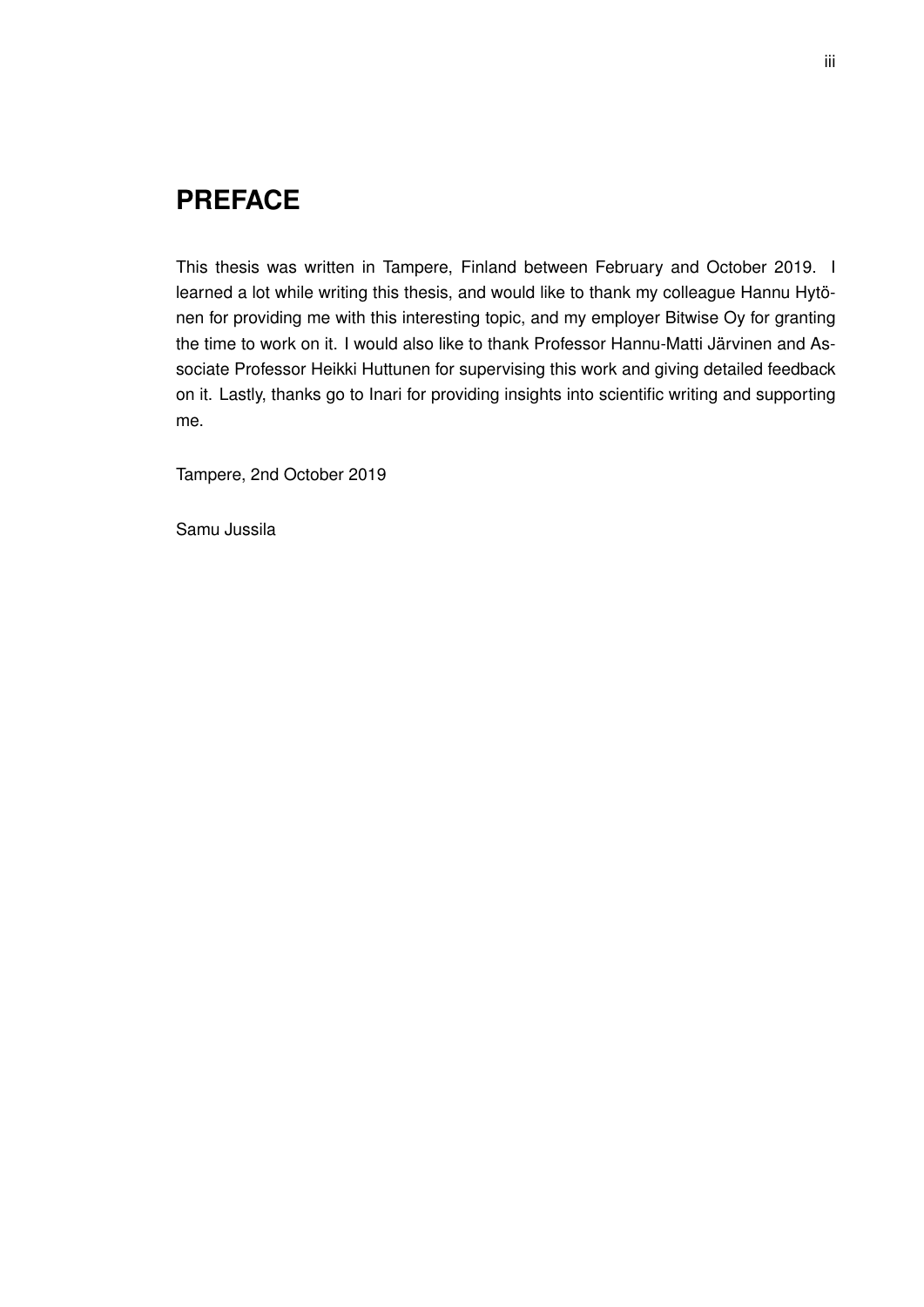# **CONTENTS**

| 1 |     |       |                                                                                                                                                                                                                                |    |  |  |  |  |  |  |  |
|---|-----|-------|--------------------------------------------------------------------------------------------------------------------------------------------------------------------------------------------------------------------------------|----|--|--|--|--|--|--|--|
| 2 |     |       |                                                                                                                                                                                                                                |    |  |  |  |  |  |  |  |
|   | 2.1 |       |                                                                                                                                                                                                                                |    |  |  |  |  |  |  |  |
|   | 2.2 |       |                                                                                                                                                                                                                                |    |  |  |  |  |  |  |  |
|   |     | 2.2.1 |                                                                                                                                                                                                                                |    |  |  |  |  |  |  |  |
|   |     | 2.2.2 |                                                                                                                                                                                                                                |    |  |  |  |  |  |  |  |
|   |     |       |                                                                                                                                                                                                                                |    |  |  |  |  |  |  |  |
| 3 |     |       |                                                                                                                                                                                                                                |    |  |  |  |  |  |  |  |
|   | 3.1 |       |                                                                                                                                                                                                                                |    |  |  |  |  |  |  |  |
|   | 3.2 |       |                                                                                                                                                                                                                                |    |  |  |  |  |  |  |  |
|   | 3.3 |       |                                                                                                                                                                                                                                |    |  |  |  |  |  |  |  |
|   |     | 3.3.1 |                                                                                                                                                                                                                                |    |  |  |  |  |  |  |  |
|   |     | 3.3.2 |                                                                                                                                                                                                                                |    |  |  |  |  |  |  |  |
|   |     | 3.3.3 |                                                                                                                                                                                                                                |    |  |  |  |  |  |  |  |
|   |     |       |                                                                                                                                                                                                                                |    |  |  |  |  |  |  |  |
| 4 |     |       |                                                                                                                                                                                                                                |    |  |  |  |  |  |  |  |
|   | 4.1 |       |                                                                                                                                                                                                                                |    |  |  |  |  |  |  |  |
|   | 4.2 |       |                                                                                                                                                                                                                                |    |  |  |  |  |  |  |  |
|   | 4.3 |       |                                                                                                                                                                                                                                |    |  |  |  |  |  |  |  |
|   | 4.4 |       |                                                                                                                                                                                                                                |    |  |  |  |  |  |  |  |
|   |     | 4.4.1 |                                                                                                                                                                                                                                |    |  |  |  |  |  |  |  |
|   |     | 4.4.2 |                                                                                                                                                                                                                                |    |  |  |  |  |  |  |  |
|   |     | 4.4.3 |                                                                                                                                                                                                                                |    |  |  |  |  |  |  |  |
|   | 4.5 |       |                                                                                                                                                                                                                                |    |  |  |  |  |  |  |  |
|   |     | 4.5.1 |                                                                                                                                                                                                                                |    |  |  |  |  |  |  |  |
|   |     | 4.5.2 |                                                                                                                                                                                                                                |    |  |  |  |  |  |  |  |
|   |     |       |                                                                                                                                                                                                                                | 33 |  |  |  |  |  |  |  |
| 5 |     |       | Results and discussion response to the contract of the contract of the contract of the contract of the contract of the contract of the contract of the contract of the contract of the contract of the contract of the contrac |    |  |  |  |  |  |  |  |
|   | 5.1 |       |                                                                                                                                                                                                                                |    |  |  |  |  |  |  |  |
|   |     | 5.1.1 |                                                                                                                                                                                                                                |    |  |  |  |  |  |  |  |
|   |     | 5.1.2 |                                                                                                                                                                                                                                |    |  |  |  |  |  |  |  |
|   |     | 5.1.3 |                                                                                                                                                                                                                                | 40 |  |  |  |  |  |  |  |
|   |     | 5.1.4 | Comparison                                                                                                                                                                                                                     | 41 |  |  |  |  |  |  |  |
|   |     |       |                                                                                                                                                                                                                                |    |  |  |  |  |  |  |  |
|   |     |       |                                                                                                                                                                                                                                |    |  |  |  |  |  |  |  |
| 6 |     |       |                                                                                                                                                                                                                                |    |  |  |  |  |  |  |  |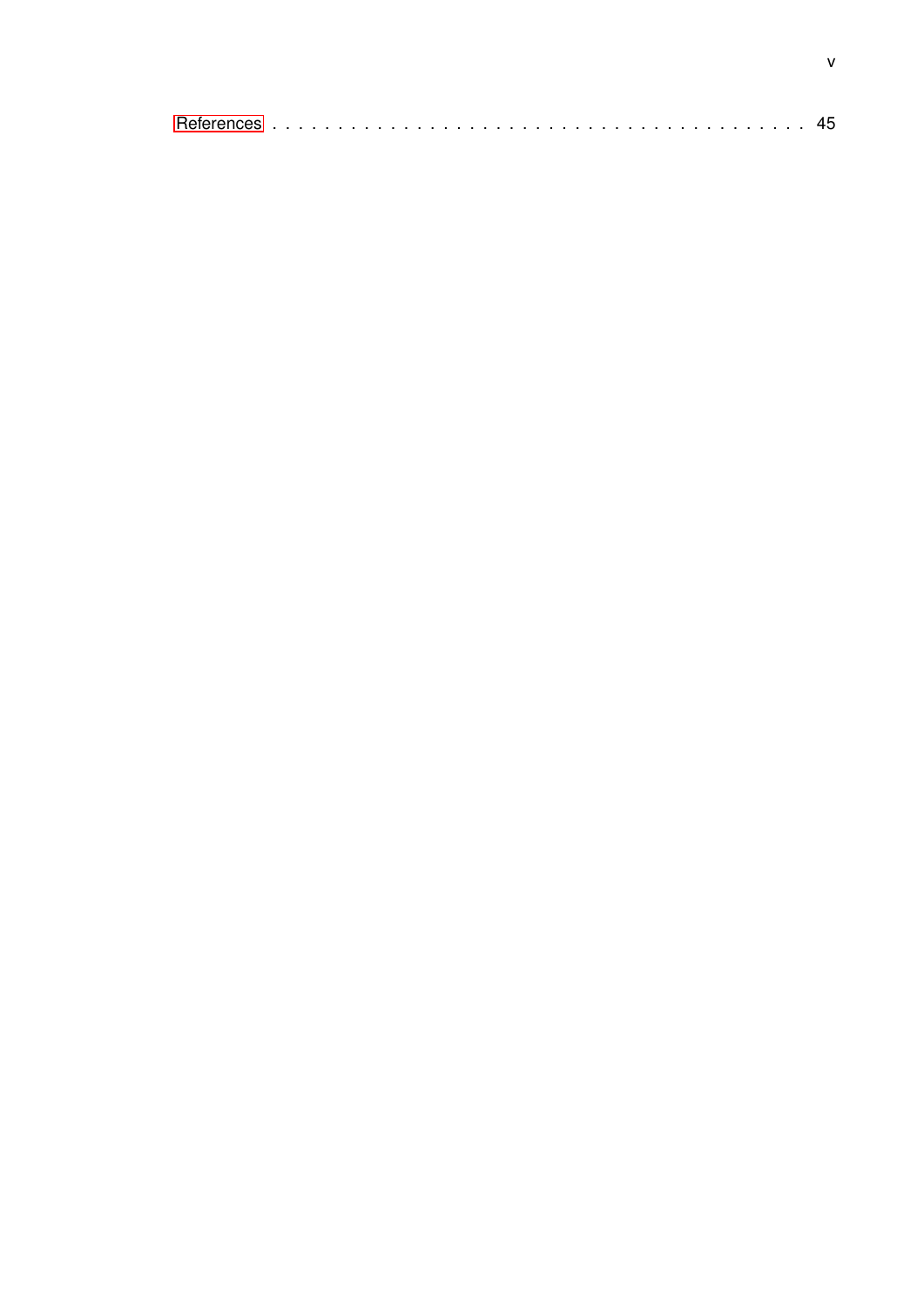# **LIST OF SYMBOLS AND ABBREVIATIONS**

- ANN Artificial Neural Network
- AWS Amazon Web Services
- CART Classification And Regression Tree
- CSV Comma-separated Values
- Epoch An iteration of all the training data passing through an artificial neural network
- HTTP Hypertext Transfer Protocol. The underlying protocol of communications through the Internet
- Loss An artificial neural network's error function to minimize
- MAE Mean Absolute Error
- MLP Multilayer Perceptron
- MSE Mean Squared Error
- S3 Simple Storage Service. The object storage service in Amazon Web Services
- SGD Stochastic Gradient Descent
- SQL Structured Query Language. A common way of accessing data in a database.
- SSH Secure Shell. A protocol for secure remote access
- UI User interface
- URL Uniform resource locator
- XGBoost eXtreme Gradient Boosting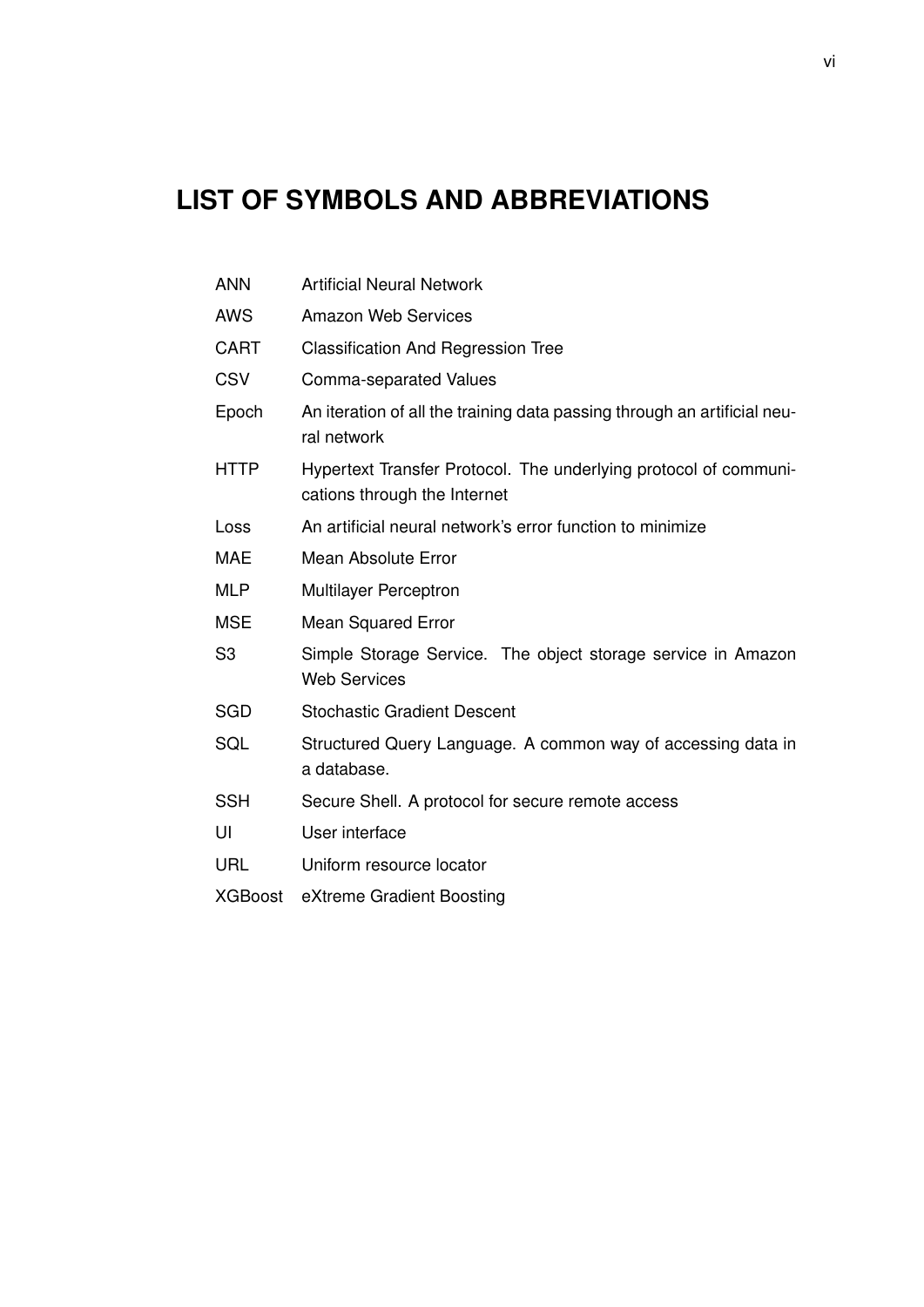# <span id="page-7-0"></span>**1 INTRODUCTION**

Machine learning is a popular topic in the field of technology, and is being utilized by companies for an ever increasing amount of tasks which would previously require a human, or an inferior hard-coded solution. Machine learning solutions can be used to for example to identify tumors in brain images [\[43\]](#page-53-0), detect malicious users in computer networks [\[40\]](#page-53-1), play the game of go better than humans [\[39\]](#page-53-2), and predicting the durations of traffic incidents [\[45\]](#page-54-0). A correctly functioning machine learning application requires a lot of data, and many companies have proactively gathered data and are looking for ways to utilize it with machine learning.

Cloud services are a relatively recent alternative to on-premise hosting of services. Cloud services free their users of the burdens of managing physical infrastructure. In the cloud, infrastructure can be easily scaled up or down based on demand, even automatically, and the information can be accessed from anywhere in the internet [\[20\]](#page-52-0). An increasing number of companies are starting to utilize cloud services [\[35\]](#page-53-3). Cloud service providers have also started offering machine learning services on their cloud platforms. Other applications and the data needed for a machine learning process might already be stored in the cloud platform, which makes starting utilizing machine learning easier. Difficult machine learning tasks also require powerful hardware, which are easily accessible in the cloud.

This thesis aims to perform data analysis on existing operational data in a cloud service database, using machine learning. The goal is to first choose a cloud service platform, and then study how the data applies to a meaningful machine learning task, and how well the platform supports building a usable application utilizing the machine learning results. The machine learning task for this thesis has been chosen to be predicting a worksite's time of completion, using its state and history as input.

The goals are met using the design science methodology [\[19\]](#page-52-1). In this work, a proofof-concept application is designed, consisting of two artifacts constructed using cloud services. The first artifact is a data pipeline from an operational database to using the machine learning results. The second artifact are the machine learning models. The pipeline's performance is evaluated based on its ease of construction and its functionality for actual use. The machine learning models are all evaluated with well-known popular accuracy metrics, and the best one is chosen for possible future use.

In Chapter [2,](#page-9-0) machine learning will be explained in depth. First, its general principles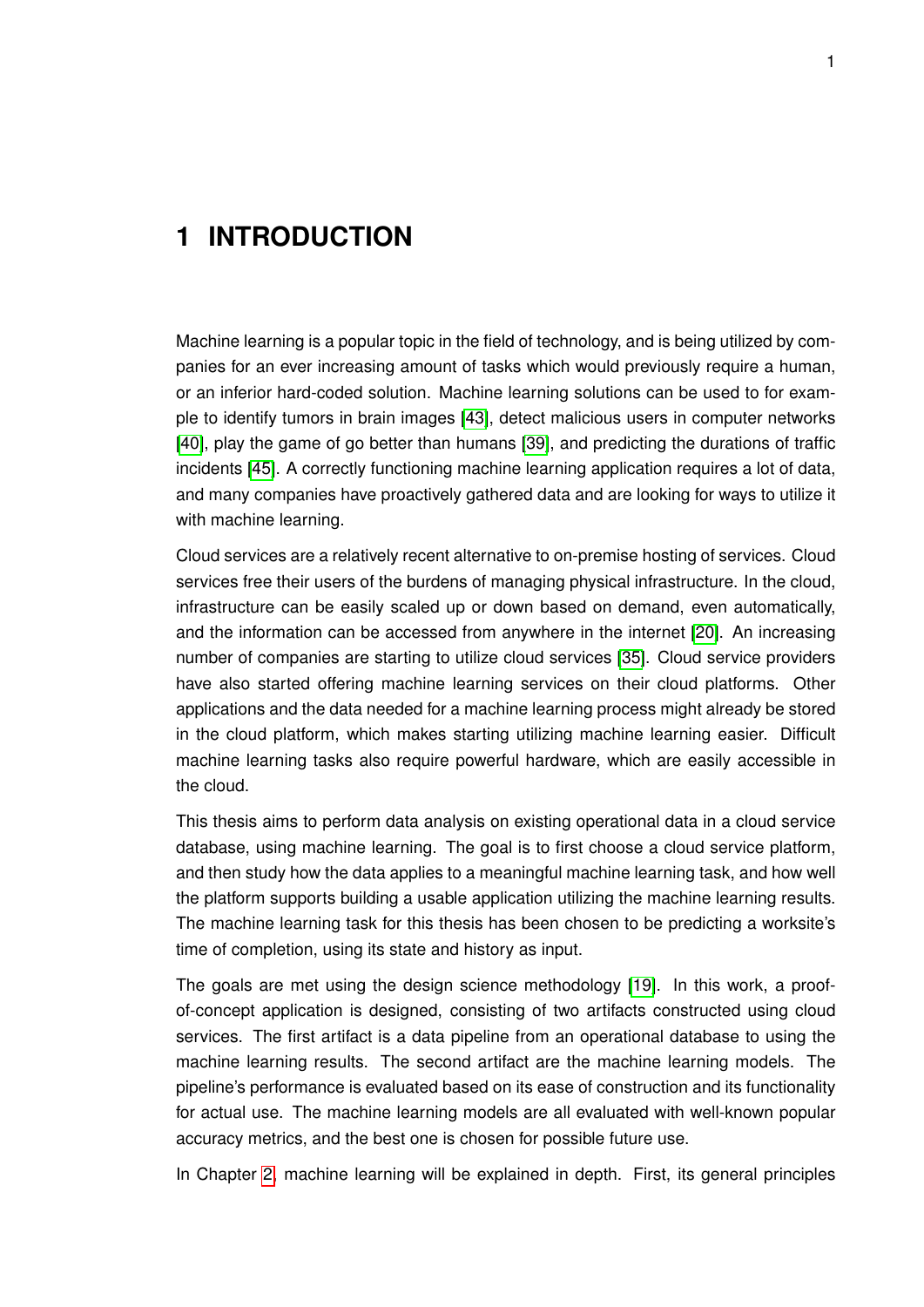will be presented, and then the mathematical background of each model used will be explained in more detail. Chapter [3](#page-29-0) will give a more detailed explanation of what the cloud is, and what kind of services are offered in the cloud. How machine learning services are implemented in the cloud is also discussed. Chapter [4](#page-35-0) will first explain the choice of the cloud platform used. Then the architecture for the machine learning applications is presented. The results of both utility of the data, and the suitability of the cloud platform, will be presented and discussed in Chapter [5.](#page-43-0) Finally, in Chapter [6,](#page-50-0) the results are briefly summed up.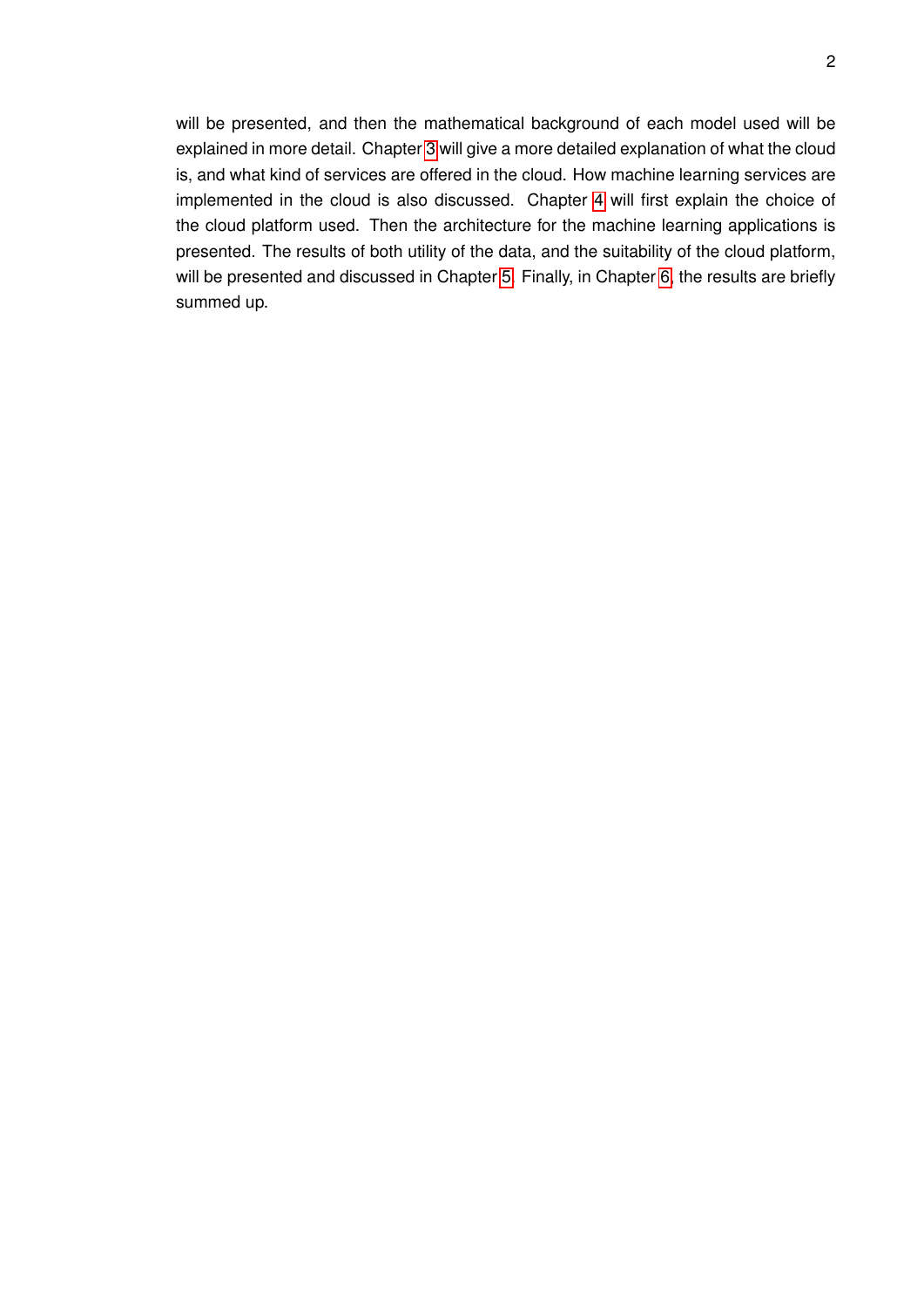# <span id="page-9-0"></span>**2 MACHINE LEARNING**

Machine learning is a field of research which studies computer programs that automatically learn from examples [\[30\]](#page-53-4). There are numerous different domains and applications where machine learning is used, including analysing images for medical purposes, security heuristics for protecting ports of networks, object recognition for self-driving cars and pattern recognition for detecting weaknesses in code [\[25\]](#page-52-2).

Machine learning in general uses the principle of *Concept learning*: learning broad concepts through sets of specific examples [\[30\]](#page-53-4). What this means is that a computer is taught to perform the wanted task by giving it examples of how it should work, and hoping it learns the actual concept which the examples try to illustrate. Once the computer is taught the principles through the examples, later called *training data*, it can use its acquired knowledge to correctly perform even with data outside of the set of examples it learned with. For example, a simple image recognition task could have the computer learn to recognize whether there is a cat or a dog in an image. The computer is shown images with either a cat or a dog in them, and told what it should output. Eventually, after having seen enough images, the computer should learn to correctly identify the animal in any image it is shown, even ones it has not been shown before and told the right answer to.

Machine learning applications are implemented using mathematical constructs, called *models*. A trained model is the output of a machine learning algorithm using the provided training data [\[14\]](#page-52-3). The model can be used to infer the trained attributes from new data. A model's performance depends on both the structure of the model itself, and the amount and quality of the training data. Some of the most common reasons for models performing poorly are *over-fitting*, *under-fitting* [\[14\]](#page-52-3).

Over-fitting means the model performs excellently with the examples it was trained with, but poorly with any data it was not trained with. Over-fitting can occur when the model is too complex to represent the principle it is trying to learn, or when there is not enough training data to model the principle in enough detail [\[2\]](#page-51-1). An over-fit model in effect, or even literally, just memorizes the training data and does not learn the correct principle [\[14\]](#page-52-3). Generally, to overcome over-fitting, either the model complexity has to be reduced, or the amount of training data has to be increased [\[2\]](#page-51-1). Under-fitting is the opposite of over-fitting [\[14\]](#page-52-3). Under-fitting can happen if the model is not complex enough to represent the taught principle, and gives poor results. Under-fitting can be overcome by increasing model complexity to match the complexity of the learned principle.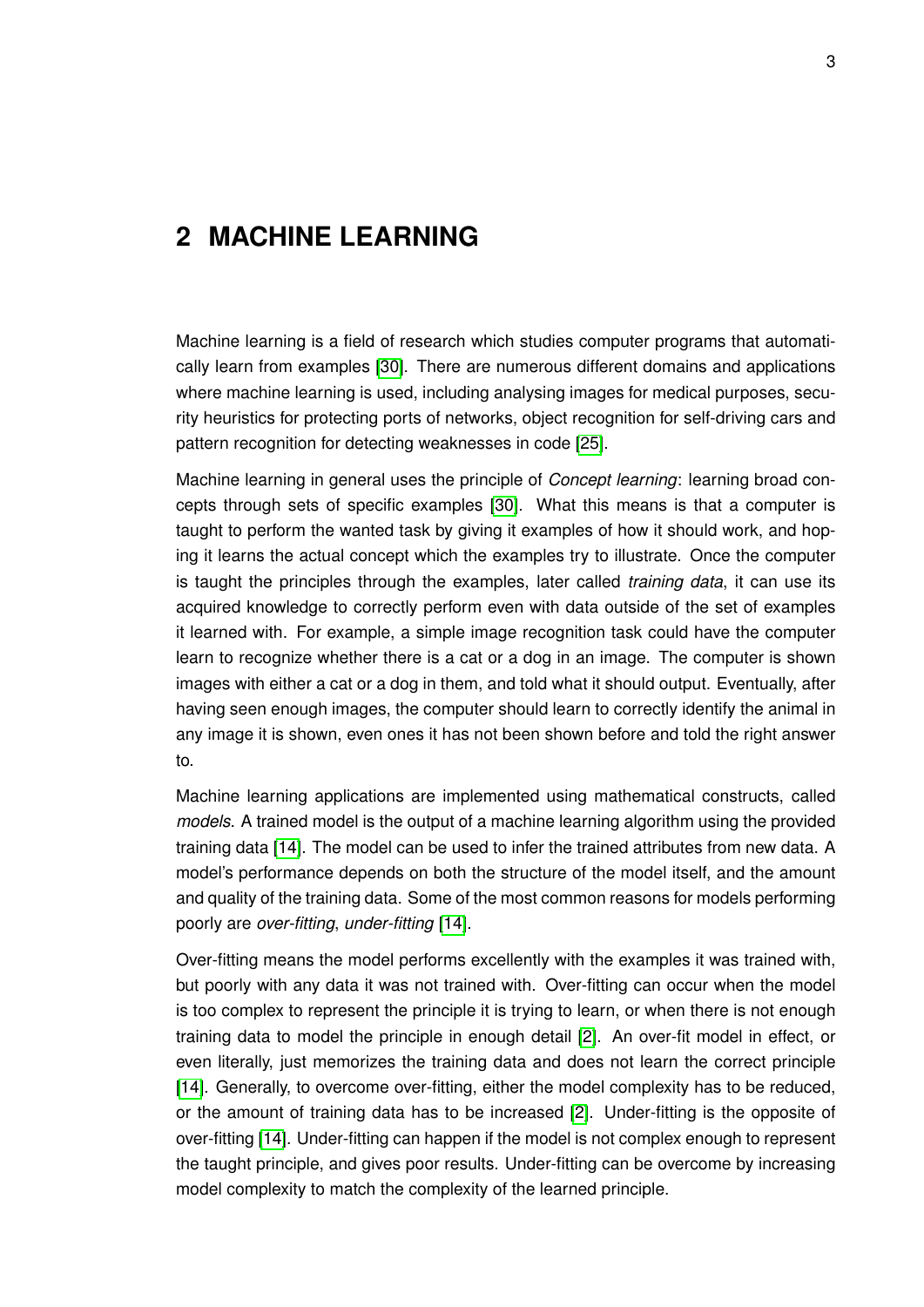<span id="page-10-0"></span>This chapter will first further describe types of machine learning problems. Secondly, the machine learning models used in this thesis will be discussed in more detail.

### **2.1 Types of machine learning**

Machine learning algorithms can be roughly split into three categories: supervised learning, unsupervised learning and reinforcement learning [\[42\]](#page-53-5). Supervised learning means teaching the computer to mimic the training data. Training data in supervised learning consists of pairs of inputs and desired outputs. The *is there a cat or a dog in the image* problem described earlier is a supervised learning problem, where the input is an image, and the output is the boolean value "yes" or "no" corresponding to the image. [\[25\]](#page-52-2).

The previous example is a classification problem. Classification means training the computer to choose the most probably correct one of predefined labels, classes, for each input data. The other sub category of supervised learning is regression. A regression problem means training the computer to infer or predict a continuous value from the input data. An example of a regression task would be predicting salary of a job based on its description. [\[17\]](#page-52-4)

Unsupervised learning algorithms, unlike supervised learning, do not try to output a value based on input values, as there are no known output values for the input data to train the model with. Instead unsupervised learning algorithms perform analysis on and recognize patterns in the data itself [\[13\]](#page-51-2). Some examples of usages for unsupervised learning algorithms are clustering, dimensionality reduction [\[25\]](#page-52-2) and anomaly detection [\[16\]](#page-52-5). Clustering algorithms divide the data into categories inferred by the algorithms themselves [\[25\]](#page-52-2). Dimensionality reduction algorithms take high-dimensional data sets, and transform them into fewer dimensions, trying to take only the most valuable features into the reduced set [\[25\]](#page-52-2). Anomaly detection algorithms look for anomalies or outliers in data, for example to detect credit card frauds or a system breakdown [\[6\]](#page-51-3).

Reinforcement learning is training a computer to choose a correct action in its observable environment state. In reinforcement learning the computer has to find which action ultimately yields the largest numerical reward [\[42\]](#page-53-5). The reward may not be immediate, which makes reinforcement learning different from supervised learning: In supervised learning the training data would include correct actions for the data set's environment states, but in reinforcement learning, they are not known, and the only thing which matters is the final reward. The computer has to then, by trial-and-error, find a policy which leads to the best outcome from any environment state.

<span id="page-10-1"></span>A well-known example of a reinforcement learning algorithm is AlphaGo, the program which has won some of the world's best human players in go [\[39\]](#page-53-2). A reinforcement learning algorithm learning to play go could be given a positive reward for winning a game, and a negative reward for losing a game. The ultimate reward then reinforces or diminishes the choices the algorithm made during the game.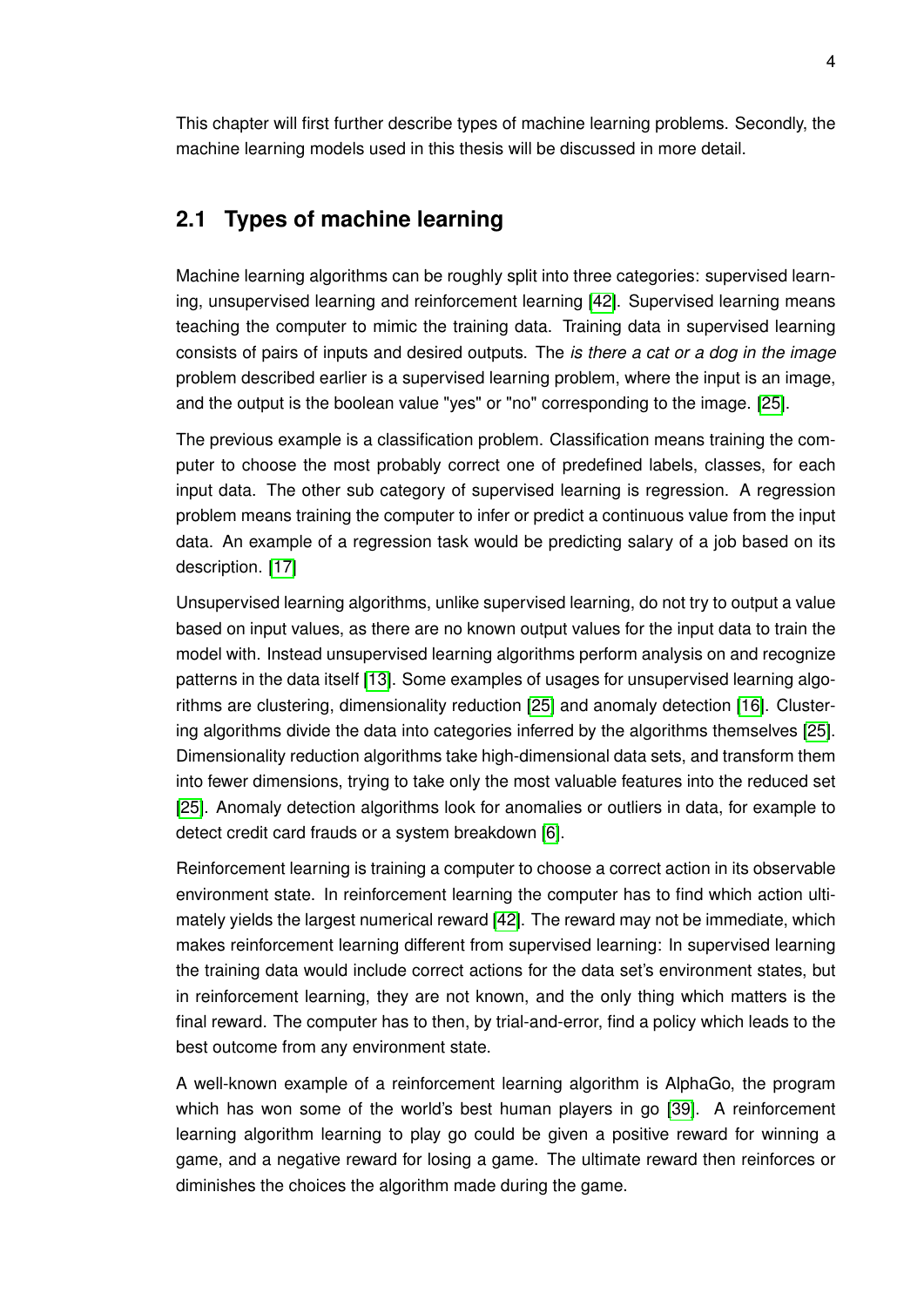#### **2.2 Models**

The data used in this thesis has known output values for the training data, and the output values are continuous numbers, which means that the algorithms used in the thesis belong to supervised learning and regression. This section introduces the machine learning models used in the thesis.

#### <span id="page-11-0"></span>**2.2.1 Linear regression**

This section will explain the mathematical background used in linear regression models for machine learning.

#### **Simple linear regression**

Simple linear regression is a model which has a single input variable  $x$ , and a response  $y$ . The model represents a straight line, and can be represented as

$$
y = \beta_0 + \beta_1 x + \epsilon \tag{2.1}
$$

where  $\beta_0$  and  $\beta_1$  are unknown constants, usually also called regression coefficients. They denote slope and intercept respectively.  $\epsilon$  is a random error component. The errors are assumed to be uncorrelated random variables with zero mean and variance  $\sigma^2$ . The result  $y$  can be seen as a probability distribution with mean

$$
E(y|x) = \beta_0 + \beta_1 x \tag{2.2}
$$

and variance

$$
Var(y|x) = \sigma^2 \tag{2.3}
$$

as the mean of the error is zero, and the unknowns are constants with no error. [\[31\]](#page-53-6)

The regression coefficients can be estimated from training data  $((x_1, y_1), (x_2, y_2), ...,$  $(x_n, y_n)$  using the method of least squares, which finds values with which the sum of squared residuals, differences between the wanted output and the model output, is the smallest. Given  $\hat\beta_0$  and  $\hat\beta_1$ , which estimate  $\beta_0$  and  $\beta_1$ , difference between the training data  $y_i$  and the model output  $\hat{y}_i$  for input  $x_i$  is

$$
e_i = y_i - \hat{y}_i = y_i - (\hat{\beta}_0 + \hat{\beta}_1 x_i).
$$
 (2.4)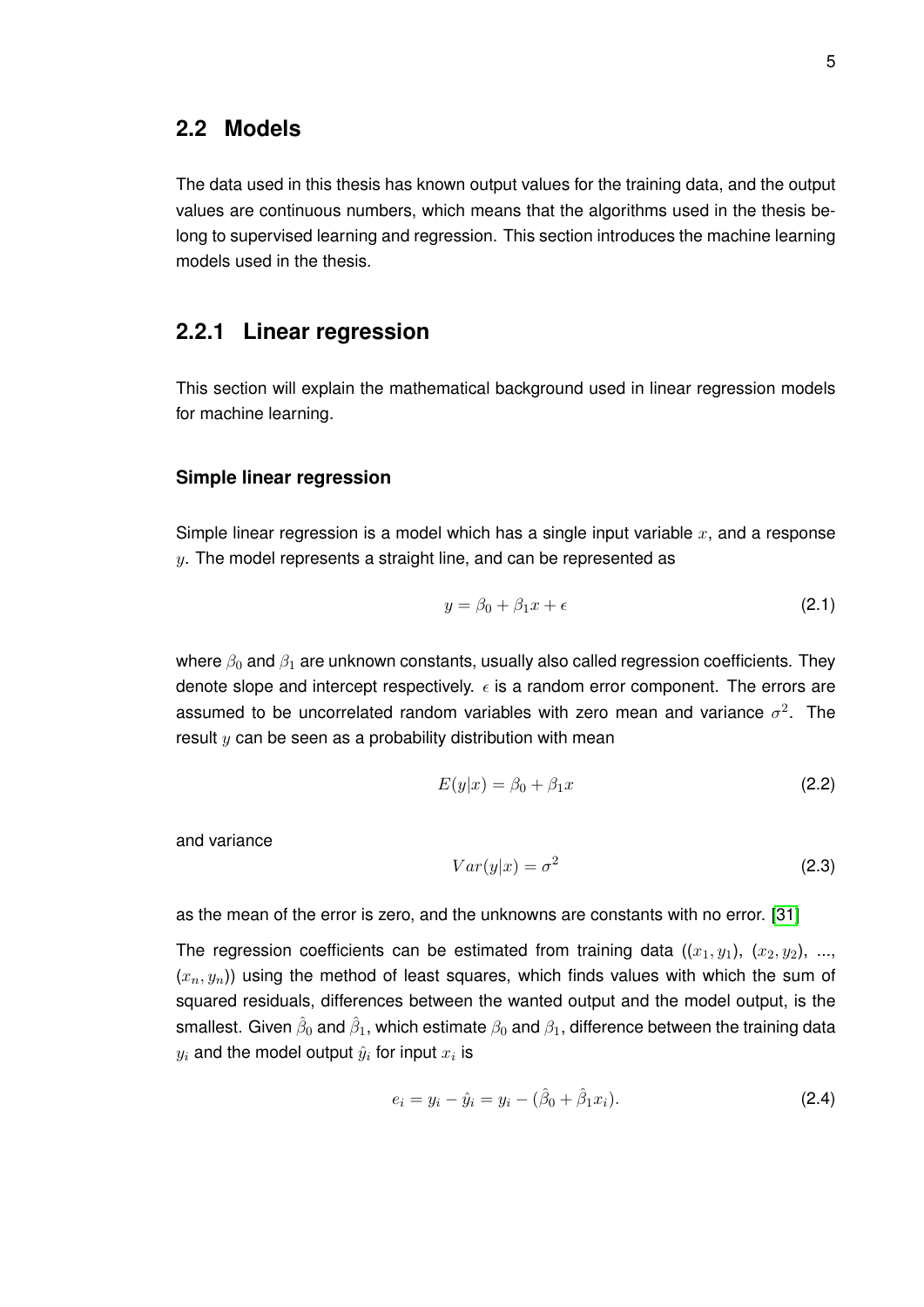The squared sum of residuals,  $RSS(\beta_0, \beta_1)$  is then

<span id="page-12-0"></span>
$$
RSS(\beta_0, \beta_1) = \sum_{i=1}^{n} (y_i - (\beta_0 + \beta_1 x_i))^2.
$$
 (2.5)

The minimum can be found by partially differentiating the sum function with respect to both  $\beta_0$  and  $\beta_1$ , setting the derivatives equal to 0, and solving the equation pair. This ultimately yields

$$
\hat{\beta}_1 = \frac{\sum_{i=1}^n ((x_i - \overline{x})(y_i - \overline{y}))}{\sum_{i=1}^n (x_i - \overline{x})^2}
$$
\n(2.6)

and

$$
\hat{\beta}_0 = \overline{y} - \hat{\beta}_1 \overline{x} \tag{2.7}
$$

where  $\bar{x}$  and  $\bar{y}$  are the averages [\[31\]](#page-53-6), [\[46\]](#page-54-1)

$$
\overline{x} = \frac{1}{n} \sum_{i=1}^{n} x_i, \qquad \overline{y} = \frac{1}{n} \sum_{i=1}^{n} y_i.
$$
 (2.8)

#### **Multiple linear regression**

Simple linear regression can only have one dimension in its input variable  $x_i$ , which does not fulfill the general case, where there can be any number of dimensions. The equations of [2.2.1](#page-11-0) can however be extended to consider any number of dimensions.

The multiple linear regression model with  $k$  input dimensions is defined as

$$
y_i = \beta_0 + \beta_1 x_{i,1} + \beta_2 x_{i,2} + \dots + \beta_k x_{i,k} + \epsilon
$$
 (2.9)

where  $\beta_{1..k}$  are the regression coefficients,  $x_{n,1..k}$  are the input values, y the response, and  $\epsilon$  the random residual. [\[31\]](#page-53-6),[\[46\]](#page-54-1)

The regression coefficients can, similar to [2.2.1,](#page-11-0) be estimated using the method of least squares. Given training data (*n* sets of parameters and results:  $(x_{1,1}, x_{1,2}, ..., x_{1,k}, y_1)$ ,  $(x_{2,1},x_{2,2},...,x_{2,k},y_2),$   $(x_{n,1},x_{n,2},...,x_{n,k},y_n)$ ), and parameters  $\hat{\beta}_0,\hat{\beta}_1,\hat{\beta}_2,...,\hat{\beta}_k,$  the  $i$ th response  $\hat{y}_i$  by the model is [\[31\]](#page-53-6),[\[46\]](#page-54-1)

<span id="page-12-1"></span>
$$
\hat{y}_i = \hat{\beta}_0 + \hat{\beta}_1 x_{i,1} + \hat{\beta}_2 x_{i,2} + \dots + \hat{\beta}_k x_{i,k} + \epsilon_i.
$$
 (2.10)

Least squares method minimises the sum of squared residuals, which can be written analogous to [2.5](#page-12-0) as [\[31\]](#page-53-6),[\[46\]](#page-54-1)

$$
RSS(\beta_0, \beta_1, \beta_2, ..., \beta_k) = \sum_{i=1}^n \epsilon_i^2 = \sum_{i=1}^n (y_i - \hat{y}_i)^2 = \sum_{i=1}^n (y_i - \hat{\beta}_0 - \sum_{j=1}^k (\hat{\beta}_j x_{i,j}))^2.
$$
 (2.11)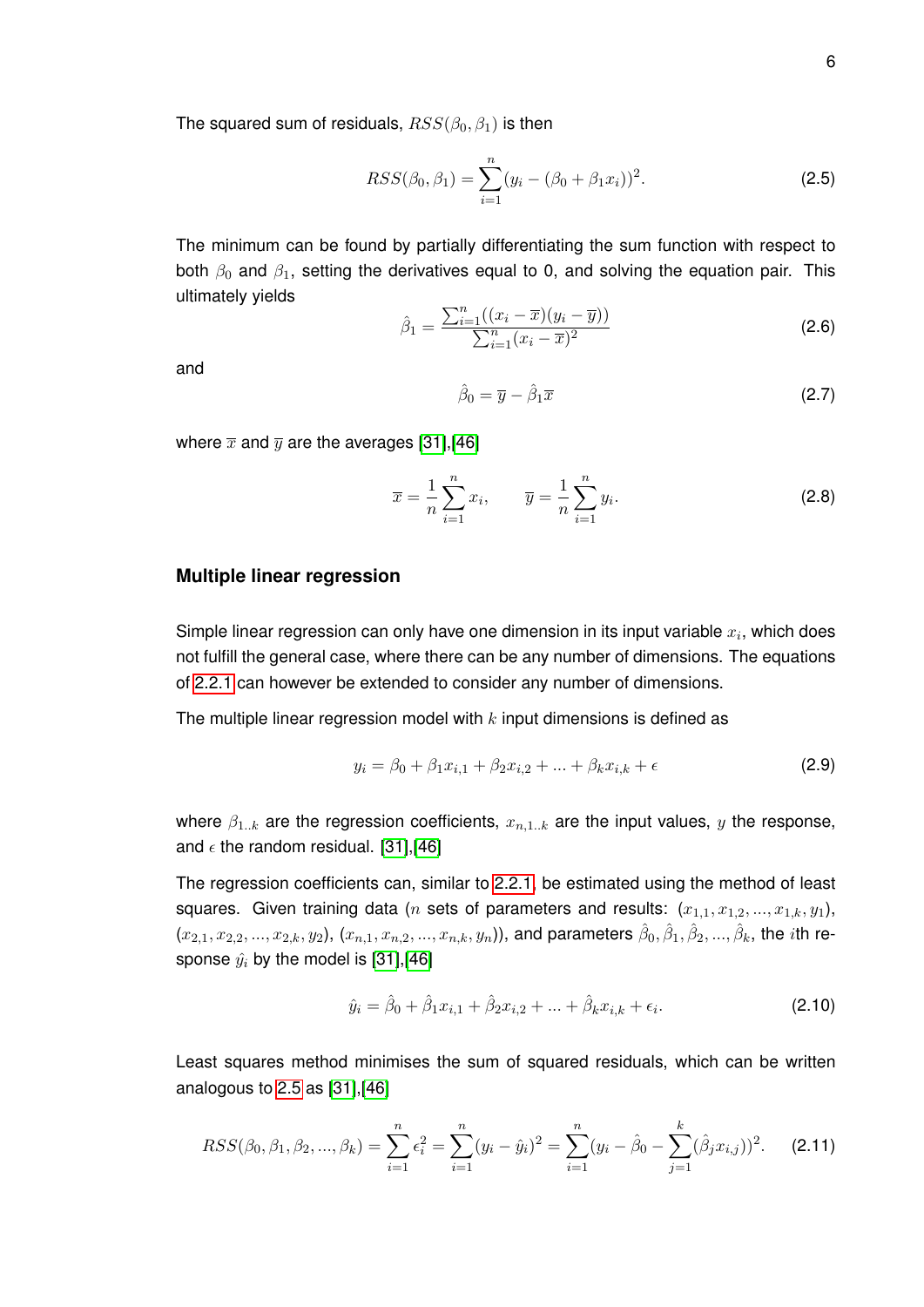Minimising the sum can be done by differentiating with respect to each  $\beta_i$ ,  $j = 1..k$ , setting the derivative to zero, and solving the system of equations. [\[31\]](#page-53-6),[\[46\]](#page-54-1)

Equation [2.11](#page-12-1) can be conveniently expressed in matrix notation as [\[31\]](#page-53-6),[\[46\]](#page-54-1)

<span id="page-13-0"></span>
$$
RSS(\boldsymbol{\beta}) = \sum_{i=1}^{n} \boldsymbol{\epsilon}^{T} \boldsymbol{\epsilon} = (\boldsymbol{y} - \boldsymbol{X}\boldsymbol{\beta})^{T} (\boldsymbol{y} - \boldsymbol{X}\boldsymbol{\beta})
$$
(2.12)

where

$$
\mathbf{y} = \begin{bmatrix} y_1 \\ y_2 \\ \vdots \\ y_n \end{bmatrix}, \mathbf{X} = \begin{bmatrix} 1 & x_{1,1} & x_{1,2} & \dots & x_{1,k} \\ 1 & x_{2,1} & x_{2,2} & \dots & x_{2,k} \\ \vdots & \vdots & \vdots & \ddots & \vdots \\ 1 & x_{n,1} & x_{n,2} & \dots & x_{n,k} \end{bmatrix}, \boldsymbol{\beta} = \begin{bmatrix} \beta_0 \\ \beta_1 \\ \beta_2 \\ \vdots \\ \beta_k \end{bmatrix}, \boldsymbol{\epsilon} = \begin{bmatrix} \epsilon_1 \\ \epsilon_2 \\ \vdots \\ \epsilon_k \end{bmatrix}.
$$
 (2.13)

From equation [2.12,](#page-13-0) the estimate  $\hat{\beta}$  can be solved as [\[18,](#page-52-6) p. 45]

<span id="page-13-1"></span>
$$
\hat{\boldsymbol{\beta}} = (\boldsymbol{X}^T \boldsymbol{X})^{-1} \boldsymbol{X}^T \boldsymbol{y},\tag{2.14}
$$

provided that the inverse  $(\boldsymbol{X}^T\boldsymbol{X})^{-1}$  exists. The inverse will exist if the regressors are linearly independent.

The estimator only depends on the statistics  $X^TX$  and  $X^Ty$ , which are the uncorrected sums of squares and cross products between the columns of  $X$ , and uncorrected sums of cross products between columns of X and  $y$ . [\[31\]](#page-53-6), [\[46\]](#page-54-1) The least squares estimate  $\hat{\beta}$  should not be calculated using [2.14,](#page-13-1) because the uncorrected sums are susceptible to large rounding errors, which may make the result inaccurate. Instead the calculations should be done on corrected sums instead. [\[46\]](#page-54-1) The matrix  $U$  is defined as the training data parameters matrix  $X$  without the first column of ones, and the column means subtracted from each column

$$
U = \begin{bmatrix} (x_{1,1} - \overline{x}_1) & \dots & (x_{1,k} - \overline{x}_k) \\ (x_{2,1} - \overline{x}_1) & \dots & (x_{2,k} - \overline{x}_k) \\ \vdots & \ddots & \vdots \\ (x_{n,1} - \overline{x}_1) & \dots & (x_{n,k} - \overline{x}_k) \end{bmatrix}
$$
(2.15)

and the vector  $V$  is defined similarly as the training data result vector  $Y$  with their mean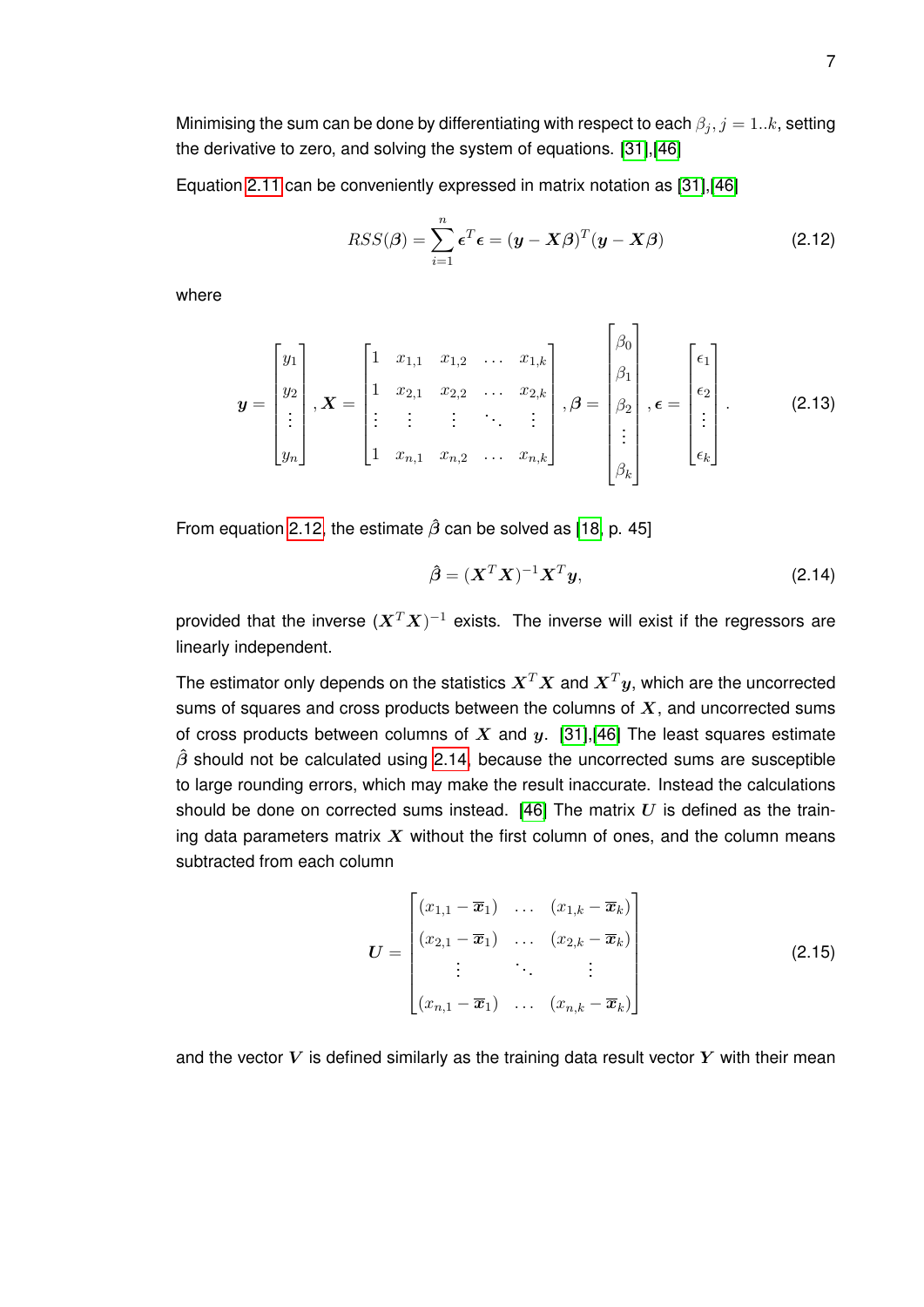$\overline{v}$  subtracted from each element

$$
\mathbf{V} = \begin{bmatrix} y_1 - \overline{\mathbf{y}} \\ y_2 - \overline{\mathbf{y}} \\ \vdots \\ y_n - \overline{\mathbf{y}} \end{bmatrix} .
$$
 (2.16)

The matrices  $\boldsymbol{U}^T\boldsymbol{U}$  and  $\boldsymbol{U}^T\boldsymbol{V}$  have the same needed statistical properties as the matrices  $X^TX$  and  $X^Ty$ , and can be used to calculate  $\hat{\beta}$  more accurately, very similarly to [2.14](#page-13-1) as

$$
\hat{\beta}^* = (\boldsymbol{U}^T \boldsymbol{U})^{-1} \boldsymbol{U}^T \boldsymbol{V}, \quad \hat{\beta}_0 = \overline{y} - \hat{\beta}^{*T} \overline{x}
$$
\n(2.17)

where  $\hat{\beta}^*$  is the vector containing all values of  $\hat{\beta}$  except for the intercept,  $\hat{\beta}_0$ . [\[46\]](#page-54-1)

The vector  $\hat{\beta}$  can be used to predict an unknown value  $\hat{y}_u$  by multiplying a parameter vector  $x^T$  ([1,  $x_{u,1},\,x_{u,2},\,...,\,x_{u,k}$ ]) with it:

$$
\hat{y} = \boldsymbol{x}^T \boldsymbol{\hat{\beta}} = \hat{\beta}_0 + \sum_{j=1}^k \hat{\beta}_j x_j \tag{2.18}
$$

or multiple predictions at once by [\[31\]](#page-53-6),[\[46\]](#page-54-1)

$$
\hat{y} = X\hat{\beta}.\tag{2.19}
$$

#### <span id="page-14-0"></span>**2.2.2 Decision trees ensembles**

Decision tree learning is a machine learning algorithm which constructs a decision tree to learn the wanted principle from training data. Decision trees can be used as a model alone, but multiple trees can also be aggregated as a single ensemble, a forest. The two most popular ensemble methods for decision trees are randomization and *boosting*. This section will first explain decision trees themselves, and present an algorithm for creating them. Then, the algorithms used to create the ensemble models used in this thesis are explained.

#### **Decision trees**

A decision tree is a model which consists of a root node, intermediate nodes, and leaf nodes. Each node contains either a test on one of the parameters of the input data, or the final answer (a leaf node). When using a decision tree to find the output value from input data, the root node is accessed first. By following the branches of the tree by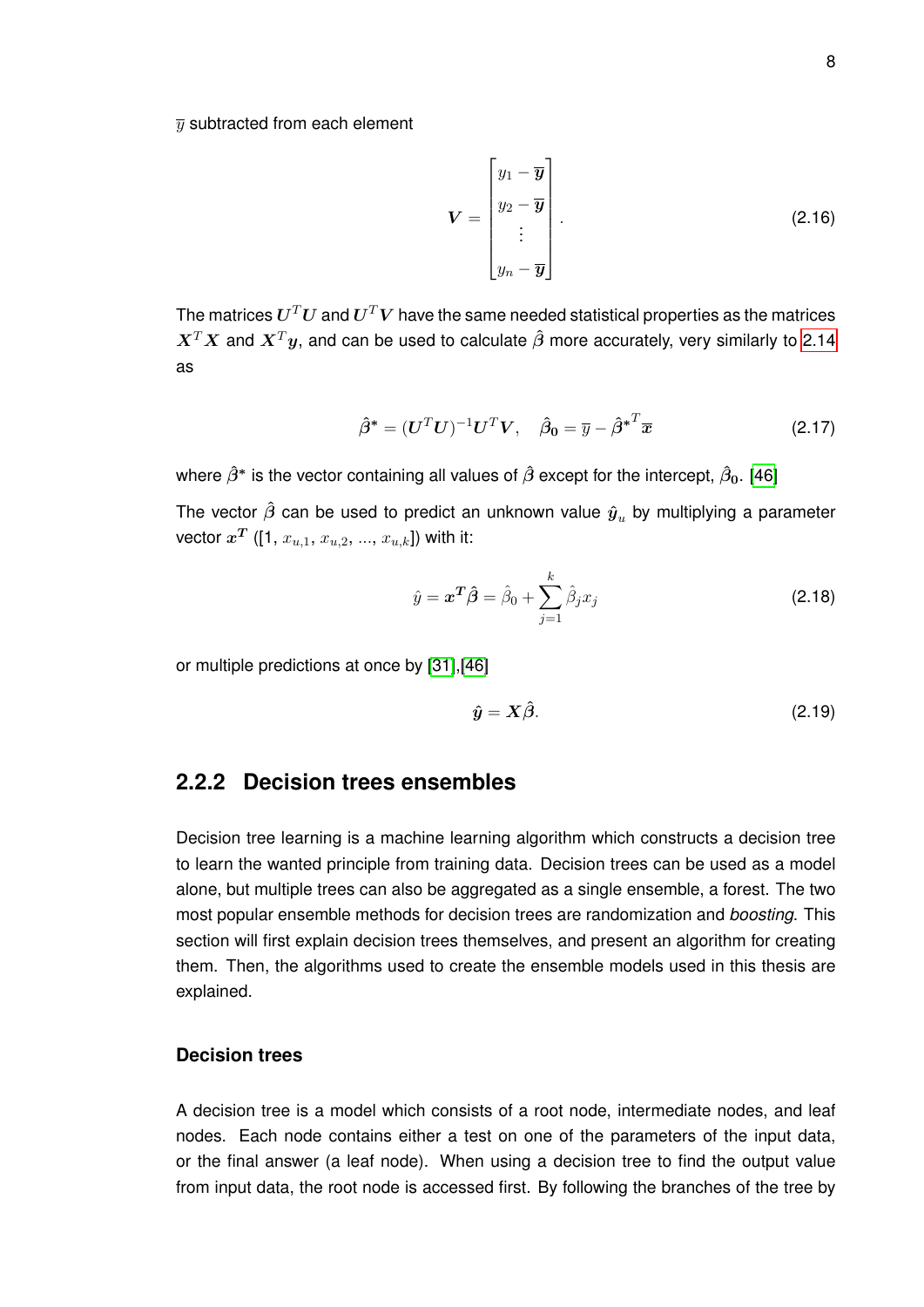<span id="page-15-0"></span>

*Figure 2.1. Decision tree for inferring monthly rent based on apartment location, amount of rooms, and whether the apartment is shared with others*

answering the tests in the nodes with the input data eventually a leaf node containing the final value is reached. [\[30\]](#page-53-4) For example, a simple decision tree in Figure [2.1](#page-15-0) could be used to give an estimate on apartment's monthly rent using three parameters as input data. The parameters in this case would be a boolean value of whether the apartment is located in the center of the city, a number of how many rooms there are in the apartment, and a boolean value of whether the apartment is shared with other people. The leaf nodes give an estimate based on the answers given to get to that leaf.

Decision tree learning is an efficient and simple learning model, especially so with large amounts of dimensions and training data. They are trained with greedy divide-andconquer algorithms, which recursively split the data into smaller and smaller subsets. [\[44\]](#page-53-7) There are many specific algorithms for constructing a decision tree, such as ID3, ASSISTANT, C4.5 [\[30\]](#page-53-4) and CART [\[48\]](#page-54-2). The CART algorithm will be explained in detail, as very similar algorithms to it are used by both the random forest algorithm [\[4\]](#page-51-4) and the XGBoost algorithm [\[33,](#page-53-8) p. 50], which are the tree ensemble methods used in this thesis.

In regression problems decision tree models' weaknesses include instability [\[44\]](#page-53-7), nonsmoothness [\[44\]](#page-53-7)[\[2,](#page-51-1) p. 666], many algorithms only doing a split on one variable in a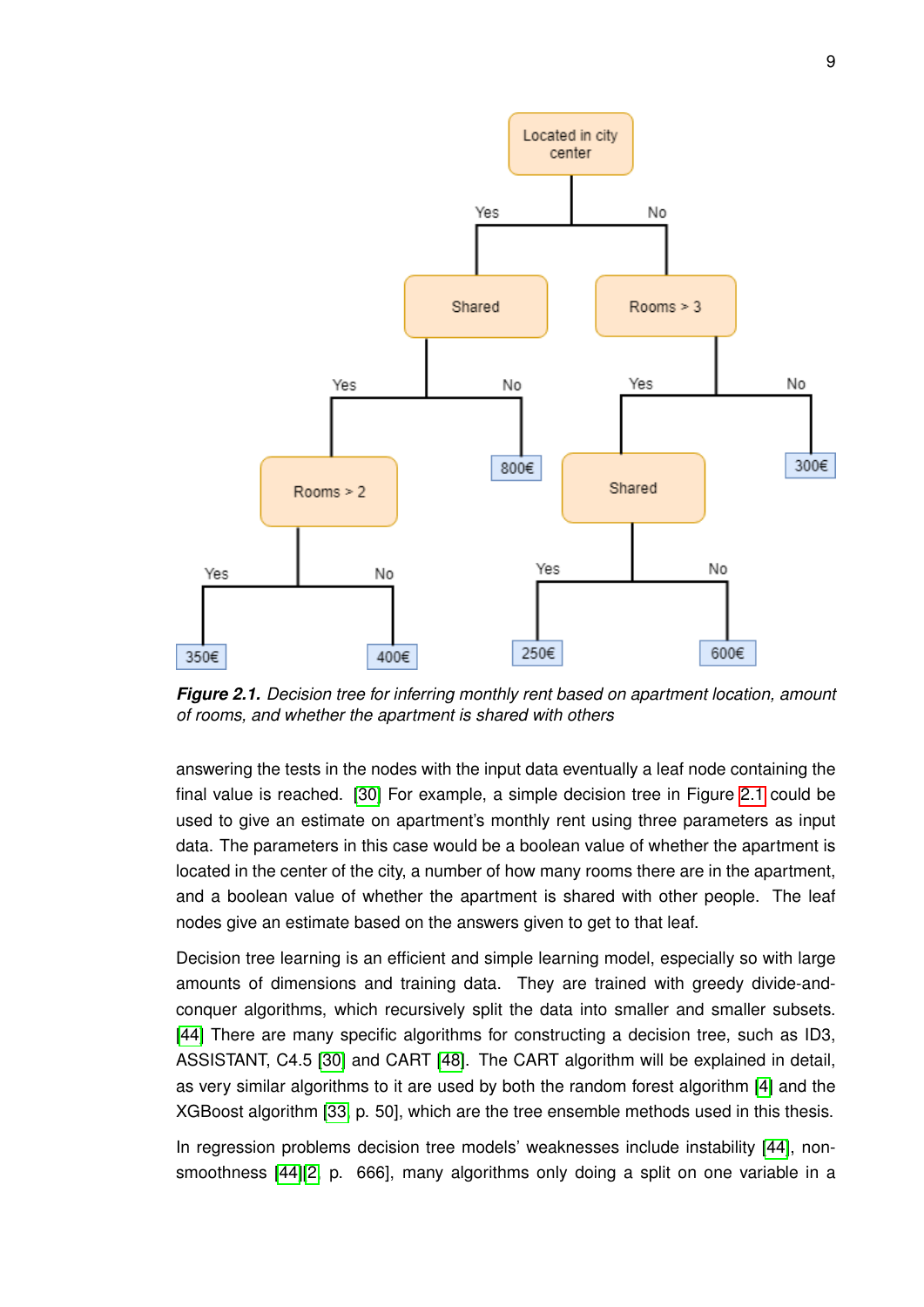node [\[2,](#page-51-1) p. 666]. A decision tree is unstable, because each node splits the data, and the following branches only have part of the data to use, and depend on their parent nodes' decisions. If there are two training data sets with only minimal differences, tree models trained from them could have completely different structures, if the root node's decision parameter changes even a little. Non-smoothness is problem only in regression models. It means that the tree can only give a finite amount of discrete final answers for any parameters, as a leaf node only contains one value. Typically regression models are trying to model smooth functions instead of a choice out of discrete values [\[2,](#page-51-1) p. 666]. Doing a split on only one variable can lead to much more complex trees than would be needed if many variables were considered. For example, if a decision boundary between two values could be easily expressed as the sum of two variables, single variable splitting cannot represent that in a simple way. A sum of two variables requires a decision boundary diagonal to both variable axes. Instead a single variable splitting tree model uses numerous splits of both variables to emulate the diagonal line. [\[2,](#page-51-1) p. 666] Decision trees also very susceptible to over-fitting if they are not sufficiently constrained [\[44\]](#page-53-7).

#### **CART algorithm**

The CART algorithm, introduced by Breiman et al. in 1984, produces binary trees which split the data in two by one variable in each node. The algorithm provides tools for creating both classification and regression trees, but this explanation only focuses on regression. CART trees are also capable of using both least squares and the least absolute deviation as error measures, but this explanation will only focus on the least squares method. The algorithm consists of the following steps [\[48\]](#page-54-2):

- 1. Grow a large tree
- 2. Iteratively prune the tree back to its root
- 3. Choose the best tree acquired during pruning

The first step is growing a large tree  $T_{max}$ . This is done by recursively splitting the training data in nodes until a stopping condition in each branch is satisfied and the leaf nodes are grown. The recursive split is done by choosing the best split from the set of possible splits on any one variable. The variables can be either categorical or numerical. A split on a numerical value  $x_n$  in CART is always of the form  $x_n \leq A$ , where A is a constant number. A split on a categorical variable  $x_n$  is of the form  $x_n \in B$  where B is a subset of all possible values of  $x_n$ . [\[3\]](#page-51-5)

The best split for a regression tree in CART is defined as the split which most decreases error measure  $R(t)$ , where t is the node in question. The best split  $s*$  out of all possible splits  $S$  is defined as

$$
\Delta R(\mathfrak{s}^*, t) = \max_{\mathfrak{s} \in \mathcal{S}} \Delta R(\mathfrak{s}, t),\tag{2.20}
$$

where

$$
\Delta R(\mathfrak{s},t) = R(t) - R(t_L) - R(t_R). \tag{2.21}
$$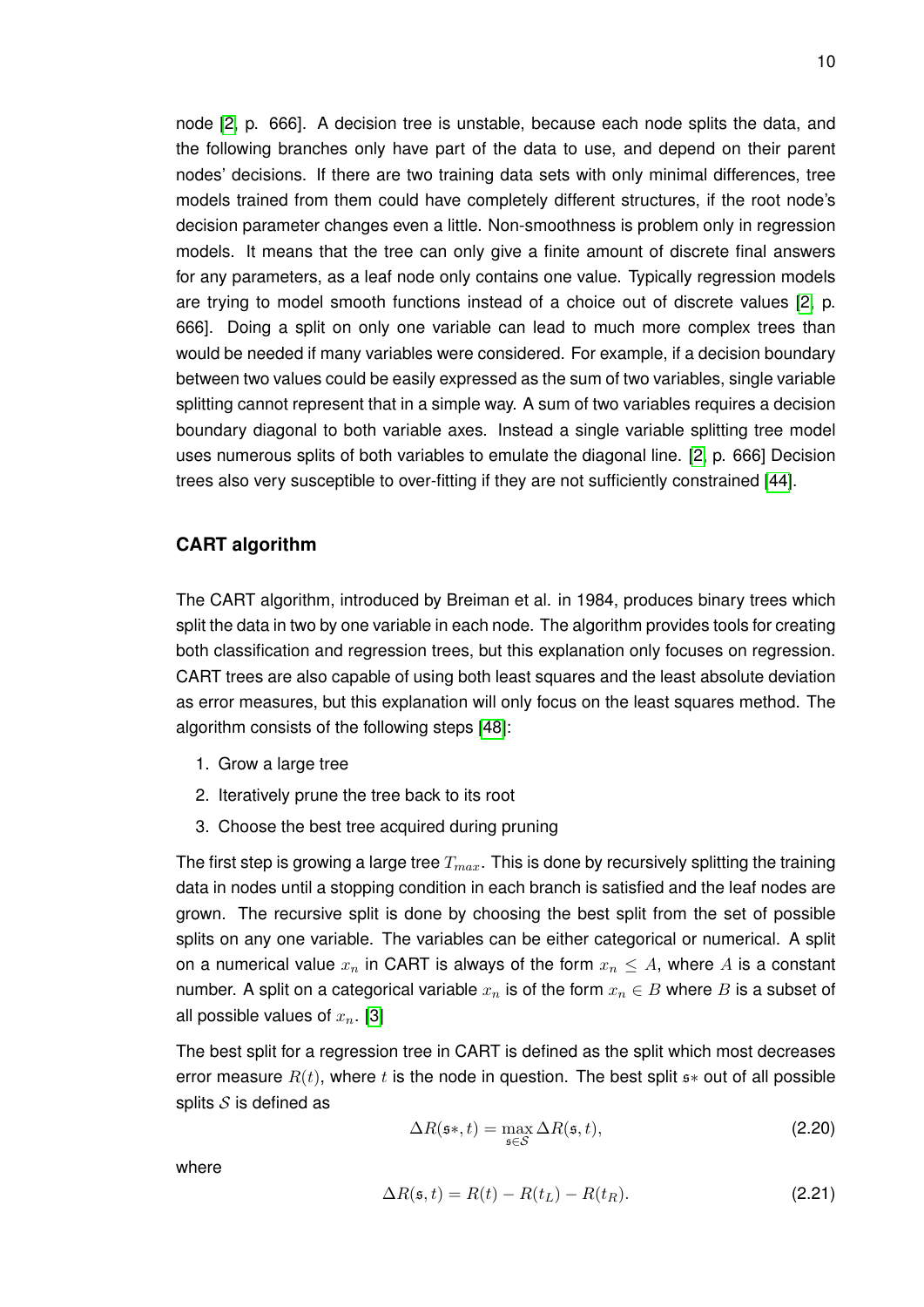Define  $x_n$  as the nth training data instance in node t, N as the number of training data instances in node  $t$ ,  $y_n$  as the  $n$ th response,  $\overline{y}(t)$  as the average of all the response values in node t, and  $p(t)$  as the proportion of training data instances in node t  $(N(t)/N_{total})$ . The  $R(t)$  itself can be then defined as

$$
R(t) = s2(t)p(t)
$$
\n(2.22)

where

$$
s^{2}(t) = \frac{1}{N} \sum_{x_{n} \in t} (y_{n} - \overline{y}(t))^{2}.
$$
 (2.23)

It is worth noting that  $s^2(t)$  is the sample variance of the response variables in node t, and the best split is then the one which reduces the weighted sum of variances the most.

The splitting is done in each node until a stopping condition is met. CART trees are grown deliberately large, so the only stopping rule usually used is  $N(t) \leq N_{min}$ , where  $N_{min}$  is usually 5 [\[3,](#page-51-5) p. 233]. Other possible stopping rules include the tree's maximum depth limit, and all the response variables being exactly the same. When a stopping condition is met, the node becomes a leaf node, and it is assigned a single response value. The response value  $y(t)$  for node t is

$$
y(t) = \frac{1}{N(t)} \sum_{\mathbf{x}_n \in t} y_n,
$$
\n(2.24)

which is the arithmetic average of the response variables of training data in the node. [\[3\]](#page-51-5) Least squares regression error for model  $\beta$  in general is defined as [\[44,](#page-53-7) p. 63]

$$
Err(\beta) = \frac{1}{N} \sum_{n=1}^{N} (y_n - r(\beta, x_n))^2,
$$
\n(2.25)

where  $r(\beta, x_n)$  is the response value given by the model for the input data. A tree model's total error  $Err(T)$  is defined as the weighted average of its leaves' errors [\[44\]](#page-53-7)

$$
Err(T) = \sum_{l \in \widetilde{T}} p(l)Err(l),\tag{2.26}
$$

and a leaf node's error as the mean squared error in that node

$$
Err(l) = \frac{1}{N_l} \sum_{\mathbf{x}_n \in l} (y_n - \overline{y}_l)^2.
$$
 (2.27)

A CART tree minimizes  $R(t)$  of its leaf nodes, which is the weighted least squared error criterion. Thus, a CART tree minimizes least squares error criterion.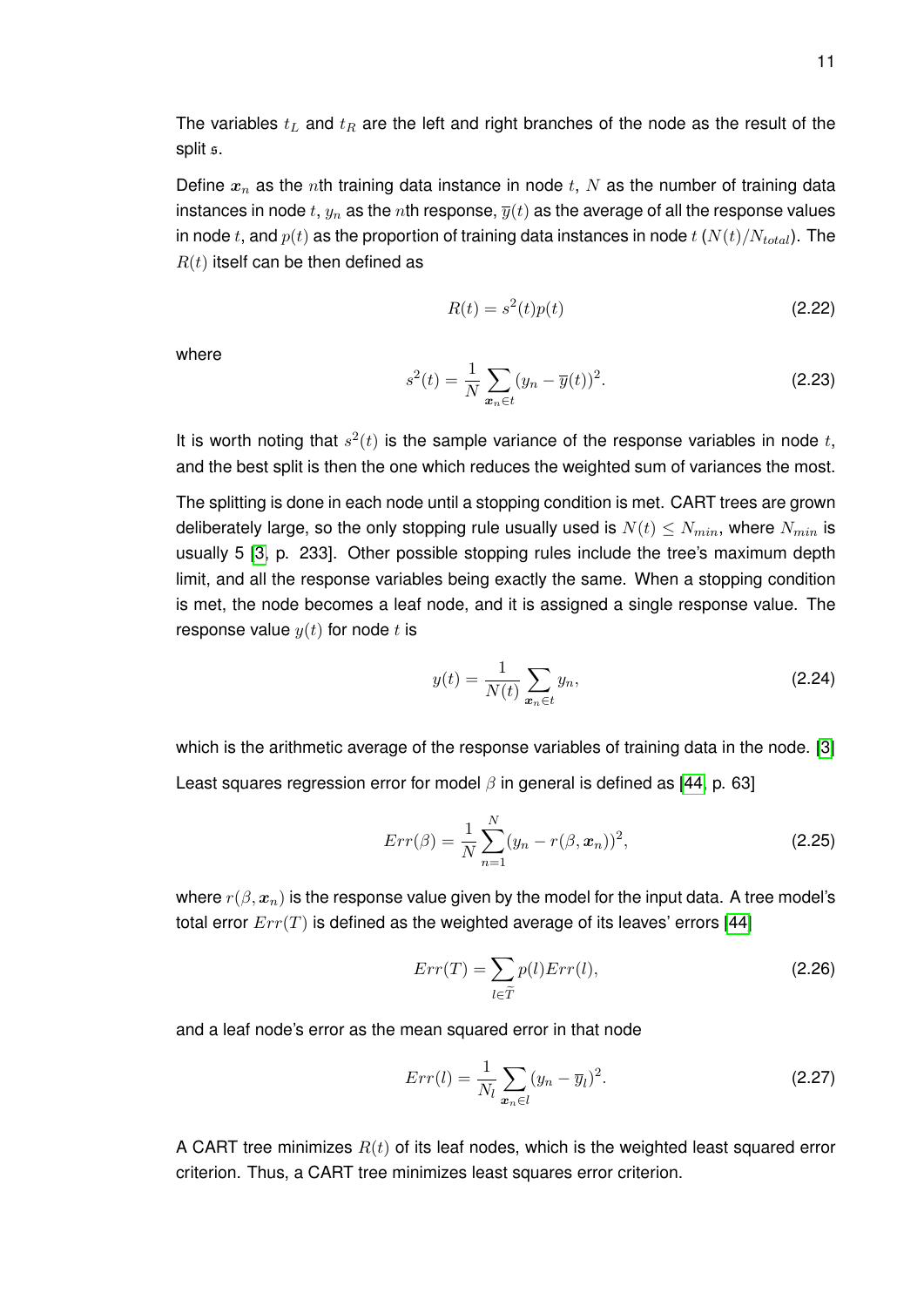The second step in CART algorithm is pruning the tree back to its root. Pruning means picking a node, and deleting all its descendant nodes, aggregating all the training data in its descendants to itself. The algorithm uses pruning instead of more elaborate stopping conditions, because no stopping rule gives generally as good results as pruning post-growing does [\[3,](#page-51-5) p. 61-62]. Pruning a large tree  $T_{max}$  back to its root means pruning the tree until only its root exists. During the process each intermediate step of pruning is saved, and a sequence of trees  $T_{max} \to T_1 \to T_2 \to \cdots \to T_{root}$  is acquired.

The sequence of pruned trees is acquired through error-complexity pruning. In errorcomplexity pruning the tree is assigned an error-complexity measure  $R_{\alpha}(T)$ , which is the linear combination of the error measure  $R(T) = Err(T)$  and the amount of leaf nodes in the tree  $|\tilde{T}|$ 

$$
R_{\alpha}(T) = R(T) + \alpha |\tilde{T}|.
$$
\n(2.28)

For each value of the cost complexity  $\alpha$  there is a subtree  $T_{\alpha}$  which minimizes  $R_{\alpha}(T_{\alpha})$ . By increasing  $\alpha$ , different minimizing subtrees of the sequence are found, and eventually the cost for having any number of leaf nodes at all is so large that the minimizing tree is just the root node.

In practice this is done in reverse, by cutting weakest links in the trees, and finding the corresponding  $\alpha$  values. Define  $\{t\}$  as node t made into a leaf node by deleting all its descendants, and  $T_t$  as the subtree starting from node  $t$ . Now, for each node

$$
R_{\alpha}(\{t\}) = R(t) + \alpha, \tag{2.29}
$$

and

$$
R_{\alpha}(T_t) = R(T_t) + \alpha |T_t|,
$$
\n(2.30)

where  $R(T_t)~=~Err(T_t)$ , the weighted sum of the leaf nodes below  $T_t$ . As long as  $R_{\alpha}(T_t) < R_{\alpha}(\{t\})$ , the complexity of the branch is acceptable to lower the error measure, but for every node t, there is some value of  $\alpha$ , where deleting the descendants starts producing lower overall error-complexity. For every node, the value  $q(t)$ , the lowest  $\alpha$  where the nodes's descendants are pruned can be calculated as

$$
g(t) = \begin{cases} \frac{R(\{t\}) - R(T_t)}{|\widetilde{T}_t| - 1}, & \text{if } t \notin \widetilde{T} \\ \infty, & \text{if } t \in \widetilde{T} \end{cases}
$$
 (2.31)

Weakest link is the node  $\bar{t}$  where

<span id="page-18-0"></span>
$$
g(\bar{t}) = \min_{t \in T} g(t). \tag{2.32}
$$

The weakest link is cut, and the next tree in the pruning sequence is acquired. [\[3\]](#page-51-5)

The final step in CART is to choose the best tree in the pruning sequence. This is done by using either cross validation or test set. In test set method, some number of training data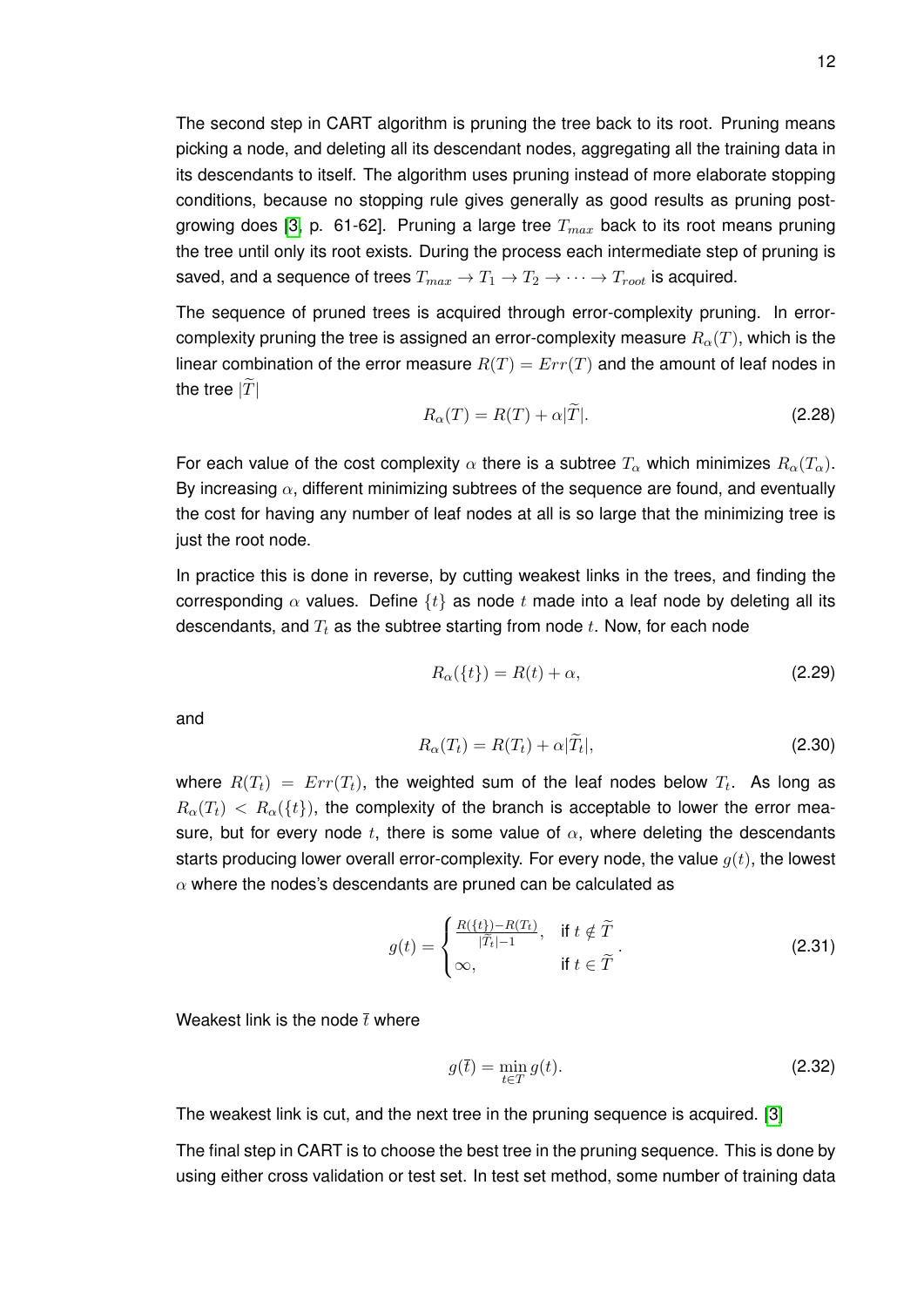is taken out of the data set and not used to construct the tree. Then the taken-out test set is used to assess the accuracy of each tree in the pruning sequence and the best tree size is picked. Cross validation makes  $v$  different pruning sequences where each  $T_{v,max}$ is grown with  $\frac{v-1}{v}N$  training data samples and tested with the remaining  $\frac{1}{v}N.$  When  $v$  is large, each sequence's trees' accuracy is very similar to the trees grown with all the data, and cross validation gives a good estimate of the right size of a tree. [\[3\]](#page-51-5)

#### **Random forest**

Random forest is a machine learning model, which consists of an ensemble of individual trees. Random forests grow the individual trees using bootstrap aggregation (bagging). Using bagging, each individual tree is trained with a randomly selected subset  $X_n$  of the whole training data  $X$ . The selection is made by taking a random sample from the training data with replacement, and a random sample from the dimensions without replacement. The individual trees are then grown with the CART algorithm, but modified in two ways: The trees are not pruned, and the best split at each node is found in a small random subset of features instead of all the features. Finally, when making predictions with new data, the whole regression model's output  $F(X)$  for input parameters is the average of the set of all the individual trees' predictions  $\{T_k(\bm{X})\}$  [\[4\]](#page-51-4)

$$
F(\mathbf{X}) = \frac{1}{K} \sum_{k=1}^{K} T_k(\mathbf{X}).
$$
\n(2.33)

The random forest method improves on single trees by creating multiple strong predictors, which do not under-fit, but do over-fit severely. The effect of over-fitting is lessened by having the individual trees be independent of each other, and the result is, in theory, a model which does not under-fit and over-fits very little. As the number of trees in the forest grows towards infinity, the mean squared error of the forest approaches a limit, and makes the error of the forest  $F$ 

<span id="page-19-0"></span>
$$
PE^*(F) \le \overline{\rho}PE*(T),\tag{2.34}
$$

where  $PE^*(T)$  is the average error of a single tree in the forest, and  $\overline{\rho}$  is the weighted correlation between the errors of the individual trees. This shows that in order for a random forest to be any better than a single tree, the randomization has to aim to as independent subsets of the data and the input variables as possible. [\[4\]](#page-51-4)

Random forests are very resistant to noise because of the averaging effect of the ensemble. Random forests deal with the weaknesses of single decision trees too. They have much smoother result variables, as their output does not have to be a single value from the training set. Instability is not a property of random forests, as they are averages of many unstable trees. Random forests are very fast to generate compared to their size, as all the individual trees being independent of each other, they can be constructed in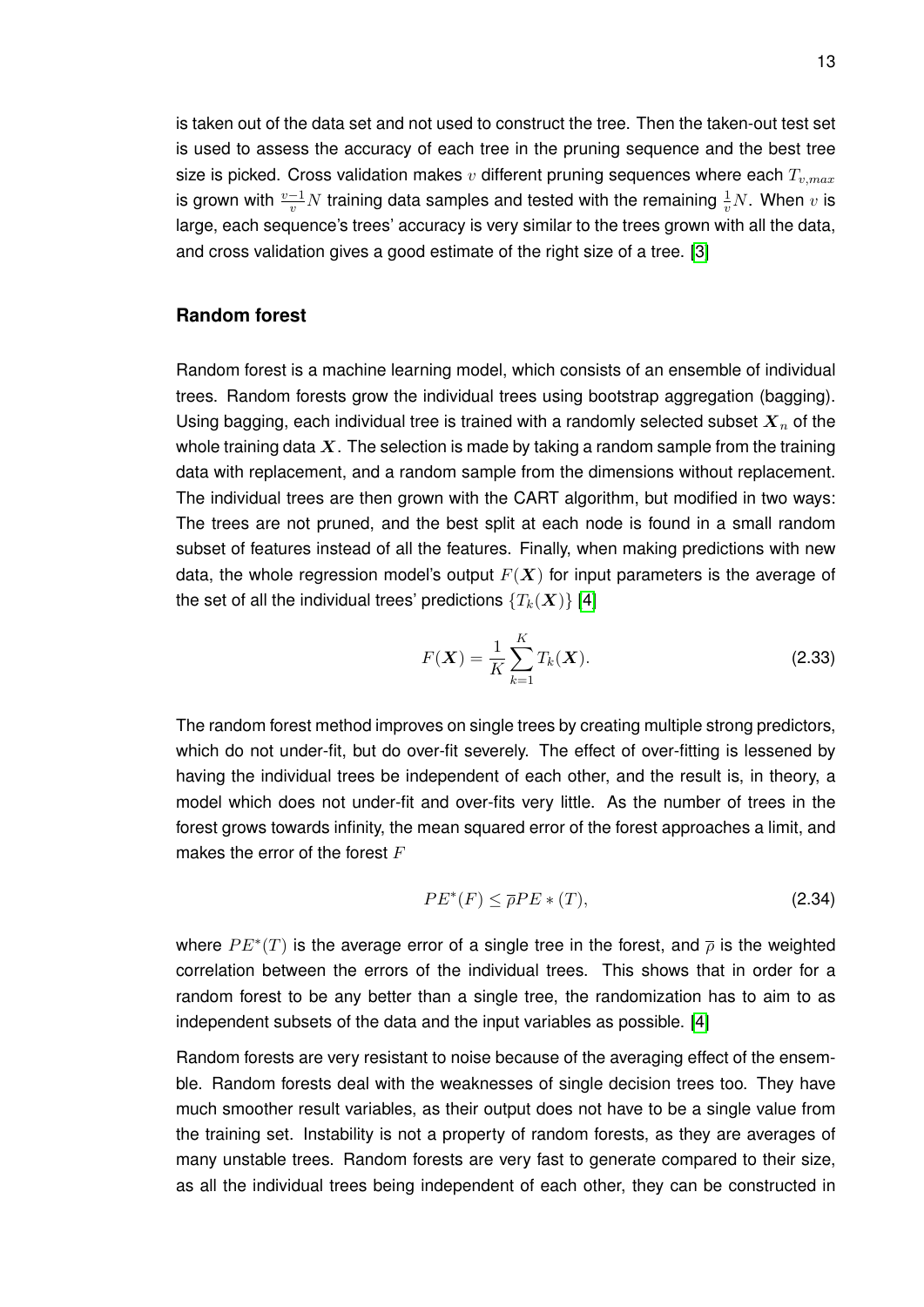parallel.

#### **Gradient Boosting**

Boosting models create ensembles consisting of multiple single models, but the approach is very different from randomization. Boosting models instead add new, weak single models, later referred to as *base learners*, to the ensemble sequentially and incrementally. The new base learner added is trained to correct the errors of the whole ensemble. [\[32\]](#page-53-9)

Boosting uses weak base learners to battle the over-fitting and under-fitting dilemma. The idea is reverse from the randomization method used by random forests. A weak leaner does not over-fit at all, but under-fits the data severely. New models are sequentially added to correct the errors, which can only be due to under-fitting. When adding new base learners, under-fitting is decreased, while over-fitting increases only a little.

Gradient boosting algorithms minimize the expected value of some loss function  $L(y, F(x))$ , which can be for example the squared error between the real output value  $y$  and the output given by the model  $F(x)$ . The model F is a weighted sum of K weak base learners  $\phi(\boldsymbol{x})$ 

$$
F(\boldsymbol{x}) = \sum_{k=0}^{K} \beta_k \phi_k(\boldsymbol{x}), \qquad (2.35)
$$

and is constructed by first taking some initial guess  $F_0(x)$ , which is just a constant value minimizing the loss function most as

$$
F_0(\boldsymbol{x}) = \arg\min_{\rho} \sum_{i=1}^{N} L(y_i, \rho).
$$
 (2.36)

Then, each next addition, or *boost* to the ensemble is calculated as the function which most decreases the loss function if summed with the rest of the ensemble

$$
(\beta_k, \phi_k) = \underset{\beta, h}{\arg \min} \sum_{i=1}^{N} L(y_i, F_{k-1}(\boldsymbol{x}_i) + \beta \phi(\boldsymbol{x}_i)),
$$
\n(2.37)

with the new model then being [\[11\]](#page-51-6)[\[32\]](#page-53-9)[\[10\]](#page-51-7)

<span id="page-20-1"></span><span id="page-20-0"></span>
$$
F_k = F_{k-1} + \beta_k \phi_k. \tag{2.38}
$$

As the optimal parameters  $(\beta_k, \phi_k)$  can be difficult to calculate in practice [\[32\]](#page-53-9)[\[10\]](#page-51-7), an easier procedure is used. The procedure is to instead find the base learner most parallel to the negative gradient  $\tilde{y}_i$  of the ensemble, and then find the weight for the found learner. The negative gradient is the derivative of the loss function

<span id="page-20-2"></span>
$$
\tilde{y}_i = -\frac{\partial L(y_i, F_{k-1}(\boldsymbol{x}_i))}{\partial F_{k-1}(\boldsymbol{x}_i)}.
$$
\n(2.39)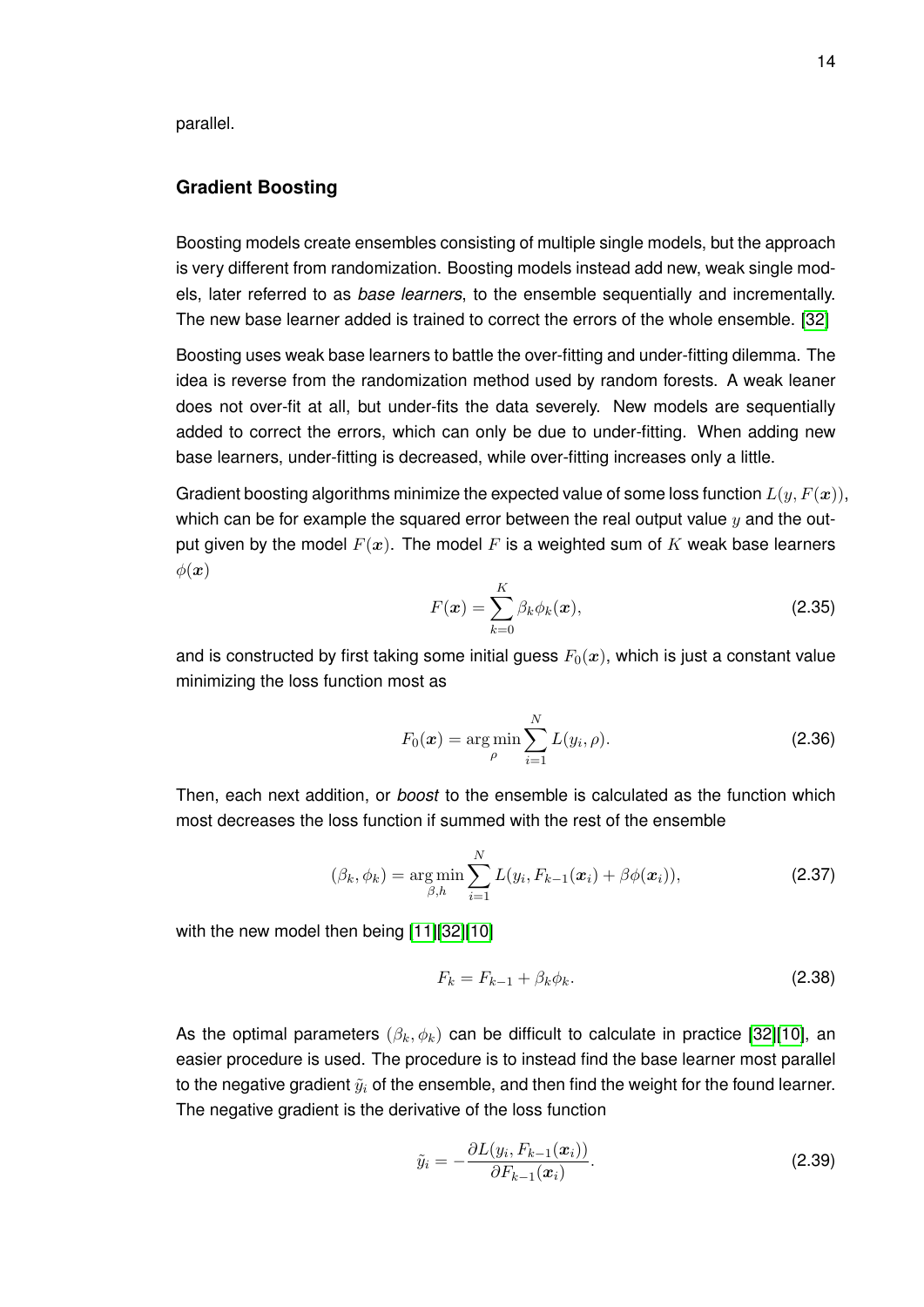The base learner  $\phi_k$  is then found by a simpler least squares minimization

$$
\phi_k = \arg \min_{\rho, h} \sum_{i=1}^{N} (\tilde{y}_i - \rho \phi(\boldsymbol{x}_i))^2.
$$
 (2.40)

The weight  $\beta_k$  is then found using the original minimization equation [2.37](#page-20-0) but  $\phi_k$  fixed, as [\[10\]](#page-51-7)[\[11\]](#page-51-6)

$$
\beta_k = \arg\min_{\beta} \sum_{i=1}^N L(y_i, F_{k-1}(\boldsymbol{x}_i) + \beta \phi_k(\boldsymbol{x}_i)).
$$
\n(2.41)

Gradient boosting with least squares error regression makes calculating the negative gradient  $\tilde{y}_i$  very simple in practice. The gradient reduces to

$$
\tilde{y}_i = y_i - F_{k-1}(\bm{x}_i),\tag{2.42}
$$

which means that using least squares as the loss function causes each boosting base learner to be fit to the literal errors of the ensemble before it. [\[10\]](#page-51-7)

Gradient tree boosting is a case of gradient boosting, where the weak base learner  $\phi(x)$ is a decision tree, and in this thesis's context, a regression CART tree. A tree's output is just the constant value in the leaf which the input data belongs to. It can be expressed as the sum over all J leaf nodes, but only if the input belongs to the parameter space  $R_i$ which leads to the  $i$ th leaf

$$
\phi(\bm{x}) = \sum_{j=1}^{J} b_j I(\bm{x} \in R_j),
$$
\n(2.43)

where

$$
I(a) = \begin{cases} 1, & \text{if } a = true \\ 0, & \text{if } a = false \end{cases}
$$
 (2.44)

A gradient tree boosting model's equation [2.38](#page-20-1) becomes [\[10\]](#page-51-7)

$$
F_k = F_{k-1} + \sum_{j=1}^{J} \gamma_{jk} I(\mathbf{x} \in R_{jk}),
$$
\n(2.45)

where

$$
\gamma_{jk} = \arg\min_{\gamma} \sum_{\mathbf{x}_i \in R_{jk}} L(y_i, F_{k-1}(\mathbf{x}_i) + \gamma).
$$
 (2.46)

XGBoost (eXtreme Gradient Boosting) is an algorithm which extends the basic gradient tree boosting algorithm. XGBoost tries to find the next tree by minimizing an objective function  $\mathcal{L}$ 

$$
\mathcal{L} = \sum_{i=1}^{N} [L(y_i, F_{k-1}(\boldsymbol{x}_i)) + g_i \phi_k(\boldsymbol{x}_i) + \frac{1}{2} h_i \phi_k^2(\boldsymbol{x}_i)] + \Omega(\phi_k),
$$
 (2.47)

where  $-g_i$  is the negative gradient  $\tilde{y}_i$  from equation [2.39](#page-20-2) and  $h_i$  is the second derivative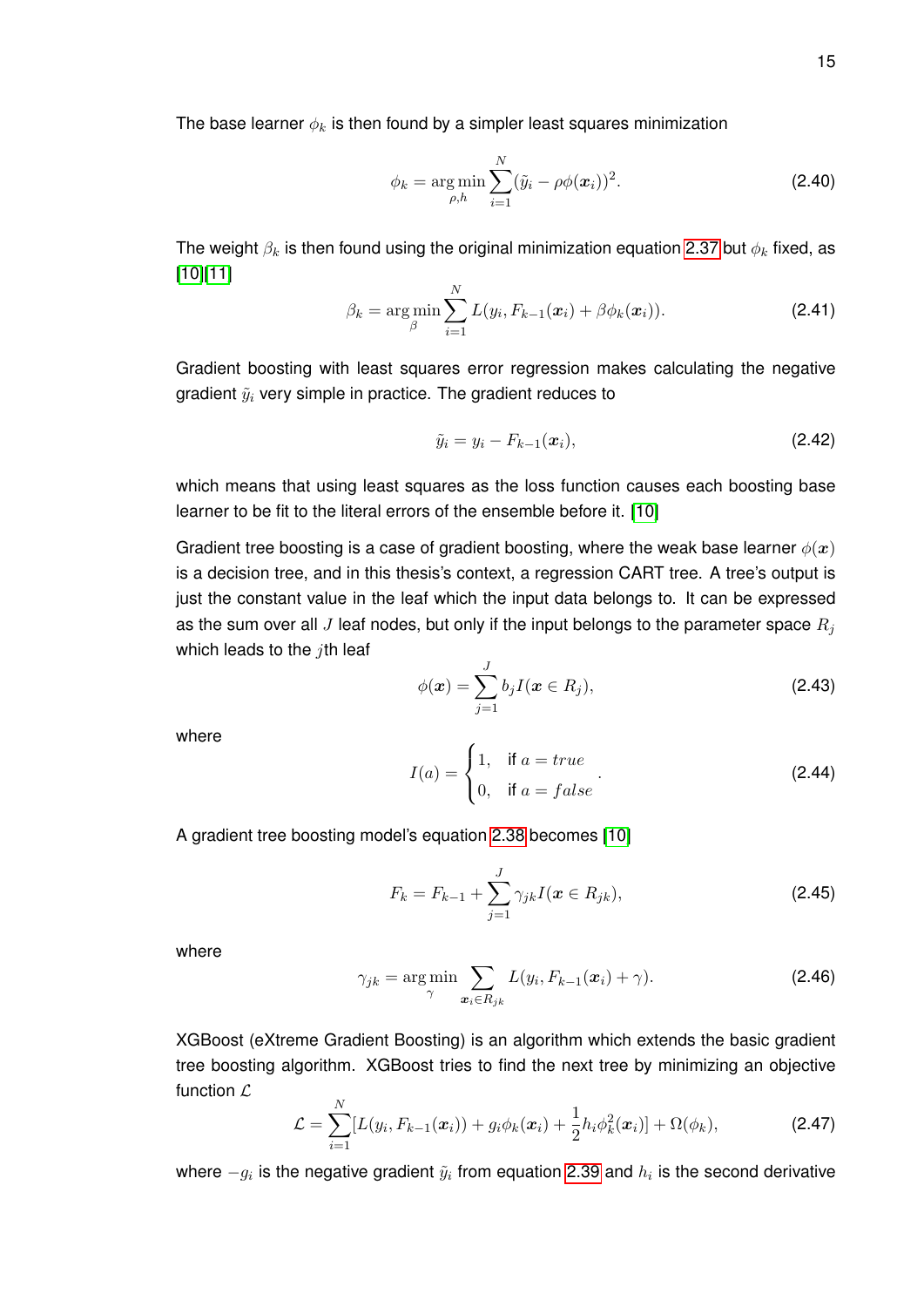of the loss

$$
h_i = \frac{\partial^2 L(y_i, F_{k-1}(x_i))}{\partial^2 F_{k-1}(x_i)}.
$$
\n(2.48)

 $\Omega$  is a model complexity value, defined as

$$
\Omega(F_k) = \gamma J + \frac{1}{2}\lambda \sum_{j=1}^{J} w_j^2,
$$
\n(2.49)

where J is the number of leaves, and  $w_j$  is the jth leaf node's response value.  $\lambda$  and  $\gamma$ are complexity costs for the values and number of the leaves. By removing the constant parts from the objective function, it simplifies into [\[8\]](#page-51-8)

$$
\tilde{\mathcal{L}} = \sum_{i=1}^{N} [g_i \phi_k(\boldsymbol{x}_i) + \frac{1}{2} h_i \phi_k^2(\boldsymbol{x}_i)] + \Omega(\phi_k)
$$
\n(2.50)

XGBoost constructs its single trees using the objective function. The optimal value for a leaf  $j$  is given by

$$
w_j^* = -\frac{G_j}{H_j + \lambda},\tag{2.51}
$$

where

$$
G_j = \sum_{i \in I_j} g_i, H_j = \sum_{i \in I_j} h_i,
$$
\n(2.52)

 $I_j$  being the set of instances in the jth leaf node.

The quality of a tree structure  $q$  is given by

$$
\tilde{\mathcal{L}}(q) = -\frac{1}{2} \sum_{j=1}^{J} \frac{G^2}{H + \lambda} + \gamma J,
$$
\n(2.53)

and the best split  $s^*$  at each node is the one which most increases the quality of the structure, as

$$
s^* = \arg\max_{s} \frac{1}{2} \left( \frac{G_L^2}{H_L + \lambda} + \frac{G_R^2}{H_R + \lambda} + \frac{G_j^2}{H_j + \lambda} \right) - \gamma,
$$
 (2.54)

where  $G_L, G_R$ , and  $H_L, H_R$  are the values in the left and right nodes in the proposed split [\[8\]](#page-51-8). If no gain is positive, no split is done at the node, and it will stay as a leaf node [\[47\]](#page-54-3).

<span id="page-22-0"></span>XGBoost has achieved recognition as being fast and scalable [\[8\]](#page-51-8) as well as winning numerous machine learning competitions [\[33\]](#page-53-8). Tree boosting in general deals with some of the problems of single regression trees. Boosted models can yield smoother responses than single trees, but a boosted models are still unstable. Boosted models are slower to generate than random forests, because they depend on the previous trees and thus cannot be created in parallel. Boosted trees can also over-fit, if too many trees are grown into the sequence.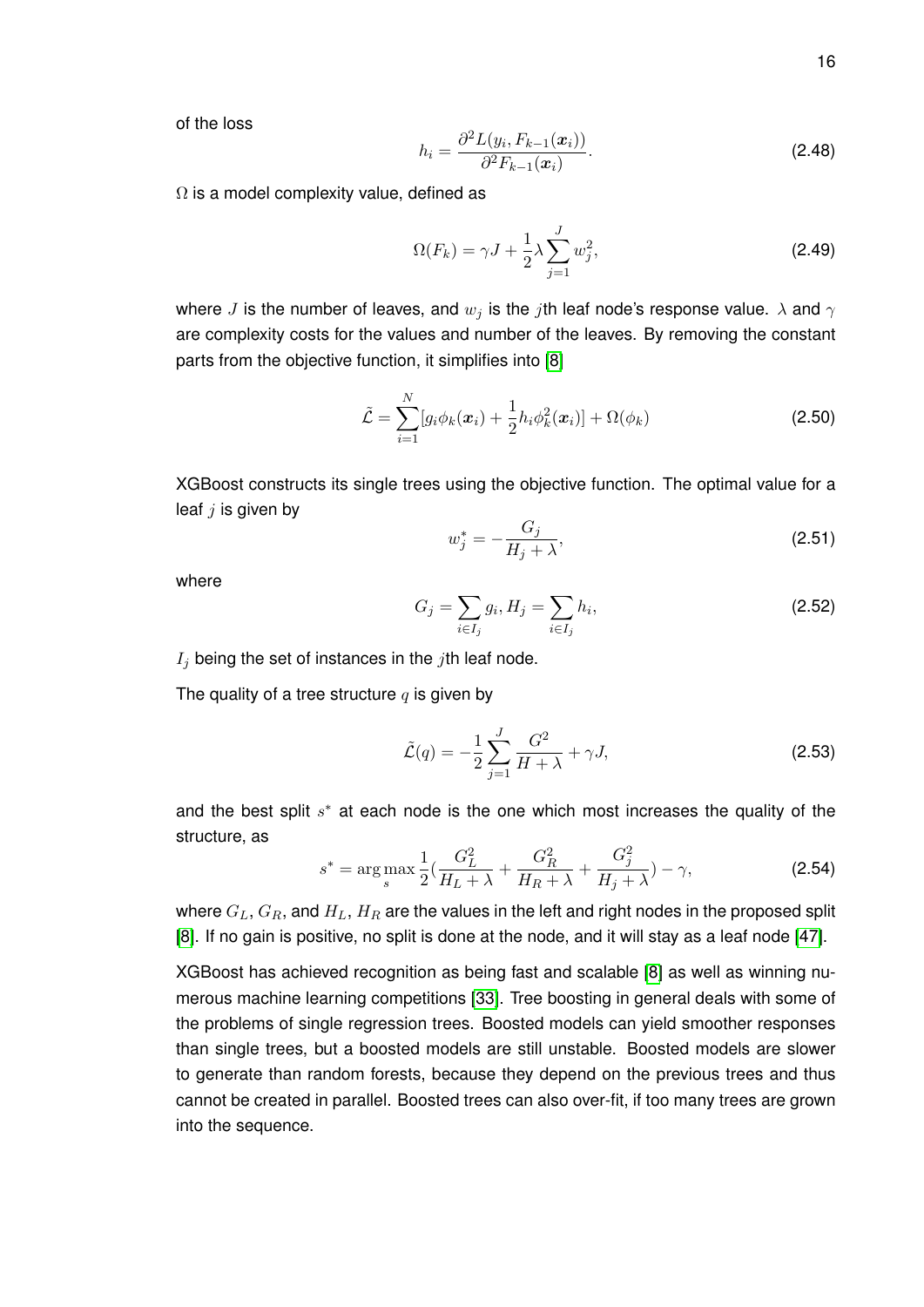<span id="page-23-0"></span>

*Figure 2.2. Neuron in an artificial neural network*

#### **2.2.3 Artificial neural network**

Artificial neural network (ANN) is a machine learning model which comprises multiple *neurons* that interconnect in some way. The background for artificial neural networks is in neural activity in the human brain. The neurons in a brain send electrical signals to each other with chemical rules to process information, while the neurons in artificial neural networks output numbers to other neurons to calculate a result value for input values. Although ANNs are inspired by biological neural networks, they do not aim to exactly model the networks in a human brain [\[30\]](#page-53-4).

This thesis will only consider one neural network model, the *multilayer perceptron*, which is the most widely used neural network model [\[2\]](#page-51-1). In this section, the principles of a single neuron will be first explained, followed by constructing a multilayer perceptron out of the neurons. Finally, the mathematics of training the network with training data will be introduced.

#### **Neuron**

A neuron in an ANN consists of inputs, weights, and an activation function. The basic structure is illustrated in Figure [2.2.](#page-23-0) A neuron's input variables can consist of raw input values or output values of other neurons. The input vectors are padded with the value 1 to allow neurons to add a constant value, a *bias* to the inputs. If there are  $k$  input variables to the neuron, the input vector  $x$  is then

$$
\boldsymbol{x} = [1, x_1, x_2, \dots, x_k]^T. \tag{2.55}
$$

Each input value, and the bias, are multiplied with their respective weights from a  $k + 1$ -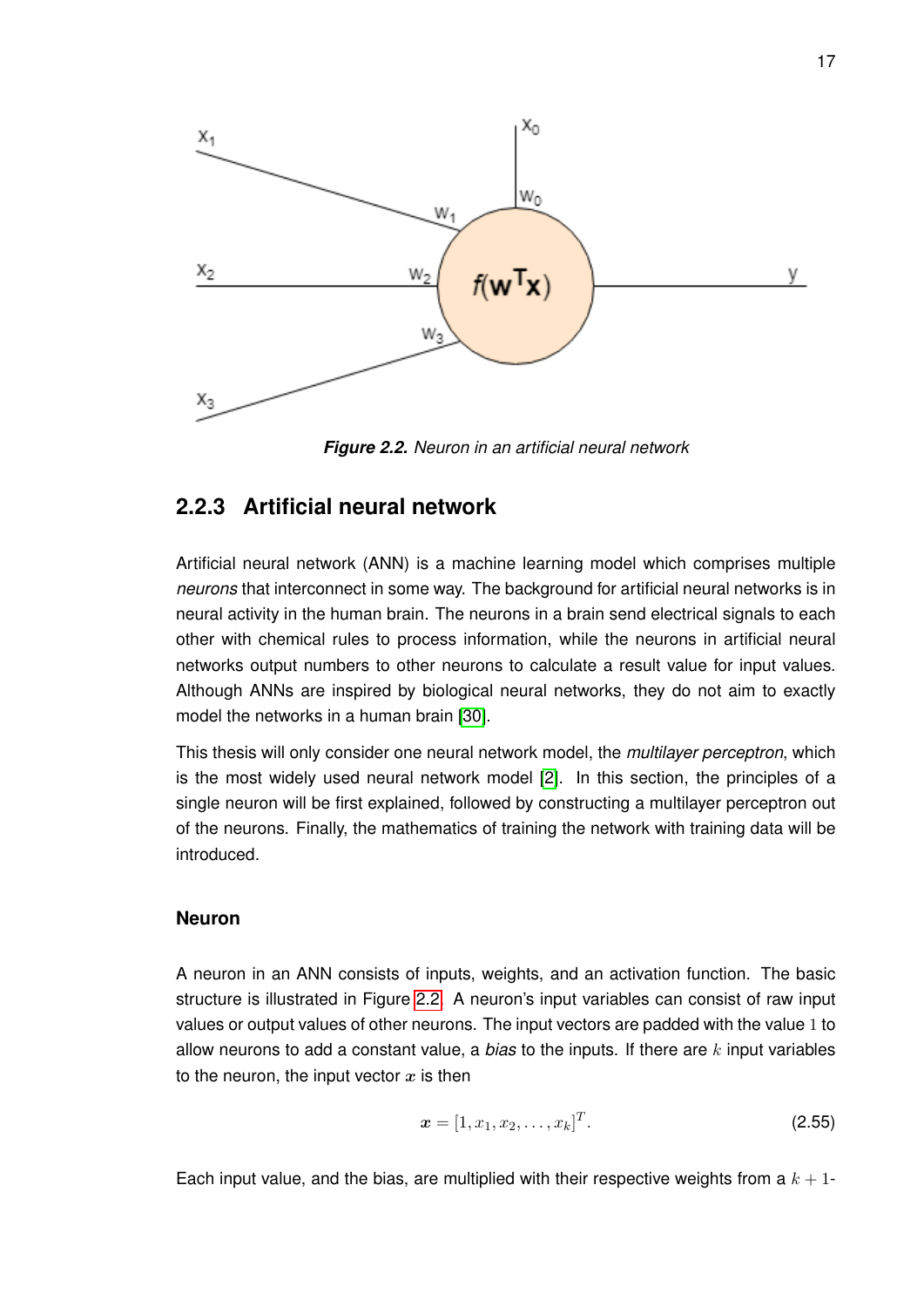<span id="page-24-0"></span>

| Name                         | f(x)                          | f'(x)                                                                                                                                                           |
|------------------------------|-------------------------------|-----------------------------------------------------------------------------------------------------------------------------------------------------------------|
| Rectified Linear Unit (ReLU) |                               | $f(x) = max(0, x)$ $f'(x) = \begin{cases} 0, & \text{if } x < 0 \\ 1, & \text{if } x > 0 \end{cases}$<br>$f(x) = \frac{1}{1 + e^{-x}}$ $f'(x) = f(x)(1 - f(x))$ |
| Logistic sigmoid             | $f(x) = \frac{1}{1 + e^{-x}}$ |                                                                                                                                                                 |
| Hyperbolic tangent (TanH)    | $f(x) =$                      | $f'(x) = 1 - f^2(x)$                                                                                                                                            |

Linear  $f(x) = x$   $f'(x) = 1$ 

*Table 2.1. Common activation functions and their derivatives.*

length weight vector and summed to produce value  $a$  [\[1,](#page-51-9) p. 272]

<span id="page-24-1"></span>
$$
a = \mathbf{w}^T \mathbf{x}.\tag{2.56}
$$

The value  $a$  is very analogous to a linear regression model output described in section [2.2.1.](#page-11-0)

A neuron's output value  $y$  is obtained by using an activation function f. An activation function has to be differentiable, as the differentials are used when training the network. The activation functions in general are also nonlinear, as if all activation functions in a network were linear, the network could be reduced to linear regression [\[2\]](#page-51-1). Some common activation functions [\[23\]](#page-52-7) are shown in table [2.1.](#page-24-0) Using a chosen activation function  $f$  [\[2\]](#page-51-1),

$$
z = f(a). \tag{2.57}
$$

#### <span id="page-24-2"></span>**Multilayer perceptron**

A multilayer perceptron (MLP) is a type neural network which consists of successive layers of parallel neurons. An MLP is a *feed-forward* network, meaning that the neurons only feed their outputs forwards, not creating any cycles in the network. This means the output of the a network is a deterministic function of only the input values.

Figure [2.3](#page-25-0) depicts an MLP which takes three-dimensional inputs, and outputs one value. It has one hidden layer of neurons in between the inputs and outputs. The layers are all densely connected. It means that each hidden layer unit takes all three dimensions of the input layer as their inputs and the output layer neuron takes all four dimensions output by the hidden layer as its input. Define  $I$  as the number of input dimensions, and  $H$  as the number of hidden layers. With the activation function of the output layer  $\sigma$  and the activation functions in the hidden layer  $h$ , the output of the network can be expressed as [\[2\]](#page-51-1)

$$
y = \sigma \left(\sum_{j=0}^{H} w_j^{(2)} h\left(\sum_{i=0}^{I} w_{ji}^{(1)} x_i\right)\right).
$$
 (2.58)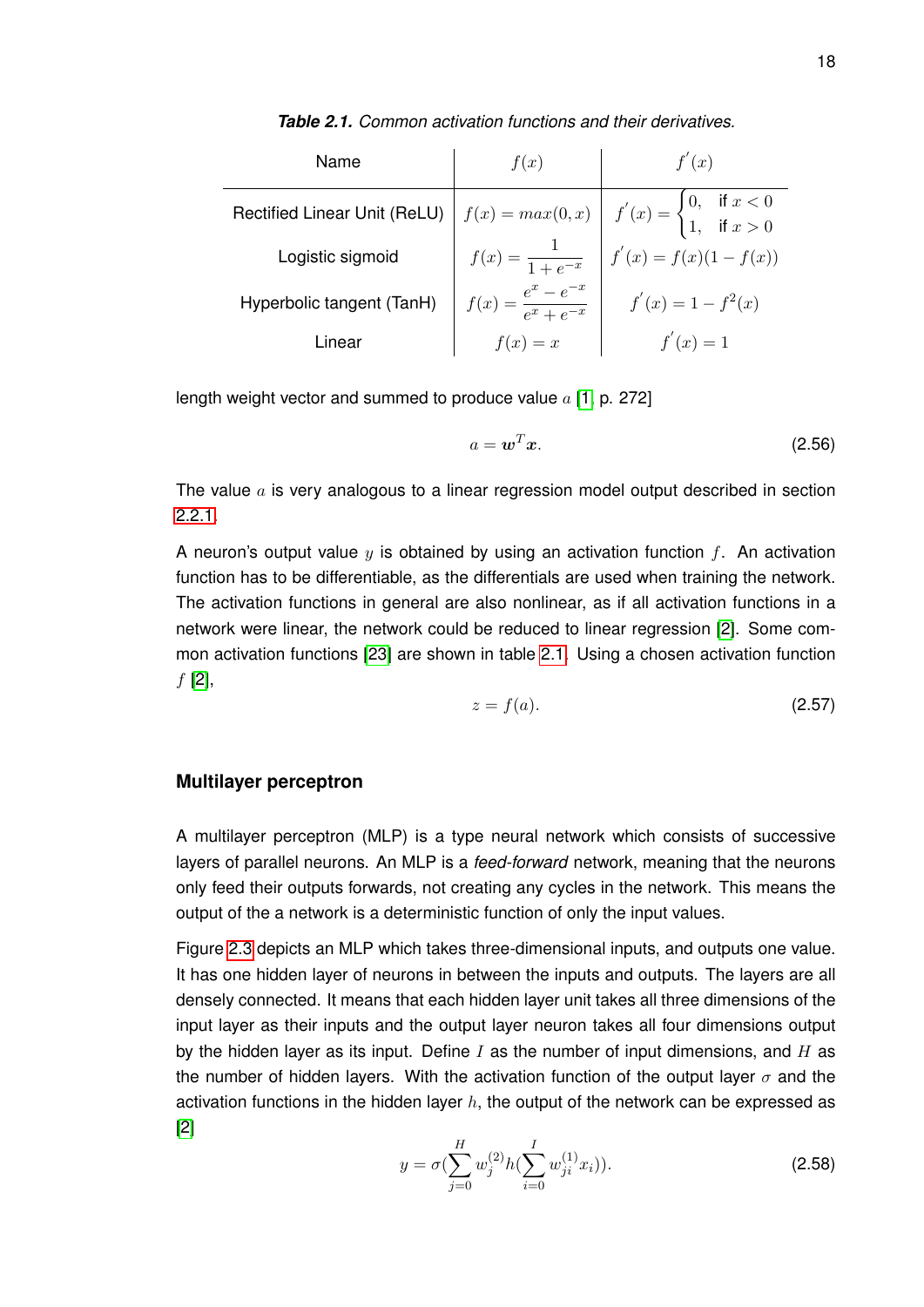<span id="page-25-0"></span>

*Figure 2.3. A multilayer perceptron with three input dimensions, four hidden neurons, and one output value*

The superscripts denote the layer of the neuron containing the weight.

#### **Gradient descent**

The topology of an MLP does not change once it is constructed. Thus the only thing to change in the network structure are the weights inside the neurons. The weights are updated using a weight adjustment algorithm, which uses the gradients of the errors of output values as inputs. The error gradients at each neuron are acquired through the *backpropagation* algorithm explained later in this section. [\[2\]](#page-51-1)

The traditionally most popular weight adjustment algorithm is *stochastic gradient descent* (SGD), which is an approximation of the *gradient descent* algorithm. The gradient descent algorithm is a simple formula to update the weight vector  $w$  of a neuron. Denoting superscript  $(\tau)$  as the current weights and  $(\tau + 1)$  as the new weights, gradient descent rule is

$$
\boldsymbol{w}^{(\tau+1)} = \boldsymbol{w}^{(\tau)} - \eta \nabla E(\boldsymbol{w}^{(\tau)}),
$$
\n(2.59)

where  $\nabla E(w)$  is the sum gradient of all the training data rows' errors, and  $\eta$  is learning rate constant. Learning rate is a small number which denotes how fast the weights move towards the gradient. The normal gradient descent can be very slow in practice [\[30,](#page-53-4) p. 92][\[24\]](#page-52-8), and the stochastic approximation is usually used instead. SGD instead updates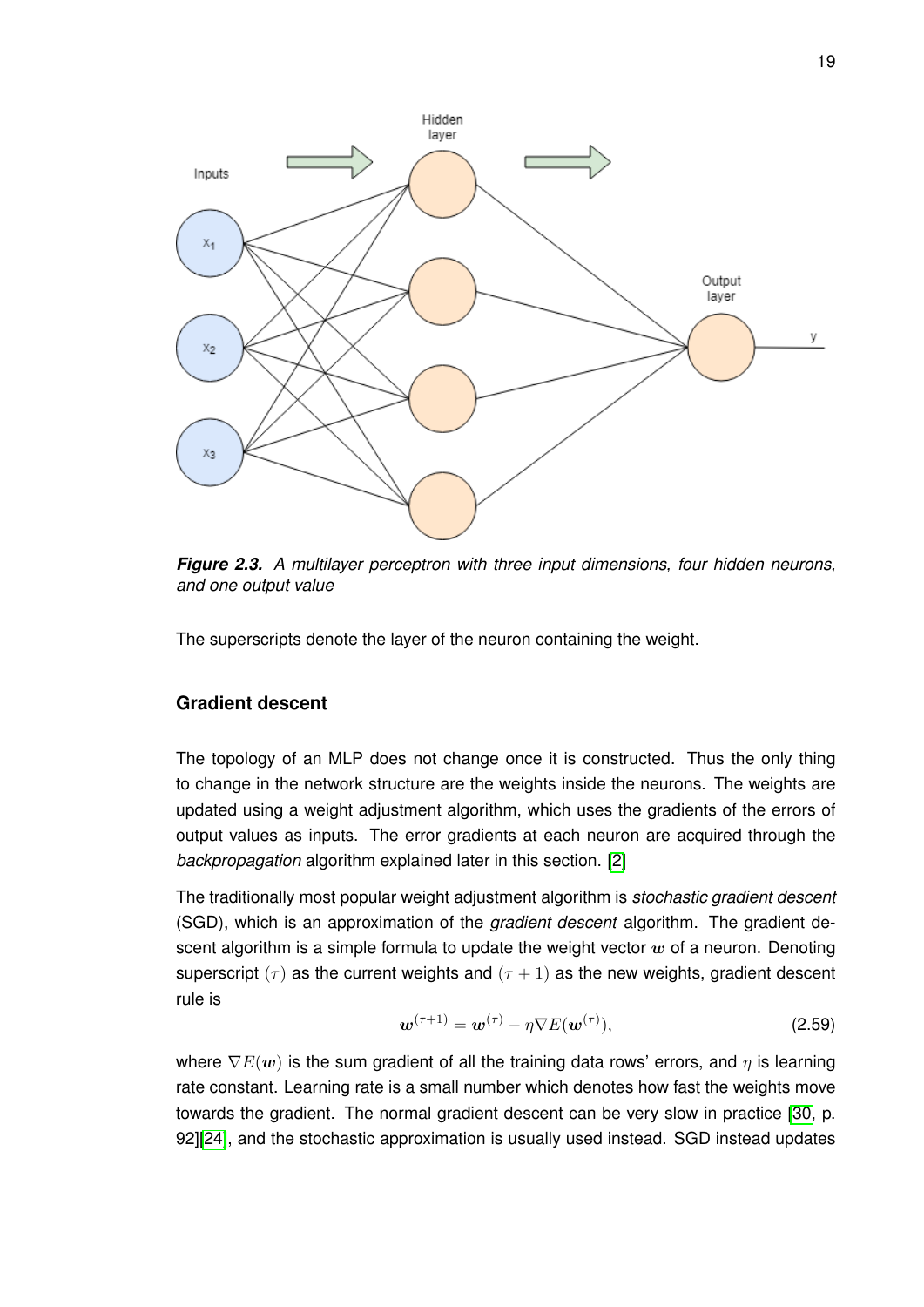weights one training data sample at a time [\[2\]](#page-51-1)

$$
\boldsymbol{w}^{(\tau+1)} = \boldsymbol{w}^{(\tau)} - \eta \nabla E_n(\boldsymbol{w}^{(\tau)}).
$$
 (2.60)

SGD, while faster than normal gradient descent, can still be quite slow to converge [\[36\]](#page-53-10)[\[24\]](#page-52-8), and many variations and extensions of it have been created. *Momentum* is a technique which makes the weights accelerate towards the negative gradient if the gradient direction stays same. Each weight has its own momentum, and the momentum instead of the weight is updated towards the gradient

$$
\boldsymbol{v}^{(\tau+1)} = \gamma \boldsymbol{v}^{(\tau)} + \eta \nabla E(\boldsymbol{w}^{(\tau)})
$$
  

$$
\boldsymbol{w}^{(\tau+1)} = \boldsymbol{w}^{(\tau)} - \boldsymbol{v}^{(\tau+1)}.
$$
 (2.61)

The variable  $\gamma$  is a decay term, which gradually slows the speed of change. Another variation to SGD is adjusting learning rate dynamically. The *Adagrad* algorithm does this by dividing the learning rate at each iteration and weight by the square root of  $G_{i,i}^{(\tau)}$  , where  $G$  is a diagonal matrix containing the sum of the squares of each of the neurons's weights gradients up to time  $\tau$ . The formula is

$$
\boldsymbol{w_i}^{(\tau+1)} = \boldsymbol{w_i}^{(\tau)} - \frac{\eta}{\sqrt{G_{i,i}^{(\tau)}} + \epsilon} \nabla E_n(\boldsymbol{w_i}^{(\tau)}),
$$
\n(2.62)

where  $\epsilon$  is a small positive constant to avoid division by zero. The *Adam* algorithm stores a decaying momentum  $m^{(\tau)}$  much like the Momentum algorithm, but also a decaying average of the squared past gradients  $v^{(\tau)},$  which are updated by the formulas

$$
m_i^{(\tau+1)} = \beta_1 m_i^{(\tau)} + (1 - \beta_1) \nabla E_n(\boldsymbol{w_i}^{(\tau)})
$$
  

$$
v_i^{(\tau+1)} = \beta_2 v_i^{(\tau)} + (1 - \beta_2) \nabla E_n^2(\boldsymbol{w_i}^{(\tau)})
$$
 (2.63)

where  $\beta_1$  and  $\beta_2$  are decay rates close to 1. As m and v tend to be biased towards zero, especially when the decay rates are very close to one, the biases are corrected with

$$
\hat{m_i}^{(\tau+1)} = \frac{m_i^{(\tau)}}{1 - \beta_1}.
$$
\n
$$
\hat{v_i}^{(\tau+1)} = \frac{v_i}{1 - \beta_2}.
$$
\n(2.64)

Finally, the weights are updated with the formula [\[36\]](#page-53-10)

$$
\boldsymbol{w_i}^{(\tau+1)} = \boldsymbol{w_i}^{(\tau)} - \frac{\eta}{\sqrt{\hat{v_i}^{(\tau+1)}} + \epsilon} \hat{m_i}^{(\tau+1)}.
$$
 (2.65)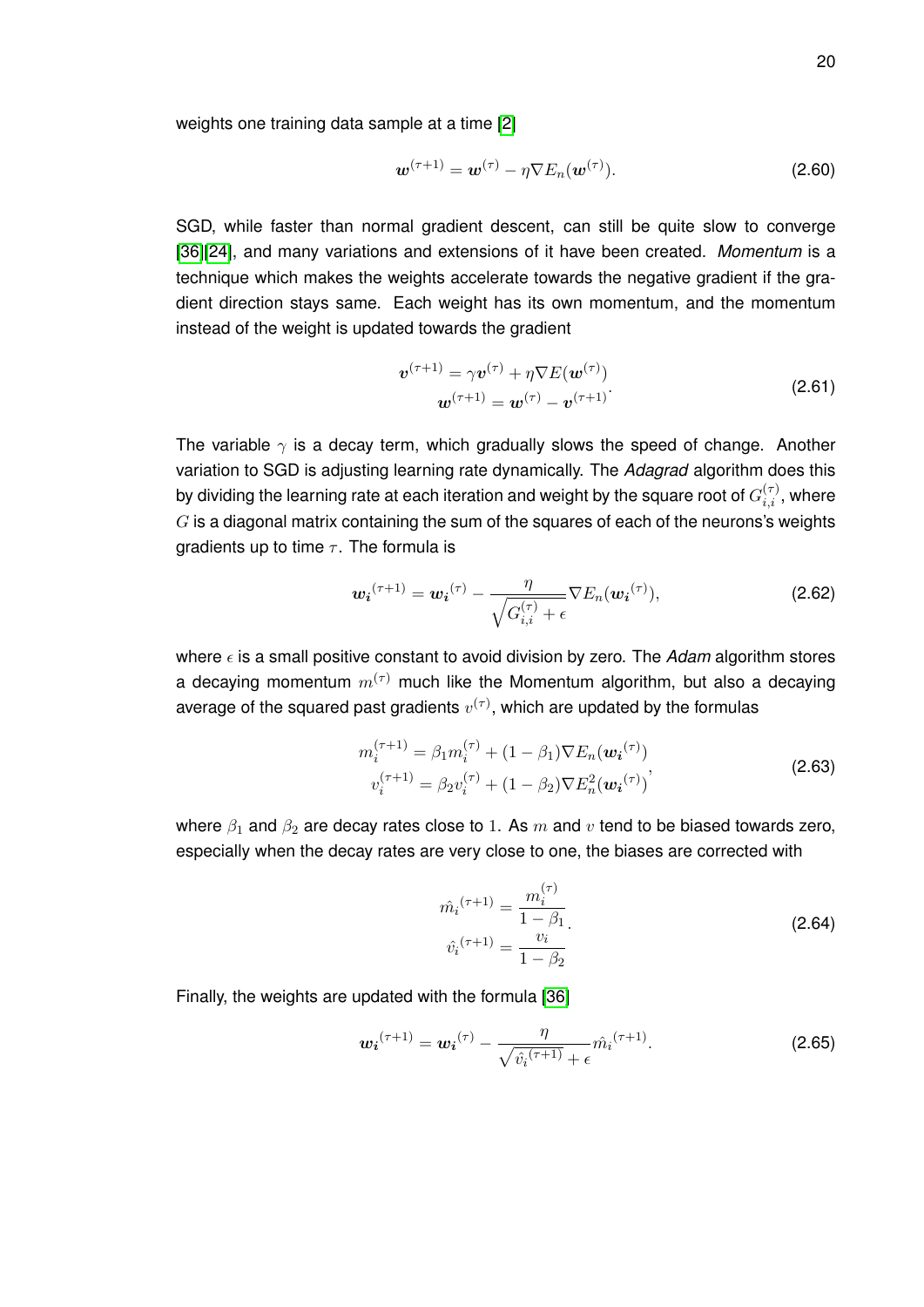#### **Backpropagation**

Backpropagation is the algorithm used to calculate the error gradient vector  $\nabla E_n(\boldsymbol{w}^{(\tau)})$ for each of a jth neuron's ith weight value  $w_{ij}$ . This is achieved by finding the derivative of a loss function of an output value with respect to each of the weights. The loss  $L(y, t)$ of an output value  $y_n$  for input vector  $x_n$  is some function for network output y and the target value  $t$  known in the training data. Usually the loss function is the sum of squared errors between network outputs and the target values

$$
L(\boldsymbol{y},t) = \frac{1}{2} \sum_{k \in outputs} (y_k - t_k)^2.
$$
 (2.66)

For simplicity, define  $E_d = L(y_d, t_d)$ , where d is the index of the training data sample. [\[30\]](#page-53-4) For a simple single-output regression problem like this thesis is considering, the sum in the equation can be omitted, and the error is just half the squared difference between the network output and the target value.

Finding the partial derivative  $\frac{\partial E_d}{\partial w_{ij}}$  involves realizing that a weight  $w_{ij}$  can only influence the network output  $y$  through the neuron output  $z_i$  and therefore through the intermediate sum  $a_i$ , introduced in equations [2.56](#page-24-1) and [2.57](#page-24-2) respectively. This enables the use of the derivative chain rule, and writing

<span id="page-27-0"></span>
$$
\frac{\partial E_d}{\partial w_{ij}} = \frac{\partial E_d}{\partial z_j} \frac{\partial z_j}{\partial a_j} \frac{\partial a_j}{\partial w_{ij}}.
$$
\n(2.67)

The partial derivative  $\frac{\partial a_j}{\partial w_{ij}},$  being just a sum of multiplications, is just  $x_{ij},$  the  $i$ th input value to the neuron. The partial  $\frac{\partial z_j}{\partial a_j}$  is the derivative of the chosen activation function  $f$ in the neuron  $i$ . [\[30\]](#page-53-4)

If the neuron  $j$  is the output neuron,  $z_j=y_d$ , and the error  $\frac{\partial E_d}{\partial z_j}$  is simply the derivative of the loss function. For the squared error loss, this is simply

$$
\frac{\partial E_d}{\partial z_j} = -(t_d - y_d). \tag{2.68}
$$

The the  $j$ th neuron is not an output neuron,  $\frac{\partial E_d}{\partial z_j}$  is not as straightforward to acquire. In that case, it is realized that  $z_i$  can only influence the network output through the other neurons  $k \in K$  which its output is sent as input is used. This fact permits the use of the chain rule again, to write the partial derivative as the total derivative

<span id="page-27-1"></span>
$$
\frac{\partial E_d}{\partial z_j} = \sum_{k \in K} \left( \frac{\partial E_d}{\partial z_k} \frac{\partial z_k}{\partial a_k} \frac{\partial a_k}{\partial z_j} \right).
$$
 (2.69)

The partial  $\frac{\partial a_k}{\partial z_j}$  is simply the input weight  $w_{jk}$ . The rest of the partials are calculated in equation [2.67](#page-27-0) for the output neuron, which can be used for the previous layer from the output layer, completing [2.69](#page-27-1) for the layer. Those values can then be used for the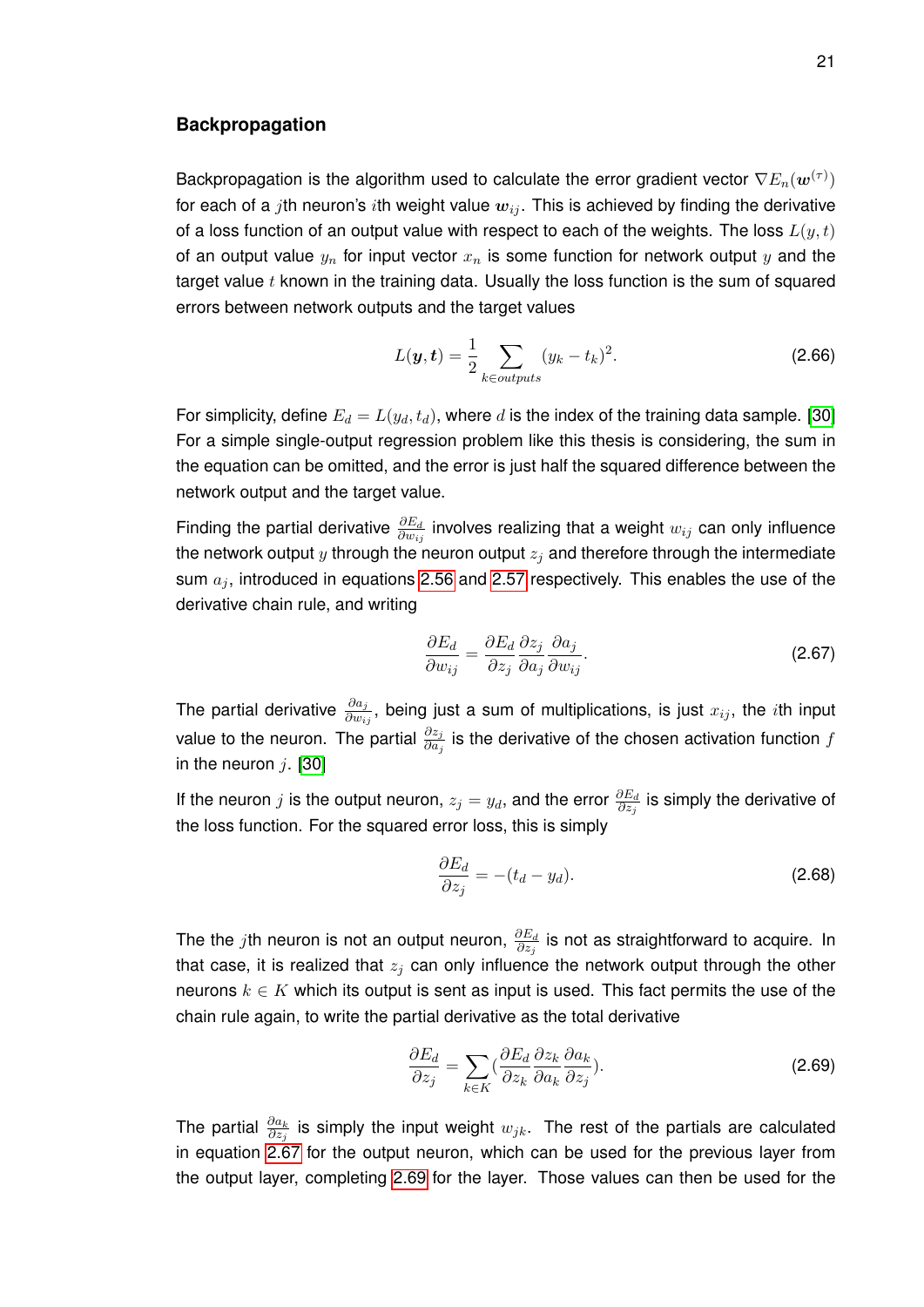previous layer, and similarly the gradients can be calculated for any number of layers by propagating the calculated values backwards in the network. [\[30\]](#page-53-4)

The gradient  $\nabla E_n(\boldsymbol{w}^{(\tau)})$  used in gradient descent can now be defined as

<span id="page-28-0"></span>
$$
\nabla E_n(\boldsymbol{w}_{ij}^{(\tau)}) = \frac{\partial E_d}{\partial w_{ij}}.
$$
\n(2.70)

#### **Training a network**

When the network is trained, training data is fed one-by-one, or in batches, through the network. Each sample's output value is recorded, and the error gradient is propagated backwards with the backpropagation algorithm. The gradients are used by the gradient descent, or a similar algorithm, to update the neurons' weights. This is repeated until a termination condition is met. A termination condition can be for example some number of iterations (epochs) reached, or when the loss function over a training set or a separate validation set falls below a wanted value. [\[30\]](#page-53-4)

The choice of a termination criteria is important in ANNs, because they are relatively complex models with potentially a huge number of weight parameters. This means that the network can easily overfit the data. Termination criteria helps with overfitting in ANNs because they tend to overfit in later iterations rather than in the early iterations. This is because the gradient descent algorithms use a small learning rate to slowly nudge the weights towards the "correct" values. The weights are usually initialized to small random values, and underfit the data at first, but as training continues the weights start to represent the training data more and more. One of the most successful methods is to use a separate validation set, or cross validation, to find the number of epochs which produces a network with lowest loss values for unseen data. [\[30\]](#page-53-4) Another way to minimize overfitting is by utilizing a technique called dropout [\[41\]](#page-53-11), which randomly temporarily removes neurons from the network during its training with a probability  $p$ .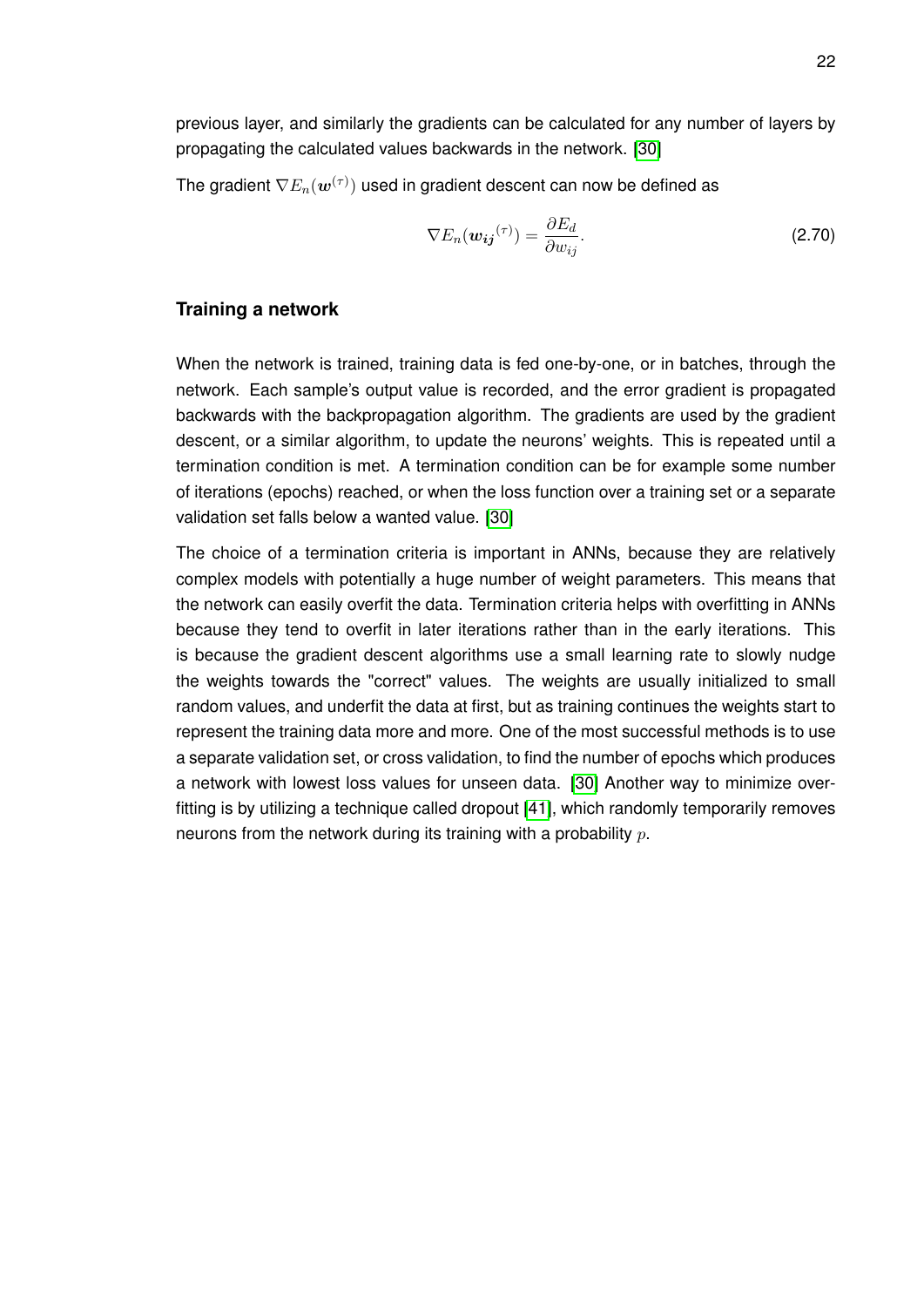# <span id="page-29-0"></span>**3 CLOUD COMPUTING**

Cloud computing has many definitions [\[9\]](#page-51-10), but one commonly agreed on and used [\[9,](#page-51-10) [49\]](#page-54-4) definition is given by the United States National Institute of Standards and Technology (NIST), which defines cloud computing [\[28\]](#page-52-9) as follows: *"Cloud computing is a model for enabling ubiquitous, convenient, on-demand network access to a shared pool of configurable computing resources (e.g., networks, servers, storage, applications, and services) that can be rapidly provisioned and released with minimal management effort or service provider interaction."*

Cloud computing is often [\[5,](#page-51-11) [9,](#page-51-10) [22,](#page-52-10) [49\]](#page-54-4) compared to technologies like grid computing and cluster computing. Grid computing is an infrastructure traditionally built for intensive scientific calculations, which uses distributed autonomous resources to compute a wanted result faster than a single machine could [\[49\]](#page-54-4)[\[9\]](#page-51-10). Cluster computing is very similar to grid computing, coupling multiple independent machines to form a more powerful computation unit. Cluster differs from grid in that its machines are not autonomous and are tightly linked with each other both programmatically and geographically [\[22\]](#page-52-10). Grid and cloud computing both aim to achieve providing "invisible" resources to the user, but they differ in the way that grids aim for maximum performance for large computation tasks, while cloud aims to offer a more generic computation solution for all kinds of on-demand tasks [\[9\]](#page-51-10).

Cloud computing is the most recent paradigm to promise of delivering *utility computing*, which means providing computation as a utility, providing and charging consumers resources based on actual usage [\[49\]](#page-54-4). Cloud computing has been seen capable of delivering computing as "the 5th utility", alongside with water, electricity, gas, and telephony [\[5\]](#page-51-11). According to RightScale report in 2018 [\[35\]](#page-53-3), 96 percent of organizations already use some form of cloud computing, and the numbers are only growing.

<span id="page-29-1"></span>The NIST definition of cloud computing, in addition to the quotation at the beginning of the chapter, also lists five essential characteristics cloud computing services have, their three main service models, and four deployment models, shown in Figure [3.1,](#page-30-1) to support the definition. This chapter describes the NIST-listed essential characteristics of cloud computing in [3.1,](#page-29-1) then the deployment models in [3.2,](#page-30-0) and service models in [3.3.](#page-31-0)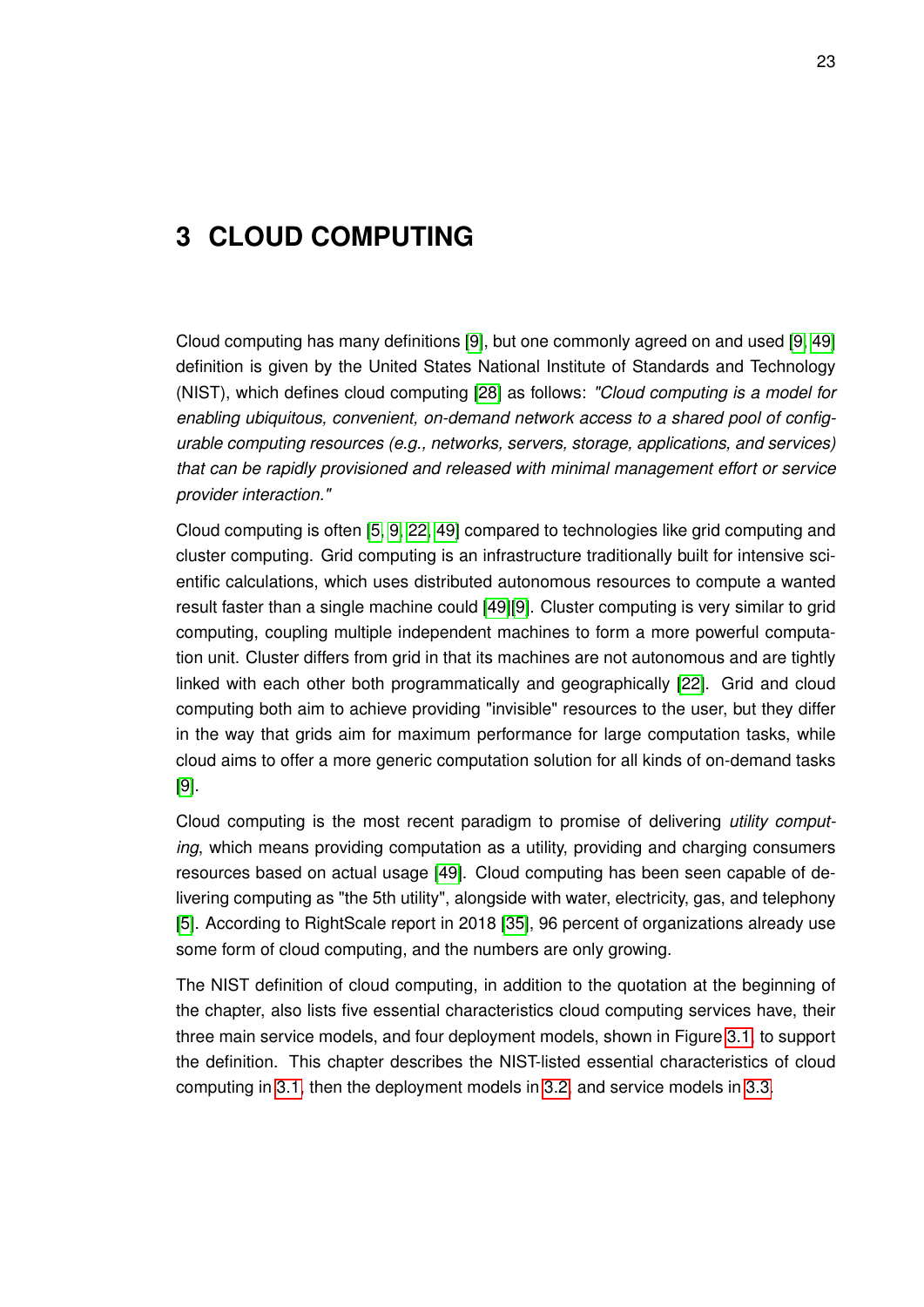<span id="page-30-1"></span>

*Figure 3.1. NIST definition of cloud computing*

# **3.1 Essential characteristics**

The essential characteristic *Broad Network Access* means, firstly that the resources provided by the cloud are accessed through the internet. Secondly, it means that the mechanics of accessing the resources are standard and promote use of any physical devices. [\[28\]](#page-52-9) [\[9\]](#page-51-10)

*Rapid Elasticity* means that the resources can be provisioned and upscaled or downscaled quickly, and even automatically. The consumer does not see any physical resource limits of the provider, but rather is offered seemingly unlimited resources. [\[28\]](#page-52-9) [\[9\]](#page-51-10)

*Measured Service* means that the cloud-provided resources can be, and are measured and monitored actively. [\[28\]](#page-52-9) The monitoring can be used by both the provider, for example to gather usage statistics, or by the consumer, for example to detect possible errors or to optimize provisioned resource amounts.

*On-Demand Self-Service* means that the consumer of a cloud service can provision resources independently, without needing any human interaction with the cloud service provider. [\[9\]](#page-51-10)[\[28\]](#page-52-9)

<span id="page-30-0"></span>*Resource Pooling* means pooling resources together, using a multi-tenant model or virtualization, to serve multiple consumers using any number and types of actual physical machines. [\[9\]](#page-51-10) This essentially makes physical resources completely invisible to the consumers, making them not exactly or at all know where their computation or data storage is. [\[9\]](#page-51-10) It also allows the provider to optimize the physical resources to match customer demands.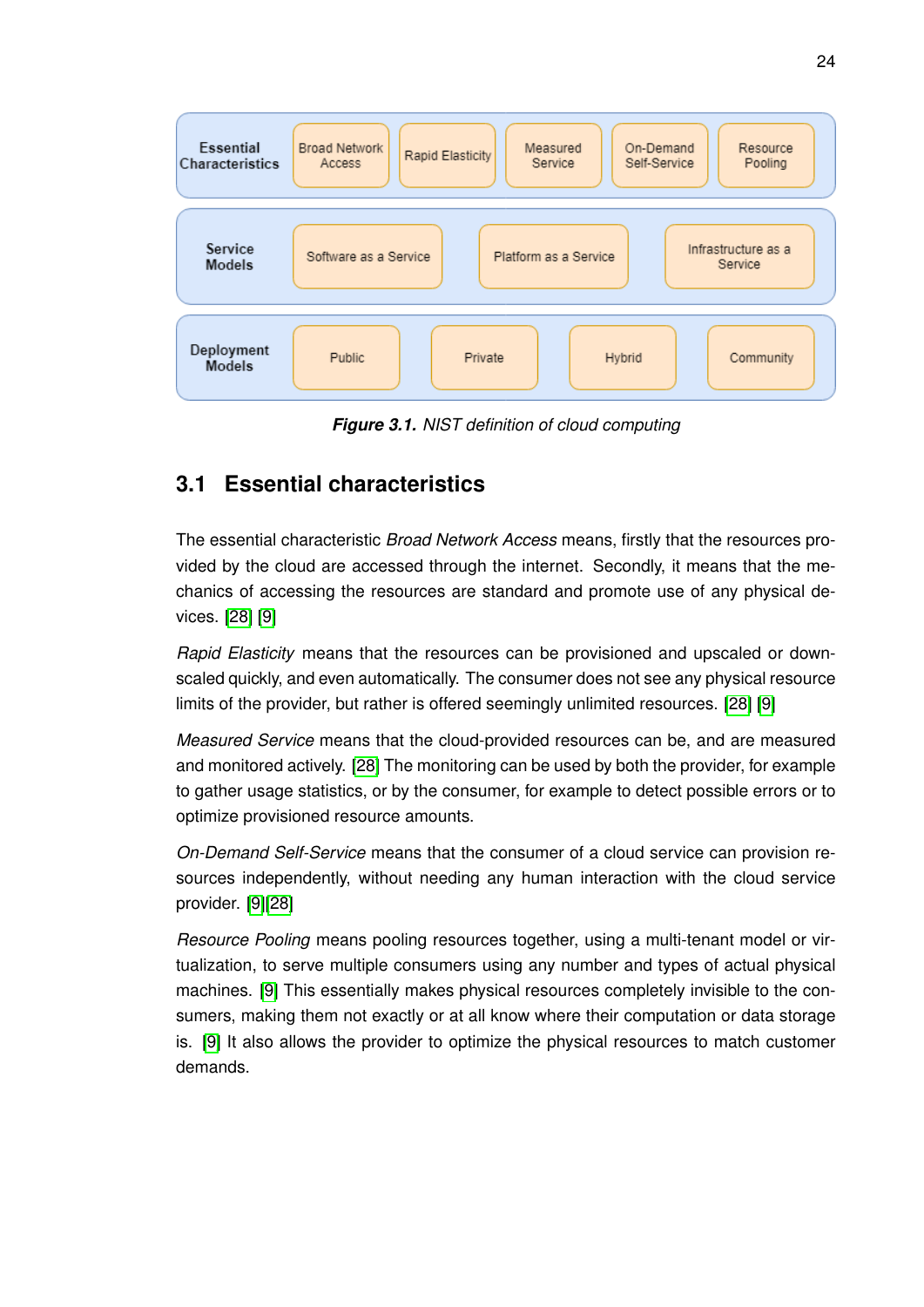### **3.2 Deployment models**

*Private cloud* is a cloud deployment model where the cloud infrastructure is used by a single organization. A private cloud might be hosted by the organization itself onpremise, or by a third-part provider. [\[28\]](#page-52-9)[\[9\]](#page-51-10) Private cloud might be used because of security concerns or because the organization wants to be in full control of the cloud backend [\[9\]](#page-51-10)[\[21\]](#page-52-11).

*Community cloud* is like private cloud in that it is used by an exclusive group of users, but unlike private cloud in that the users are from several different organizations. A community cloud provides services which fulfill similar consumer needs between the organizations. It may be hosted by any of the user organizations or by a third party provider. [\[28\]](#page-52-9)[\[9\]](#page-51-10)

*Public cloud* provices cloud services for open use by anyone [\[28\]](#page-52-9), and is the most popular form of the deployment models [\[9\]](#page-51-10). A public cloud is managed and completely controlled by the cloud provider, which sets their own policies and charging models [\[9\]](#page-51-10).

A *hybrid cloud* solution tries to achieve the positives of both private and public clouds by combining two or more distinct cloud solutions. The combination is made by creating a solution between the individual clouds to make the data and applications in them portable between each other. [\[21\]](#page-52-11)[\[28\]](#page-52-9)

In addition to the types listed by NIST, literature [\[49\]](#page-54-4)[\[9\]](#page-51-10) often lists another solution, similar to hybrid cloud, which tries to combine public and private clouds' good sides, called *Virtual private cloud*. Virtual private cloud is a solution built on top of a public cloud which, using virtual private networks (VPN), makes it essentially private to consumers.

## <span id="page-31-0"></span>**3.3 Service models**

This section will explain the three main service models defined by NIST [\[28\]](#page-52-9), shown in Figure [3.2,](#page-32-1) as well as a less-used term *Machine learning as a service*. The three service models are all different abstractions of resources that could be used as services of an own datacenter or software installed on own computer. Although Machine learning as a service is not a distinct abstraction level of resources provided, it is a distinct set of services that are often provided by cloud service providers, and that are much discussed and used in this thesis.

### <span id="page-31-1"></span>**3.3.1 Infrastructure as a service**

Infrastructure as a service (IaaS) is the lowest abstraction level of the service models. It aims to provide consumers the capabilities of a physical data center, without the customer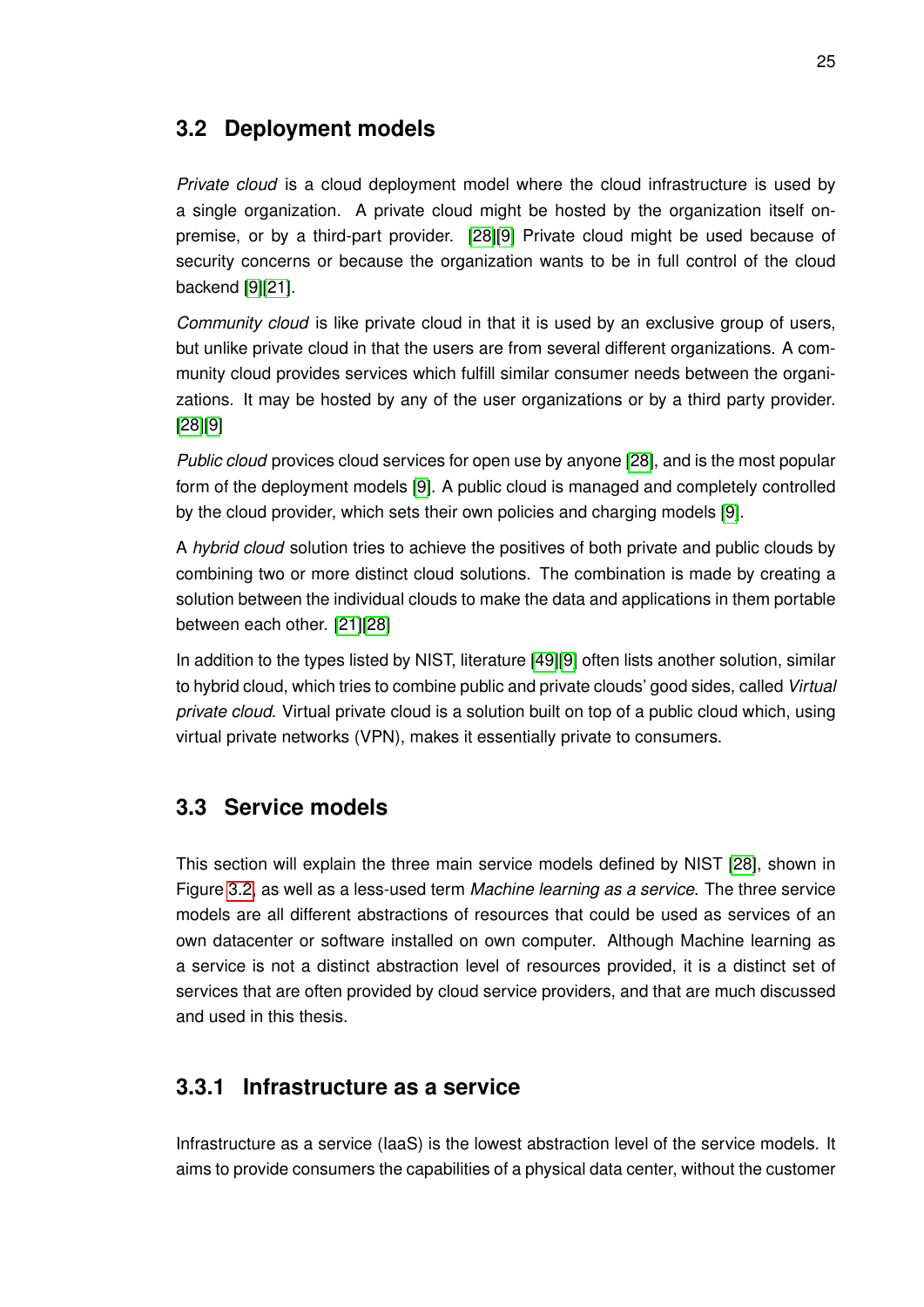<span id="page-32-1"></span>

*Figure 3.2. Cloud service model levels*

needing to maintain a physical data center [\[21\]](#page-52-11). It provides the consumers with the fundamental infrastructural resources like processing power, networks and storage, which the consumer can use as they see fit [\[28\]](#page-52-9). The consumer can use the provided resources to for example build a standard web application consisting of a database, server and a UI by using the provided storage to store the database and the server executable, using the provided processing power to run the server executable, and configuring the network so that users can access the UI from the Internet.

<span id="page-32-0"></span>IaaS is typically implemented by heavily using virtualization to quickly provision or destroy resources according to consumer needs [\[9\]](#page-51-10). A common example [\[9,](#page-51-10) [21,](#page-52-11) [35\]](#page-53-3) of an IaaS platform is Amazon Web Services EC2, a service which provides, as Amazon's documentation [\[38\]](#page-53-12) says, "virtual computing environments, known as instances". The instances can be configured from operating system upwards, and when created, can be used very similar to any normal remote computer by connecting to it using for example SSH [\[38\]](#page-53-12).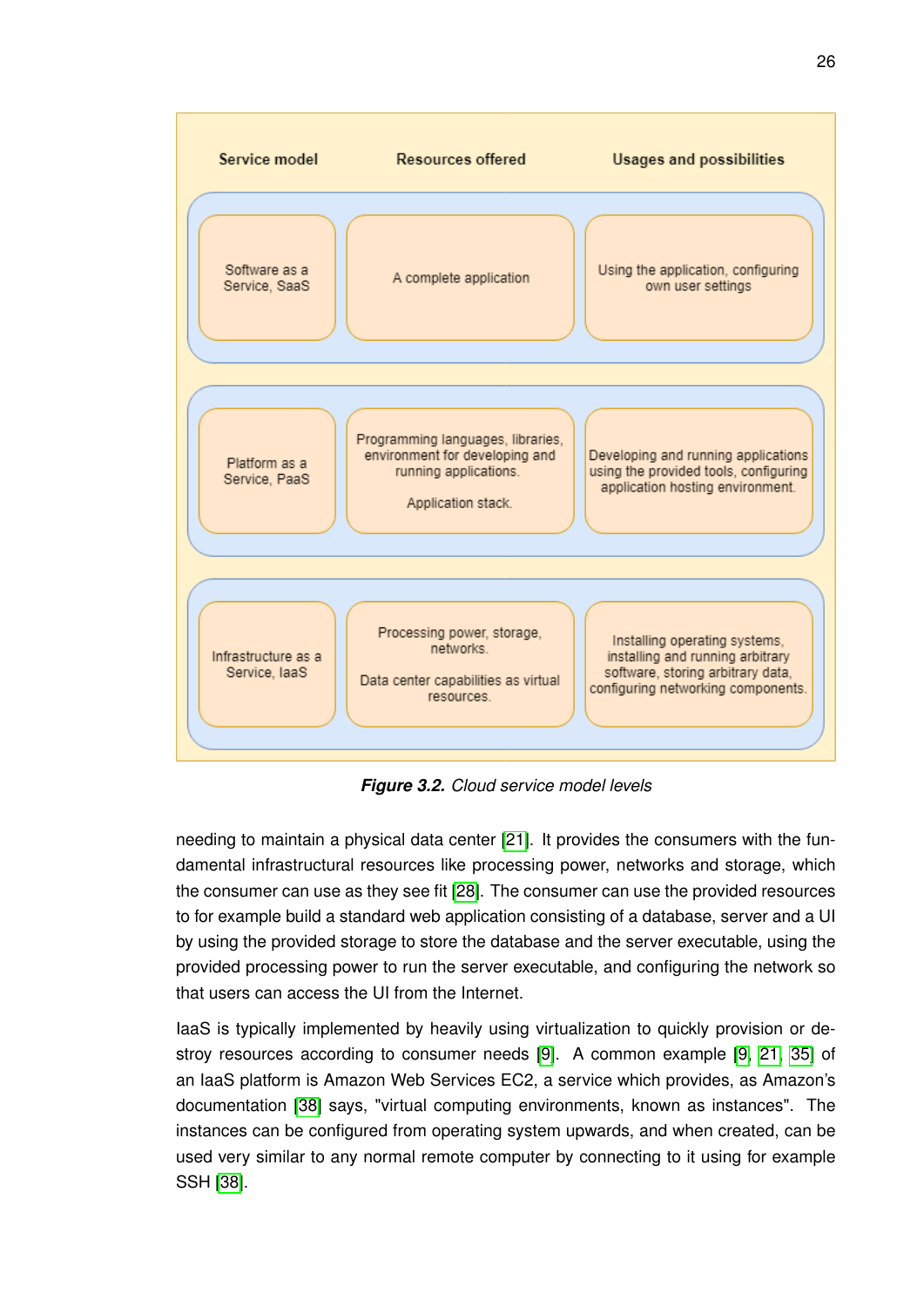### **3.3.2 Platform as a service**

Platform as a service (PaaS) is an abstraction level on top of IaaS. A PaaS solution provides its users with an environment for developing and running applications. The environment contains support for a programming language and an assortment of libraries to use with it. In other words, PaaS offers consumers an application stack tailored for a purpose. [\[9\]](#page-51-10)[\[21\]](#page-52-11)[\[28\]](#page-52-9)

A PaaS solution might for example provide a typical web server setup by offering a predefined database solution, an environment for running a server application in a specific programming language and framework, and serving the UI to users over the Internet in a configurable URL. An example of a PaaS which does just that is Heroku, which offers a variety of different programming languages and frameworks it knows how to run. One way of using Heroku is setting up a git repository which contains the web application code in a format Heroku knows, and git pushing the code to Heroku. [\[37\]](#page-53-13)

### <span id="page-33-0"></span>**3.3.3 Software as a service**

Software as a service (SaaS) is the ultimate abstraction level of the service models. A SaaS solution provides the consumers with a complete, running application which can be accessed through the Internet. The only thing the consumer can configure are application-specific, with all the details of how the application is running hidden from them. [\[28\]](#page-52-9)

SaaS solutions are plentiful on the Internet. Some of the common examples for them include enterprise resource planning (ERP) systems [\[21\]](#page-52-11), and any web email client, for example Google Mail [\[9\]](#page-51-10).

### <span id="page-33-1"></span>**3.3.4 Machine learning as a service**

Machine learning as a service (MLaaS) is not an abstraction level like the service models in the definition, but is a distinct set of services across previously mentioned service levels. Cloud providers [\[38\]](#page-53-12)[\[15\]](#page-52-12)[\[29\]](#page-52-13) often provide a wide selection of SaaS-level services made possible by machine learning, like face detection from images, or turning speech audio into text. These services do not offer machine learning itself, but already trained models for common machine learning tasks.

The machine learning services themselves are usually PaaS-level solutions, which provide interfaces with machine learning libraries. The model training process is abstracted, letting the users to focus on the data itself [\[34\]](#page-53-14). Cloud services often also provide services for storing the data itself, and transferring and transforming it between services. The machine learning services are also often supplemented by services for using the created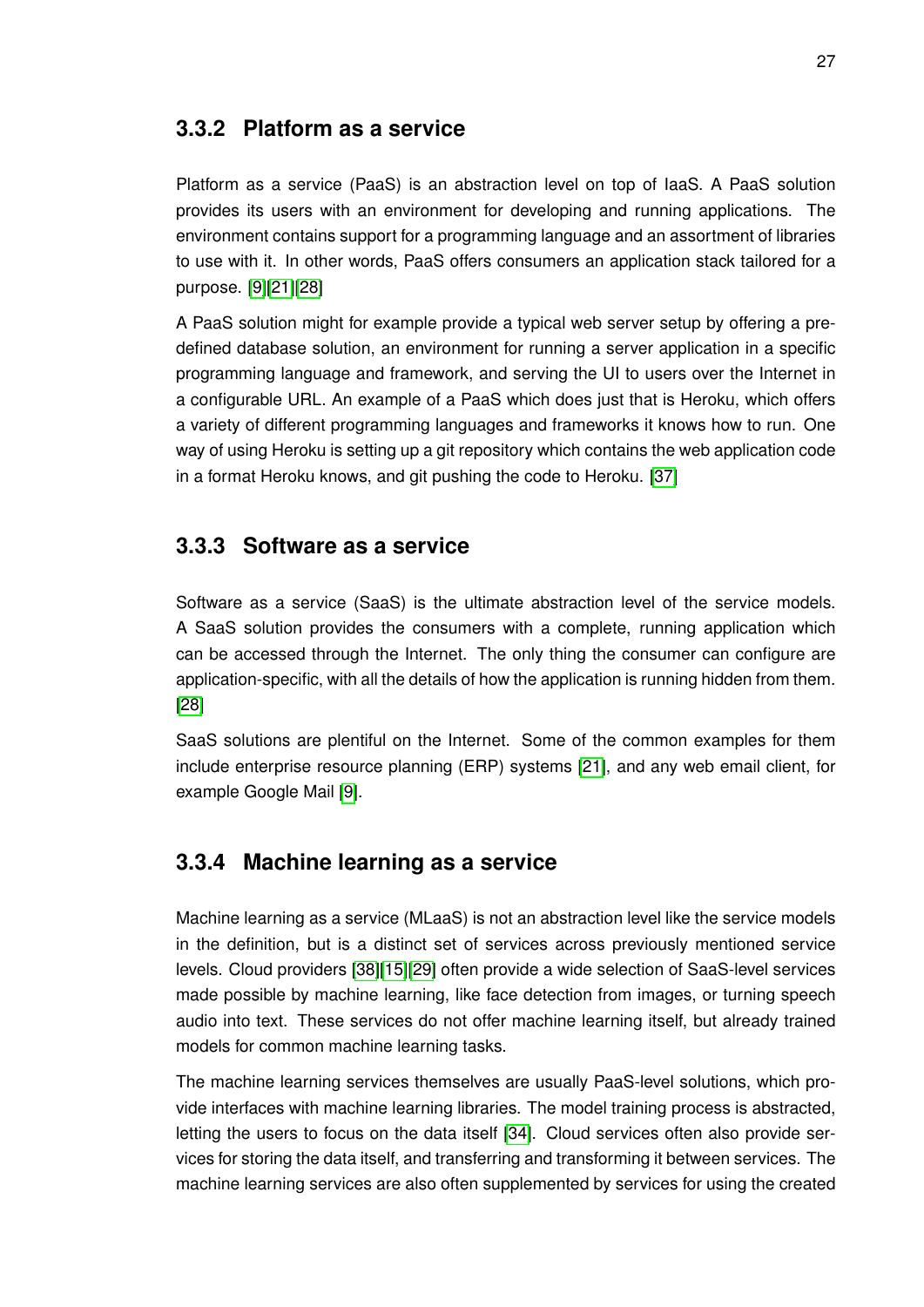model for predictions after training. This can be done for example by creating a HTTP endpoint which returns the model prediction for a request containing input data.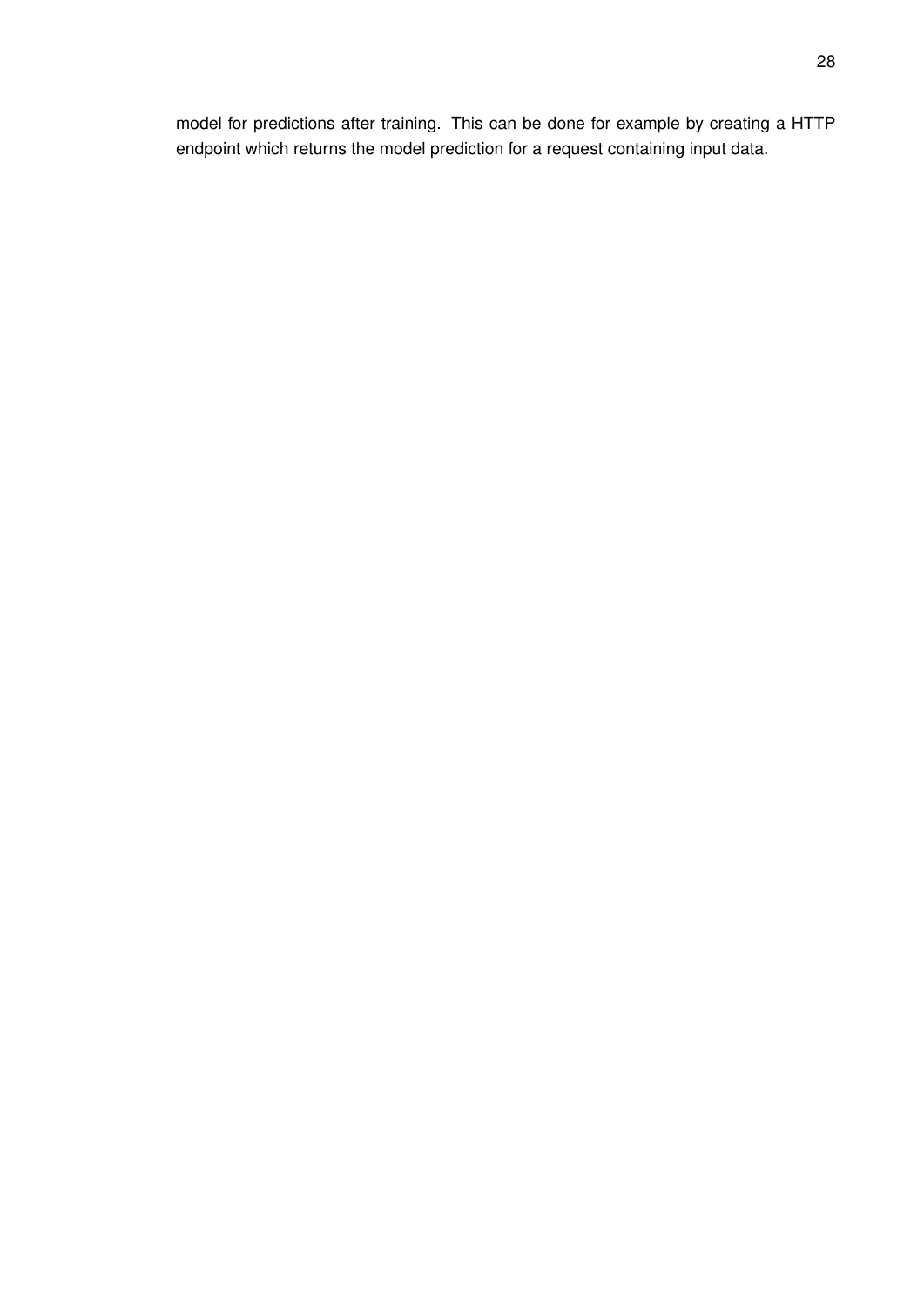# <span id="page-35-0"></span>**4 IMPLEMENTATION**

This chapter will discuss the implementation of the machine learning architecture outlined in Chapter [1.](#page-7-0) First, the data and how it is used will be briefly discussed. Then, the requirements for the cloud service platform used are defined and listed. Then, the three biggest [\[35\]](#page-53-3) cloud platforms are evaluated based on the requirements. Finally, one platform is chosen, and an architecture for implementing the machine learning applications will be presented.

### <span id="page-35-1"></span>**4.1 Data**

The data is stored in a relational database provided by Amazon Web Services. The data is operational in nature, and contains a history of work done in each worksite. The input data for the algorithm has to represent the state of the worksites in a static set of variables, which are not found in the database, and transformations have to be done first.

To represent a state and history of a worksite in a set number of variables, a number of metrics are calculated from the operational data. Each worksite's data is sampled with one hour intervals, removing hours of no work done to avoid duplicates. The metrics calculated from each of the hours will be an input data vector. So, if a worksite took ten working hours to complete, there will be ten rows in the final training data representing the different states of progression in that worksite.

<span id="page-35-2"></span>A worksite's completion time is modeled as hours of work needed before completion, which means a machine learning model's output values is the number of working hours needed before the worksite is complete. This is much simpler to model than actual calendar completion time, and removes the need of handling actual dates and times. It also means that the algorithm will not be able to differentiate between worksites worked for example in different seasons. The hours of work needed before completion can only be calculated for already completed worksites, so the training data will only contain worksites completed before the extraction of the data. It is not a large setback however, as there are a lot more completed worksites than ones in progress.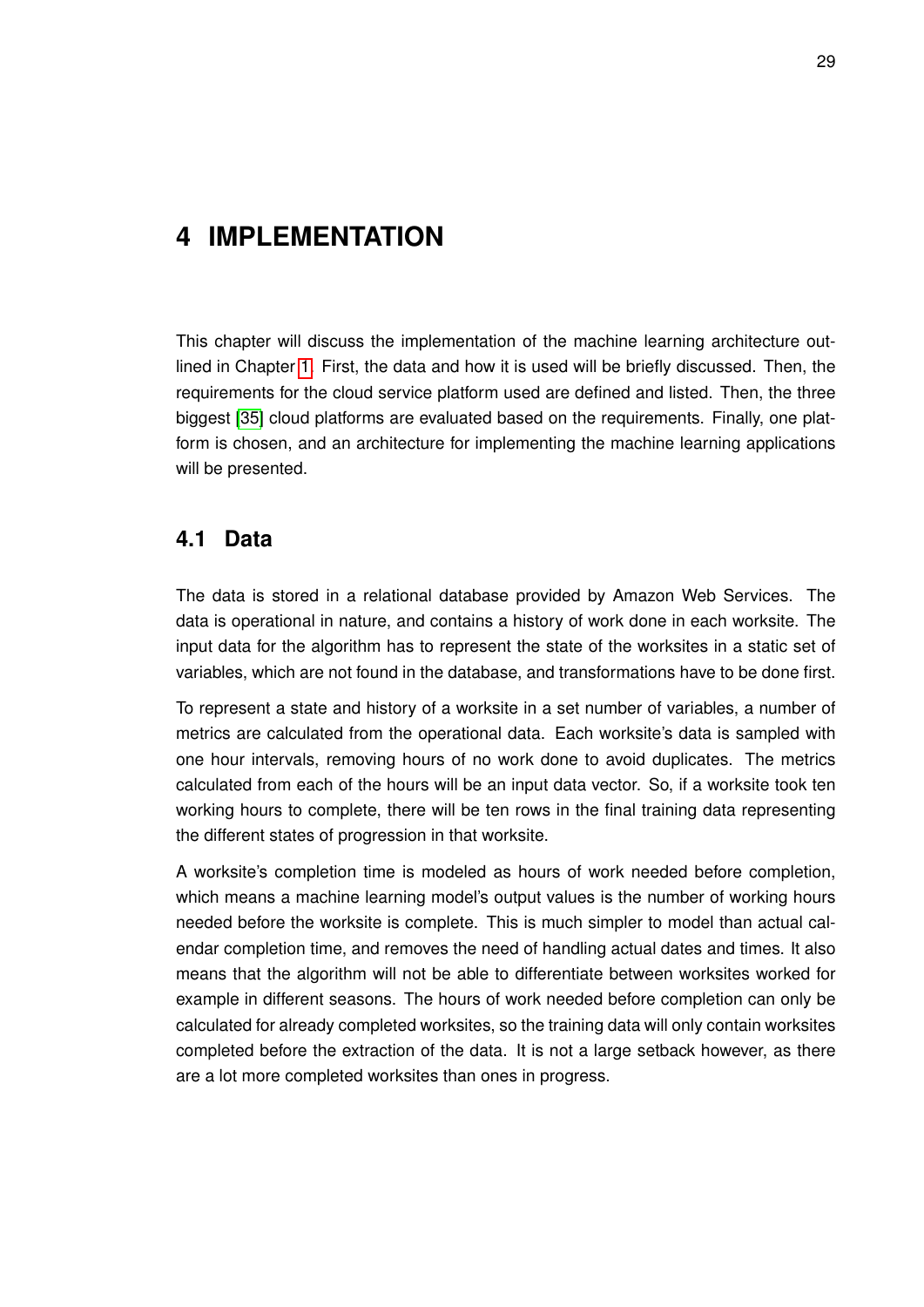### **4.2 Evaluation**

The models are evaluated on two metrics: Mean squared error (MSE), and mean absolute error (MAE). All the models are trained minimizing mean squared error, as it is supported by all the model implementations used. Mean squared error tells straight how well the model minimized the loss value. Mean absolute error instead is a better estimate of how good the model is for its purpose, since mean squared error responds very strongly to outliers [\[44,](#page-53-7) p. 23], and eliminating a low amount of outliers is not as important as getting as good a prediction as possible for most of the worksites. Thus, mean absolute error is the metric used to choose the best model.

The data is split into 70% training data, and 30% test data. As there are multiple rows for each worksite in the whole data, there are two distinct ways of doing a random split. The first way, referred to as the *worksite* split, is made so that each worksite has all its data rows in either one set. The test set consists of roughly 30% of the worksites, and 30% of the total amount of the data rows. The second split, referred to as the *blind* split is made fully randomly, the test data consisting of 30% of the total amount of rows in the data. In the blind split, a worksite is likely to have its data both in the test set and the training set, which makes the task more of an interpolation than an extrapolation problem. The actual usage situation is an extrapolation problem, using past worksites' data to predict an unseen worksite's time of completion, so the worksite split is used for deciding the best machine learning model. The models are however tested with both splits, because the differences in their accuracy results can give insight into the quality of the parameter set extracted from the database.

### <span id="page-36-0"></span>**4.3 Requirements**

The first requirement for the cloud service platform is that it must be possible to implement all the machine learning models presented in Chapter [2](#page-9-0) (Linear regression, Random forest, XGBoost and Multi-layer perceptron). All the models should be tested on a single platform to avoid having to create an architecture on multiple platforms.

The second requirement is that there must be a way to transform the data according to Section [4.1.](#page-35-1) The transformation cannot be done in the database, to keep the database only for operations. An integrated service built for transforming data is preferred to a general IaaS solution in which one would write a whole application for transforming the data.

<span id="page-36-1"></span>The third requirement is that there must be a way to use the trained model for predictions after training. Although the architecture in this thesis is just a proof of concept, the same architecture should work if taken into production use. In its simplest, this could be just saving the model somewhere where another application can fetch the model and use it for predictions. However, an integrated solution is again preferred.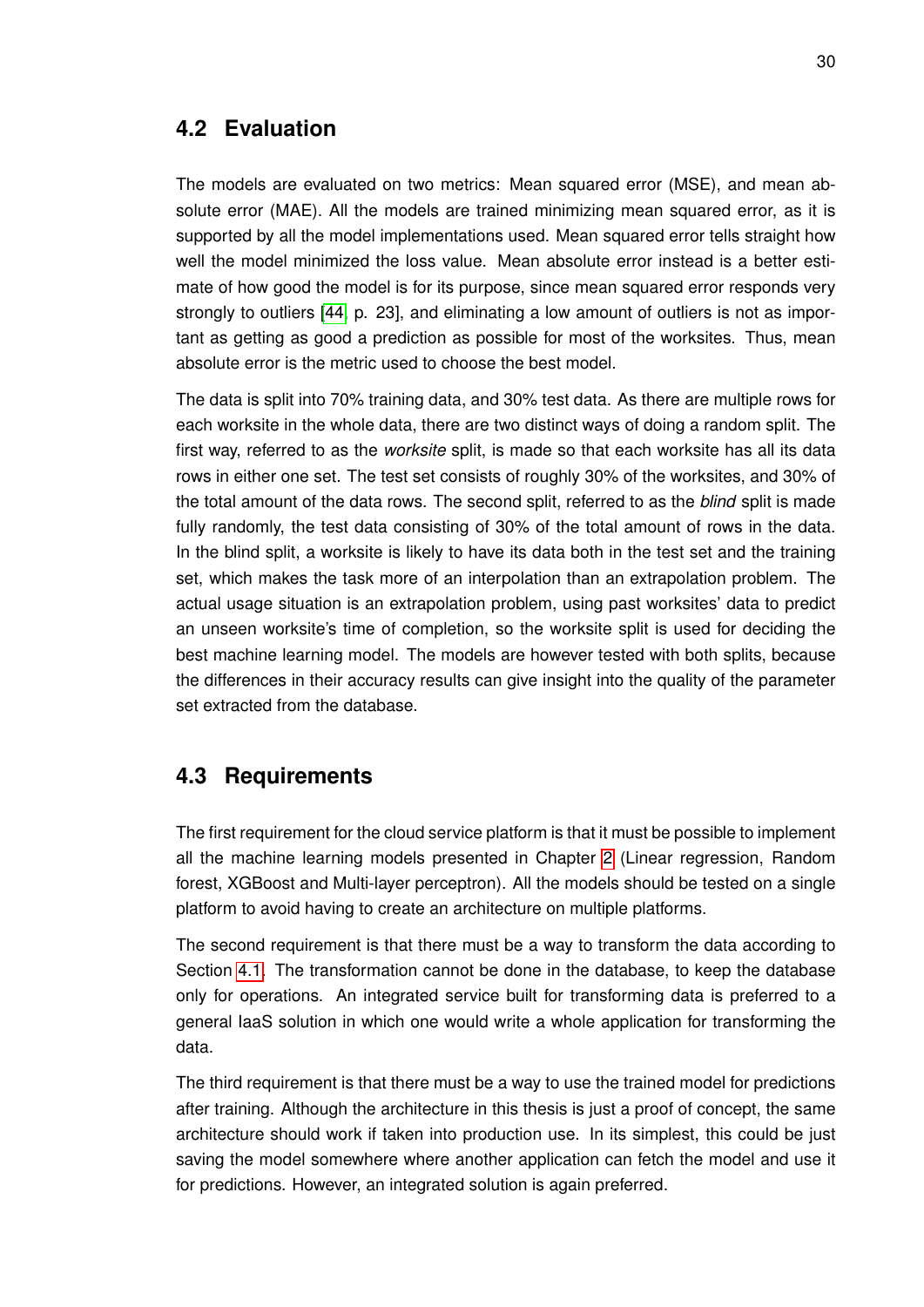#### **4.4 Platforms**

<span id="page-37-0"></span>This section will review the three biggest [\[35\]](#page-53-3) cloud platforms from the viewpoint of fulfilling the requirements given in Section [4.3.](#page-36-0)

#### **4.4.1 Amazon Web Services**

Amazon Web Services (AWS) offers general machine learning services through a service called Amazon SageMaker. SageMaker enables building machine learning models, training them, and hosting them through HTTP endpoints. SageMaker offers multiple popular machine learning models built in. Of the models chosen for this thesis, XGBoost is offered built in. In addition, SageMaker offers library support for multiple machine learning frameworks. The additional frameworks include TensorFlow and PyTorch for creating and training neural networks, and Scikit-learn, which is capable of creating random forest and linear regression models [\[12\]](#page-51-12). Using the frameworks requires the user to write the training code themselves. For this purpose SageMaker offers Jupyter notebooks, where one may write the code in browser, and interactively run and test it. SageMaker is not designed to read data straight from a relational database, and needs something to create a file in AWS's object storage service S3 (Simple Storage Service) first. [\[38\]](#page-53-12)

For transforming data and moving it between services, AWS offers two services: Glue and Data Pipeline. Glue is an ETL (extract, transform, load) service, which is specifically made for moving data between different data stores. Glue works by reading data in data source chosen from different options, transforming it with a script written in either Spark (using Python or Scala as programming language) or pure Python, and saving it to a data target. The process can be automatically run on a schedule. Glue offers notebook instances in the same way as SageMaker for developing the scripts, and has crawler functionality for automatically determining the schema of the data source. Data Pipeline is a service for automating movement of data between services. Data Pipeline provides connections to multiple data sources like Glue, and offers simple scheduling tools for running the transfers. Data Pipeline is however not capable of doing complex transformations to the data by itself, but is instead more designed to be used together with dedicated analysis services, making the data available for them to use. [\[38\]](#page-53-12)

## <span id="page-37-1"></span>**4.4.2 Google Cloud**

Google cloud offers general machine learning services as AI platform. AI platform is very similar to AWS SageMaker in that it offers Jupyter notebooks for writing scripts, and several frameworks as well as built-in algorithms for creating models. The built-in models include XGBoost, and the other required models are covered by the frameworks, including TensorFlow and Scikit-learn. AI Platform also offers hosting the trained models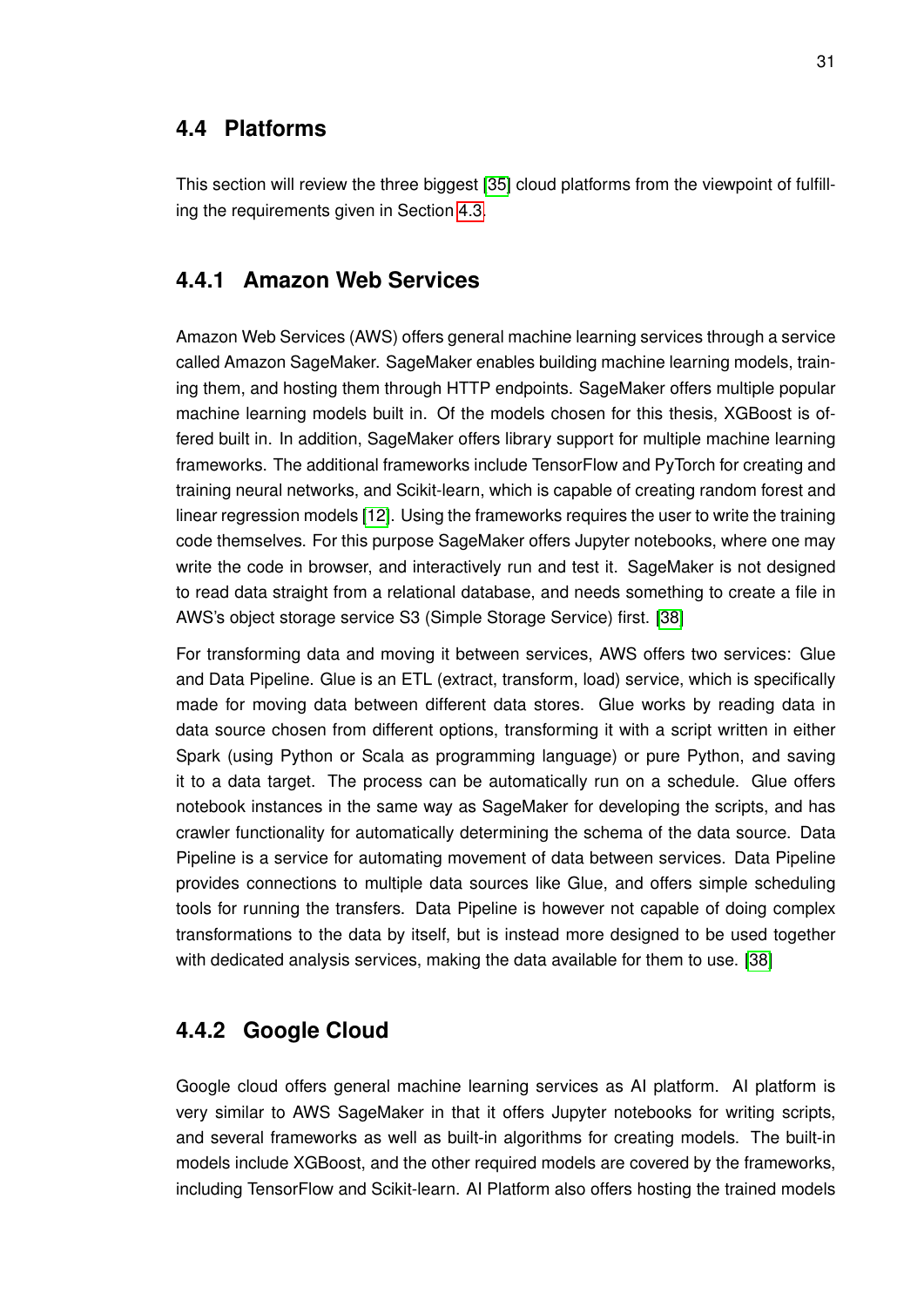for predictions. AI Platform does not provide a managed way to prepare data for training, and another service is needed for that. [\[15\]](#page-52-12)

For data transformation and transfer, there is one main service provided in Google Cloud: Cloud Dataflow. Dataflow is a service for doing stream or batch transformations to data using Apache Beam, a data stream processing framework. Dataflow does not seem to have a managed interface for accessing a relational database though, and would require a dedicated program to fetch wanted data from the database and save it into the object storage service Cloud Storage first.

### <span id="page-38-0"></span>**4.4.3 Microsoft Azure**

Microsoft Azure has their general machine learning services in a service called Azure Machine Learning. Azure Machine Learning works similarly to the other cloud platforms' corresponding services; it offers Jupyter notebooks for developing the machine learning scripts, with multiple machine learning frameworks. Azure Machine Learning software development kit supports Scikit-learn and TensorFlow, but XGBoost is not supported outof-the-box. The service has possibility to use any framework of choice by using a general Estimator class, for which Python packages to install can be specified by name. [\[29\]](#page-52-13)

Data transformation from SQL database in Azure can be done via a service called Data Factory. Data Factory can create a connection between two data stores, and supported datastores include Azure's object storage service, all Azure databases, multiple generic database and file system connections, and other cloud service providers' services. Data Factory supports multiple data transformation frameworks, including Spark and MapReduce. [\[29\]](#page-52-13)

### <span id="page-38-1"></span>**4.5 Architecture**

This section will describe the architecture of the machine learning application created for testing the different models. First, the choice of the implementation platform will be justified, and then the data transformation achitecture and the machine learning architectures are separately presented.

### <span id="page-38-2"></span>**4.5.1 Choice of platform**

All of the cloud platforms listed in Section [4.4](#page-36-1) are capable of the machine learning tasks required, although Azure requires a little more overhead, without the native support for XGBoost. The services in the platforms are in fact very similar to each other.

All the platforms offered data transformation, but Google Cloud documentation does not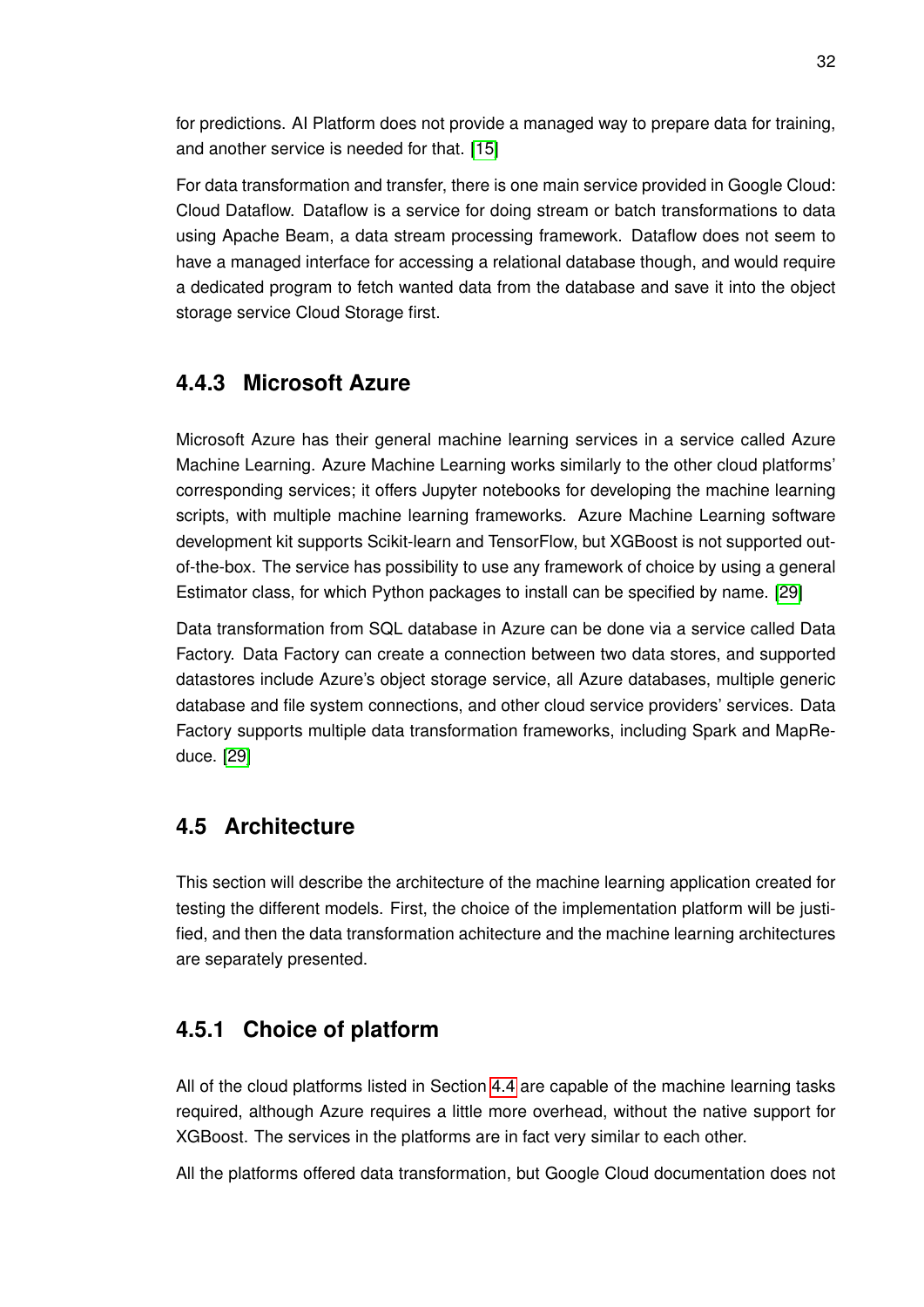outline a clear way of extracting data from a SQL database. Azure and AWS both offer very similar ways of transforming data in SQL database into a CSV file accessible for the machine learning services. The machine learning architecture is implemented in AWS, as it offered the most managed and suitable services for the requirements. The operational data is also already stored in AWS, removing the step of copying it to somewhere else.

#### <span id="page-39-0"></span>**4.5.2 Data transformation**

Data transformation is done using the AWS Glue service. AWS Glue consists of connections, databases, crawlers, jobs, and triggers. A connection is simply the location of and credentials to the data store containing the input data. A database in Glue is a set of table definitions, which consist of the table schema containing column names and data types much like in SQL. All the table definitions are linked to a connection, to specify from where the data to the table should be fetched. Crawlers are a utility in Glue to automatically create table definitions for a database. A crawler is given a connection and some simple filters, and when run, it will create the table definitions for that connection.

Jobs are the main part of Glue. A job is a script written in either Spark or pure Python. Spark can be written using Python or Scala as the underlying language. A job reads data from Glue databases' tables, does transformations on them, and writes the data somewhere. In this thesis, the job reads data from the SQL database, does the hourly sampling described in Section [4.1,](#page-35-1) finds the features and the target values, and writes them as a single CSV file in AWS S3. A job can be automatically run with trigger functionality in Glue. A trigger can be configured to execute on a schedule, on a set of job events like failure or success, or on demand. In a production application, the job would be run on a scheduled trigger, but in this proof of concept architecture, they are not used, and the job is run by hand. The whole Glue process is illustrated in Figure [4.1.](#page-40-0)

#### <span id="page-39-1"></span>**4.5.3 Machine learning**

Machine learning is implemented in AWS SageMaker. SageMaker is a managed machine learning service which provides tools to develop, train and deploy a machine learning model. For this thesis's purposes, SageMaker consists of training jobs, models, endpoints, and notebooks.

A training job contains all the needed instructions for creating and training a model. The information is the algorithm definition, input data configuration, output data configuration, and hyperparameters. An algorithm definition defines which machine learning model will be created when the job is run. A definition is linked to a training image in AWS Elastic Container Registry (ECR), which contains a docker image with all the needed programming languages and libraries for the algorithm. Algorithm definition also defined which AWS virtual machine (instance) type to use for training. There are multiple to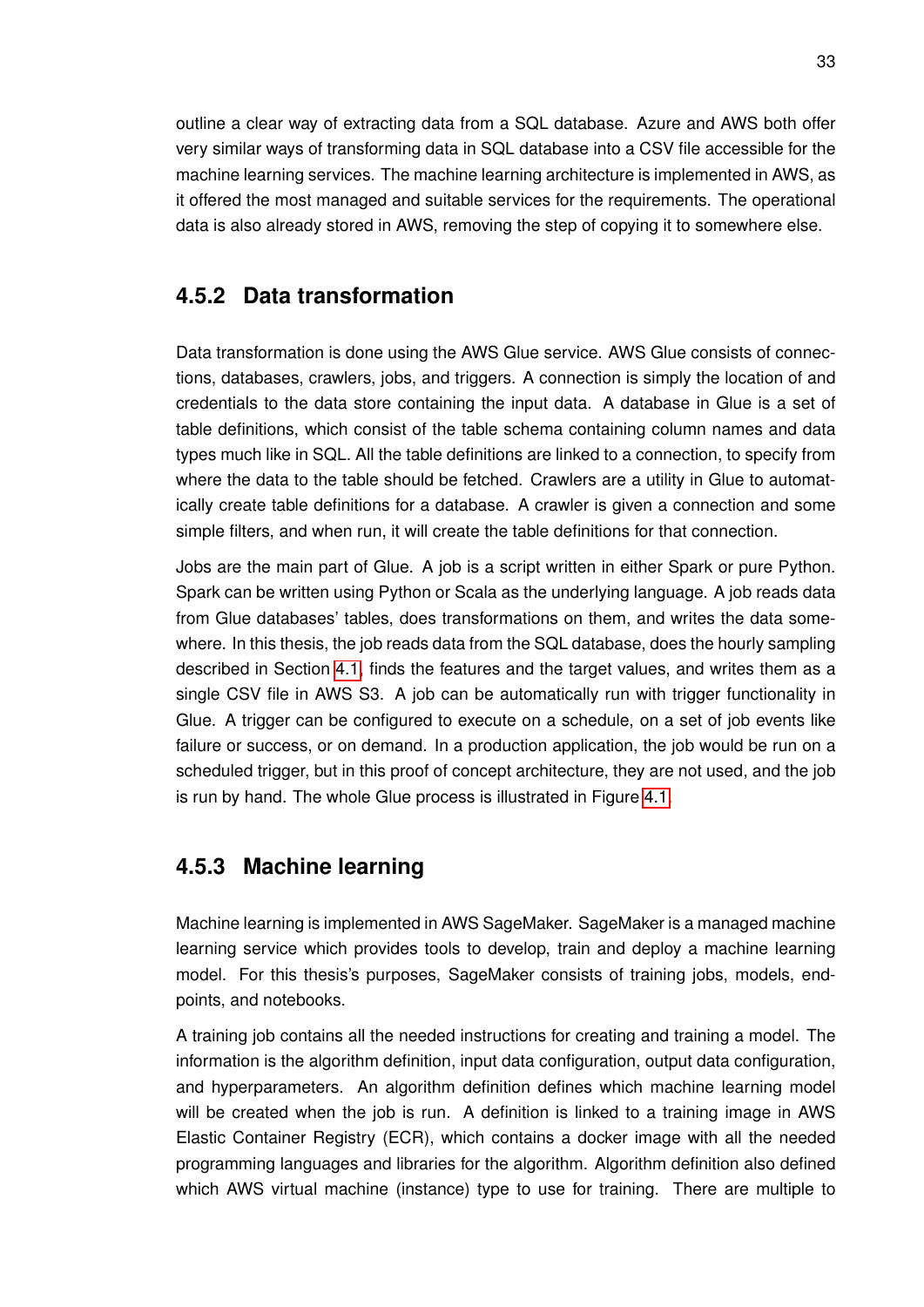<span id="page-40-0"></span>

*Figure 4.1. AWS Glue for transforming data in a database into a CSV file.*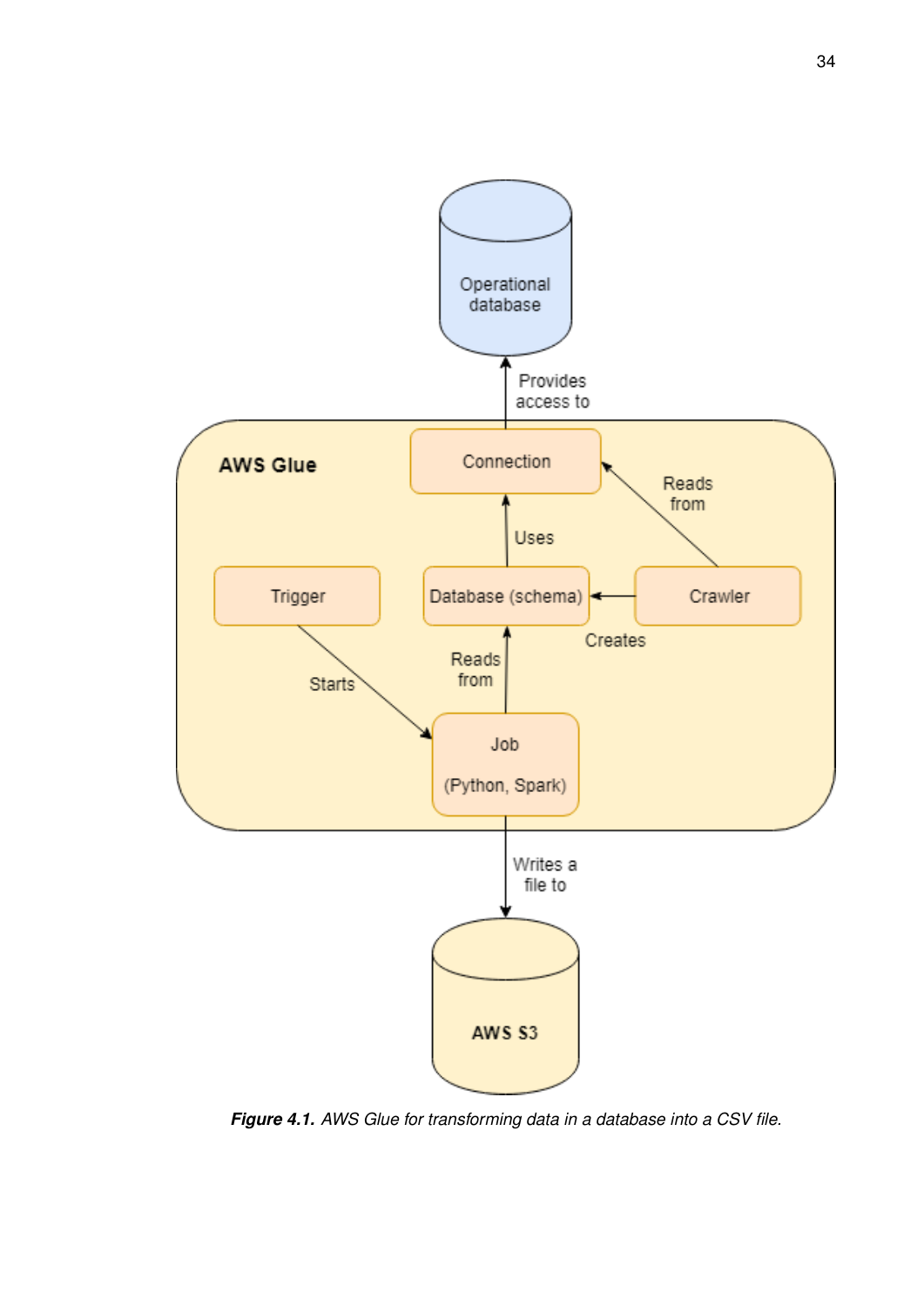choose from, with capabilities optimized for different areas (CPU, memory, storage). Input and output data configuration contain the AWS S3 links where training data, test data and other possible data are located, and where the model will be saved. Hyperparameters contain the parameters for modifying the model structure, training process, etc. [\[38\]](#page-53-12)

Models in SageMaker are the machine learning models created by training jobs. Each model is saved into S3, and can be used by SageMaker endpoints or downloaded to be used elsewhere. Endpoints use the models and create instances, which act as wrappers around the models. Endpoints specify a HTTP interface for getting predictions for input data with the model.

SageMaker notebooks can be used to interactively develop training jobs, run then, and deploy endpoints for using the model. Notebooks make creating the training jobs and endpoints easier, but they are not required for creating the machine learning pipeline in this thesis, and will not be discussed in more detail. Training job and endpoint creation can be automated using AWS Lambda, which can be used for scheduling and running tasks across the AWS platform. The machine learning pipeline is not fully automated in this thesis, as it is just a proof of concept. It is however possible to do using Lambda, should the pipeline be taken into production use.

Three algorithm definitions are used in this thesis: Scikit-learn, TensorFlow, and XG-Boost. The scikit-learn image contains the scikit-learn library which can be used for both random forest and linear regression. The Scikit-learn algorithm takes an additional script as a hyperparameter. This script defines which actual Scikit-learn model will be created, and with which hyperparameters. Each of the Scikit-learn models is created their own script file, but otherwise they can use the same training image, which is provided by AWS [\[38\]](#page-53-12). Scikit-learn is also able to create a simple Multi-layer perceptron model, but offers nothing more than the simple perceptrons, and is missing for example dropoutfunctionality discussed in Section [2.2.3.](#page-28-0) The TensorFlow algorithm provides the library, and requires an additional script which constructs the neural network model using the library, much like with Scikit-learn. XGBoost is a managed algorithm in SageMaker, and can be used off-the-shelf. The whole process is illustrated in Figure [4.2.](#page-42-0)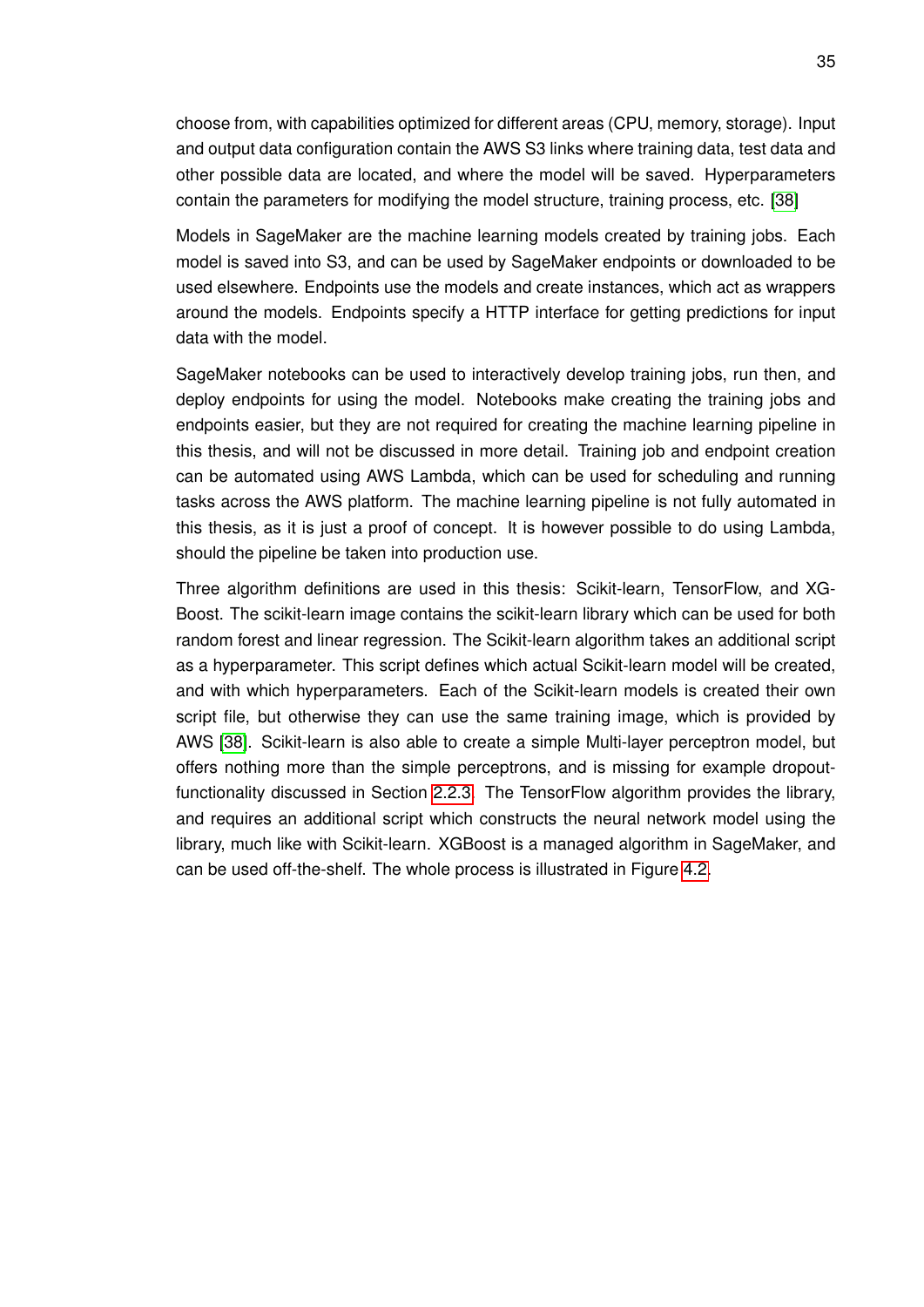<span id="page-42-0"></span>

*Figure 4.2. AWS Sagemaker infrastructure.*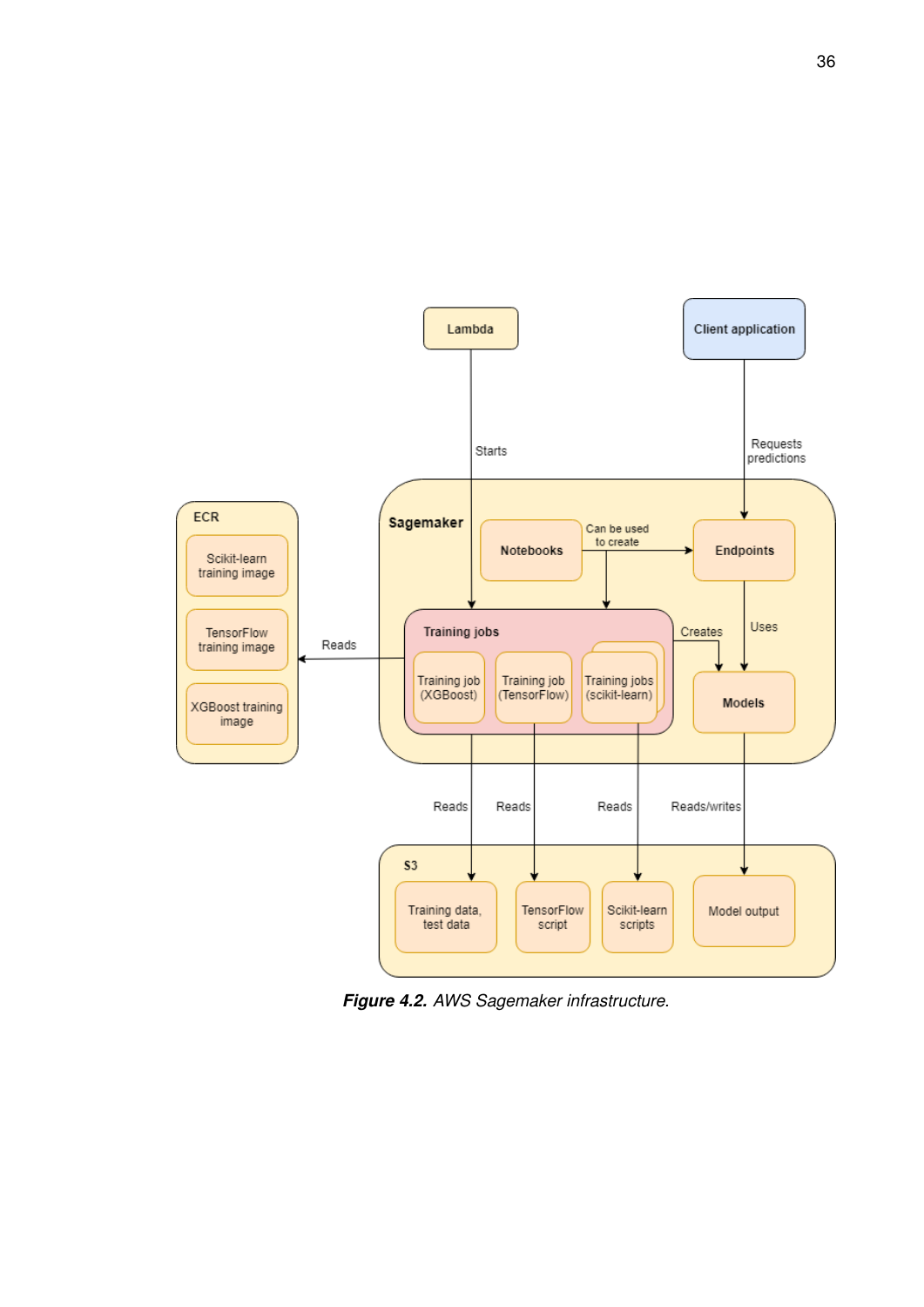# <span id="page-43-0"></span>**5 RESULTS AND DISCUSSION**

In this chapter, the results of the machine learning pipeline are presented and discussed. First, the machine learning results are presented and explained, and second, the usability of the cloud platform for the pipeline created is evaluated.

### <span id="page-43-1"></span>**5.1 Models**

The results of the different models will be discussed in this chapter. For each model, its chosen hyperparameters are shown, and its performance in both chosen metrics and data splits described in Section [4.2](#page-35-2) will be discussed. All hyperparameter optimization was done by hand, primarly aiming for as good a mean absolute error as possible with the dataset split by worksites.

#### <span id="page-43-2"></span>**5.1.1 Linear regression**

Linear regression model, discussed in Section [2.2.1,](#page-11-0) is the simplest of the models used in the thesis. It requires no hyperparameters, so it was very straightforward to use. The results are illustrated in Figure [5.1.](#page-44-0) MAEs of the two splits are very similar, but MSE is, surprisingly, better for the worksite split. The reason for this is not clear. It is possible that because linear regression is a very simple model, it is already at the limit of its expressional power at the worksite split, and the added info of the blind split does nothing for the model, and by chance happens to be worse modeled by linear regression in this case.

<span id="page-43-3"></span>Linear regression can only model linear relationships between variables, and could possibly have been made more accurate by introducing new, possibly more meaningful variables which are derived from the original parameters. Those parameters could be powers of the original parameters, or different parameters multiplied or divided by each other. Derivative parameter optimization was left outside the scope of this thesis.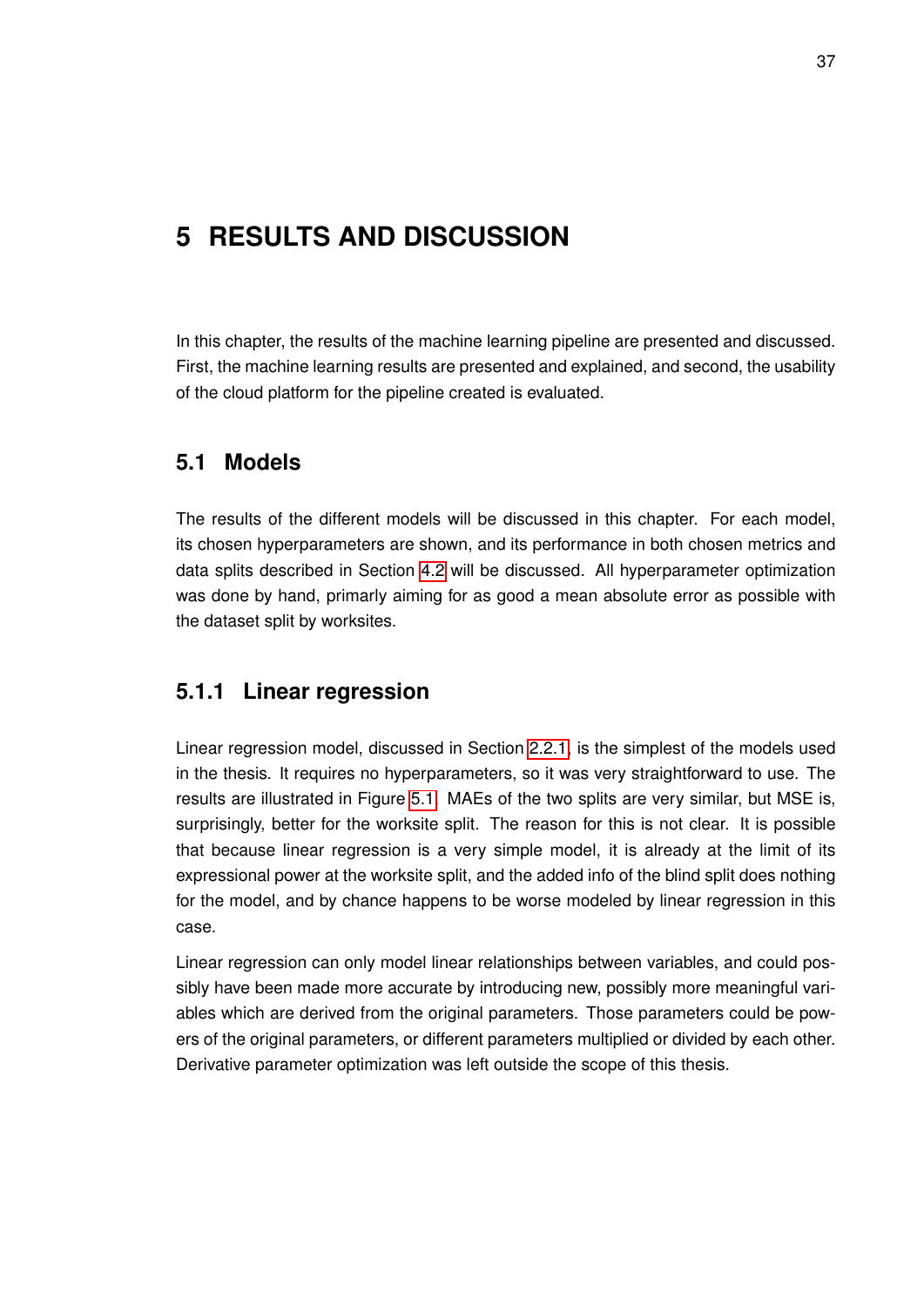<span id="page-44-0"></span>

*Figure 5.1. MSE and MAE results for the linear regression model. Logarithmic scale.*

#### **5.1.2 Decision tree ensembles**

#### **Random forest**

Random forest, the model discussed at Section [2.2.2](#page-18-0) is another easily configured model, where the only parameter to change from the Scikit-learn defaults was the number of trees. The number of trees was set to 64, as no significant improvement to accuracy was gained with any more trees. Even less trees are able to model the problem with relatively little accuracy loss, so the number of trees is rather arbitrary, as the accuracy only starts to noticeably drop when the number of trees goes below 10.

Random forest's results are shown in Figure [5.1.](#page-44-0) Random forest performs drastically better on the blind split in both MSE and MAE. Random forest does not need much configuration, and has an inherent resistance to over-fitting due to its random nature. This is why it does not generally need limiting parameters to counter over-fitting, and can fit very precisely to the data set in the case of the blind split.

#### **Gradient boosting**

Gradient boosting trees were implemented with the XGBoost algorithm, discussed in Section [2.2.2.](#page-19-0) XGBoost generally requires some parameter tuning to work efficiently. Multiple parameters were tried to tune, including min child weight, gamma, and eta, as well as the number and depth of individual trees [\[47,](#page-54-3) Notes on parameter tuning], but only a few parameters offered any noticeable difference to the performance. The parameters finally used for these results were the default values of the XGBoost library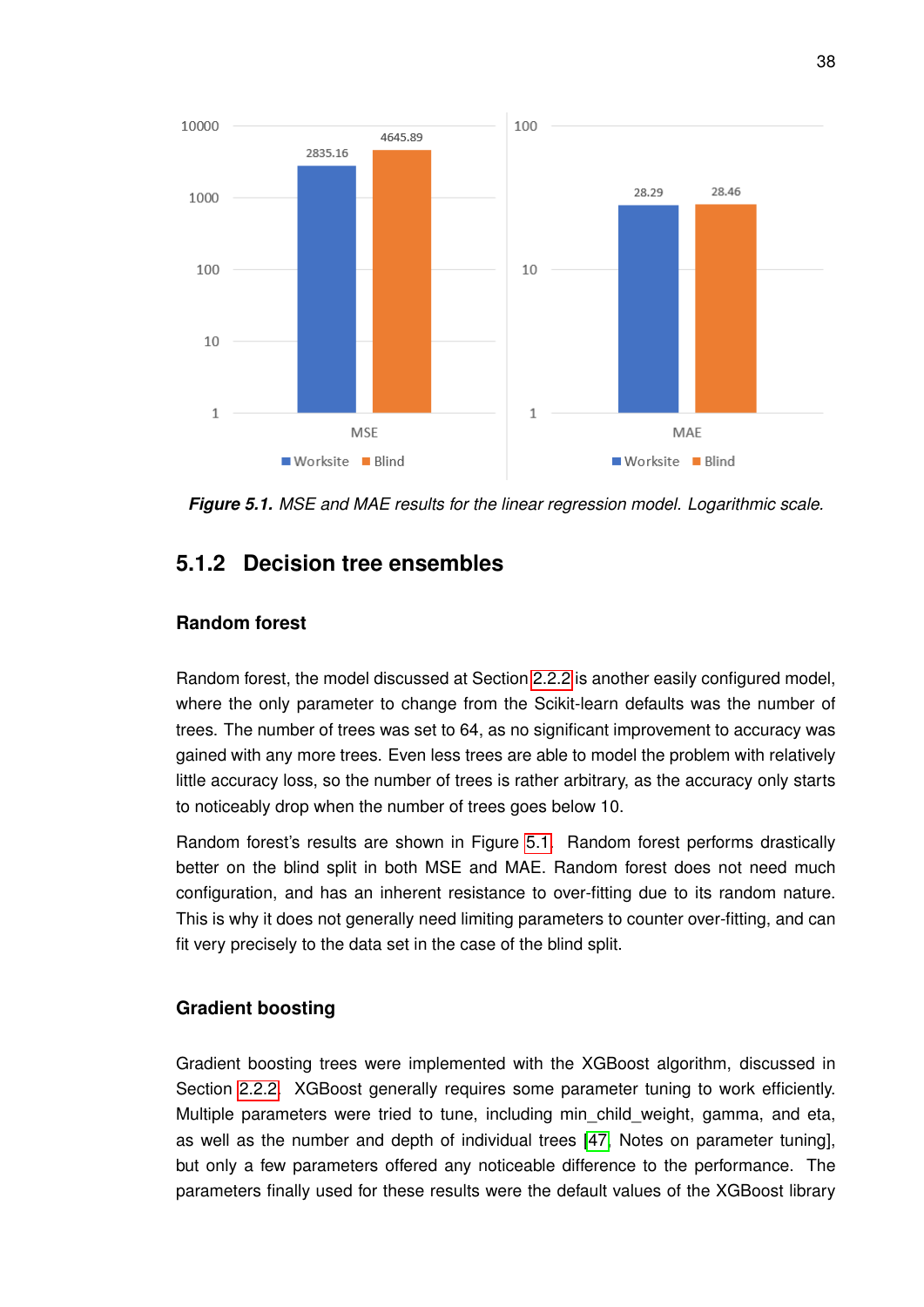

*Figure 5.2. MSE and MAE results for the random forest model. Logarithmic scale.*

<span id="page-45-1"></span>

*Figure 5.3. MSE and MAE results for the XGBoost model. Logarithmic scale.*

used in SageMaker except for the number of trees, a tree's maximum depth, and eta (learning rate) which were set to 500, 8, and 0.1 respectively.

<span id="page-45-0"></span>The XGBoost model's results are shown in Figure [5.3.](#page-45-1) XGBoost performs much better on the blindly split dataset than the one split by worksites. XGBoost's accuracy on the blind split could be further increased to the same level as random forest's by increasing the maximum depth and the number of trees, but that leads to smaller accuracy on the worksite split.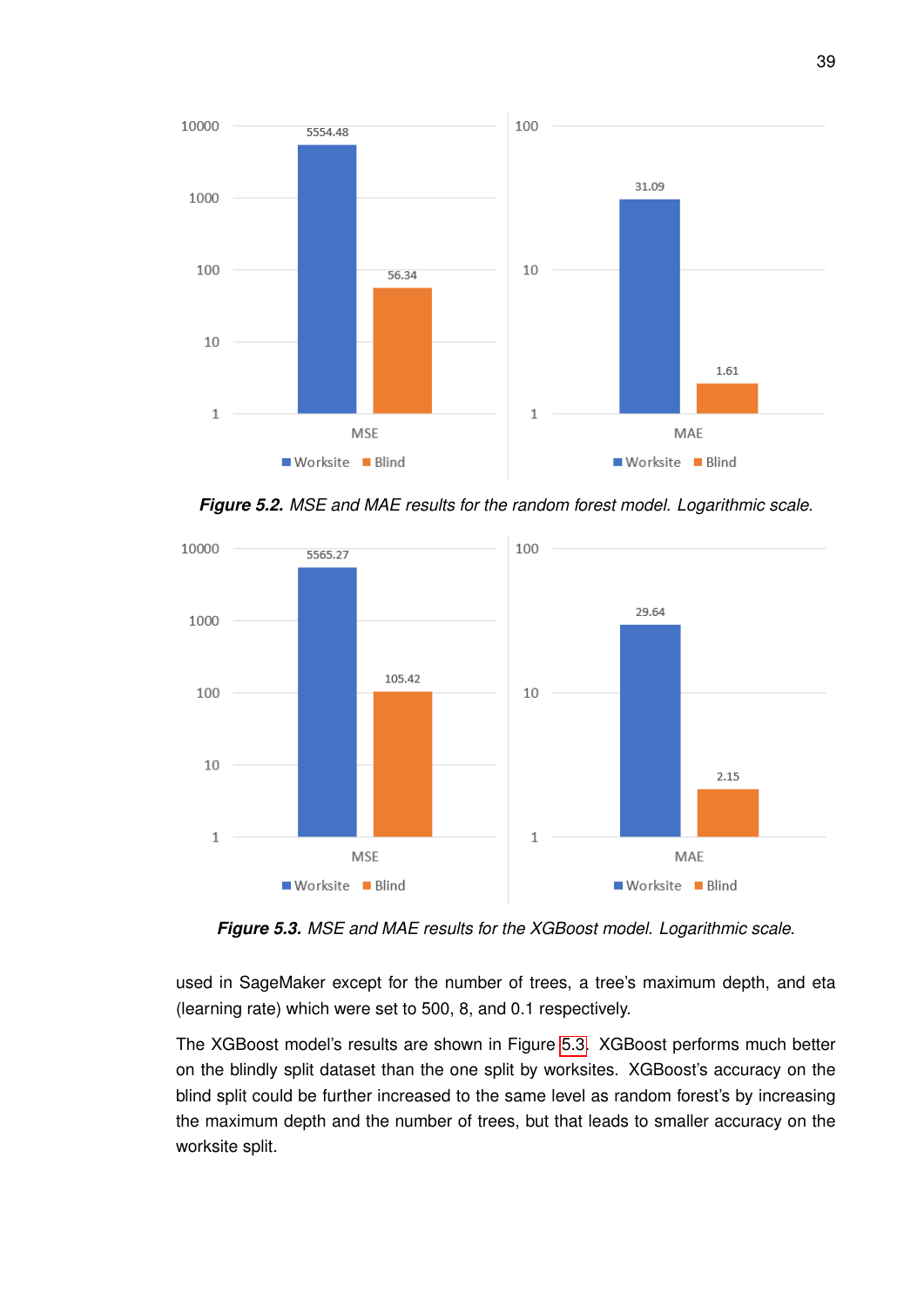<span id="page-46-1"></span>

*Figure 5.4. Topology of the MLP network used.*

### **5.1.3 Artificial neural network**

Artificial neural network was implemented as a multilayer perceptron, a model discussed at [2.2.3.](#page-24-0) MLP is the model requiring the most amount of fine tuning out of the ones used in this thesis. The best model found was a network with two hidden layers and a dropout layer between them. The hidden layers both had 1024 neurons, and the dropout layer in between had a dropout rate of 0.4. The hidden layer neurons had the rectified linear unit as their activation functions, and the output layer was a single neuron with a linear activation function. The network topology is illustrated in Figure [5.4.](#page-46-1) The gradient descent function used was *Adam*. For other hyperparameters, 2500 training steps was used, with the default batch size of 128. Learning rate was set to 0.001. A neural network model works best if the features are normalized [\[12,](#page-51-12) p. 214], so each feature was scaled using the Scikit-learn StandardScaler-function, which linearly transforms the inputs to have a mean of zero and a variance of one.

<span id="page-46-0"></span>The MLP model' results are illustrated in Figure [5.5.](#page-47-1) MLP performed expectedly better on the blind split, but not as substantially as the tree-based models. The model's performance did not change drastically with other topology. Very similar results could be attained with the number of layers ranging from one to four, and decreasing the dropout rate did not make a large difference either. The choice of the gradient descent function made a larger difference. The very popular SGD did not work at all with the dataset and gave abysmal results. The RMSProp algorithm gave more acceptable results with MAEs in the 30s with the worksite split, but the Adam algorithm outperformed others in this dataset.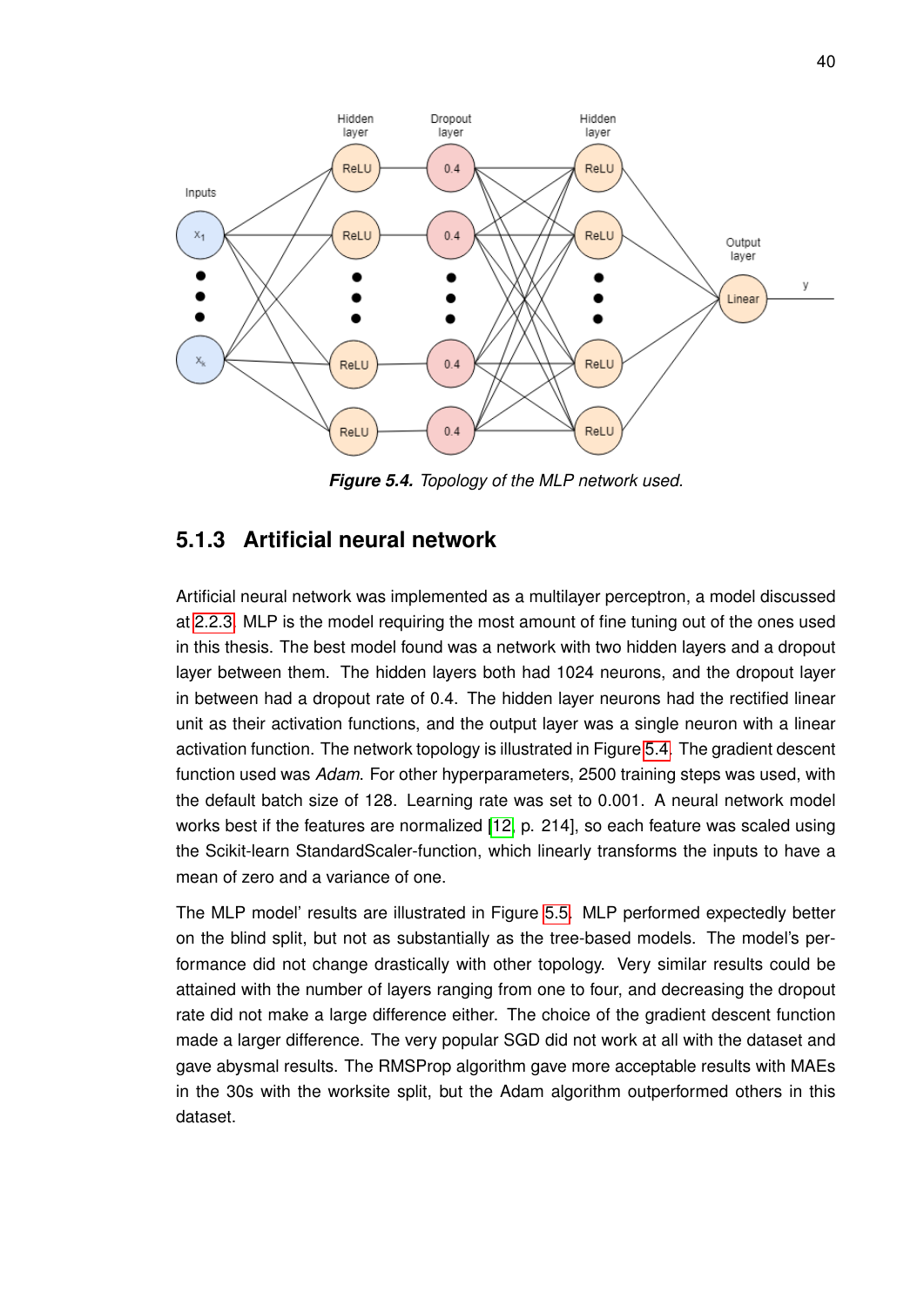<span id="page-47-1"></span>

*Figure 5.5. MSE and MAE results for the multilayer perceptron model. Logarithmic scale.*

### **5.1.4 Comparison**

Out of the machine models tested, the multilayer perceptron model performed the best on the primary evaluation metrics, which are MAE with the data split by worksites. The difference to the others was not substantial, but the network model performed noticeably better than all the others, which were very close to each other in score. The results with the primary evaluation metrics are shown in Figure [5.6.](#page-48-1) With the blindly split dataset, the tree-based ensemble models far outperformed the others.

All models except for linear regression performed better on the blind split data set. Especially the tree models performed vastly better on the interpolation task than the extrapolation task. This is somewhat expected, as trees in their core remember the input-output pairs and map new inputs to similar trained inputs' outputs. Thus, they work exceptionally well when the test data is very close to the training data. In general the models performing better on interpolation than extrapolation ultimately tells that worksites in the dataset are very different from each other, and the differences are not adequately captured in the feature set extracted from the operational database.

<span id="page-47-0"></span>MLP being the best model on the primary evaluation metrics, although not profoundly better than the others, is unexpected. A study on incident duration prediction [\[45\]](#page-54-0) did not find a neural network model to stand out from other models, except with an edge case with low number of training data. Recent comparisons on regression methods [\[27\]](#page-52-14)[\[26\]](#page-52-15)[\[7\]](#page-51-13) have found tree ensembles, especially gradient boosted trees, to be the best performing models. In particular XGBoost has been recognized as a very suitable tool for many problems [\[33\]](#page-53-8).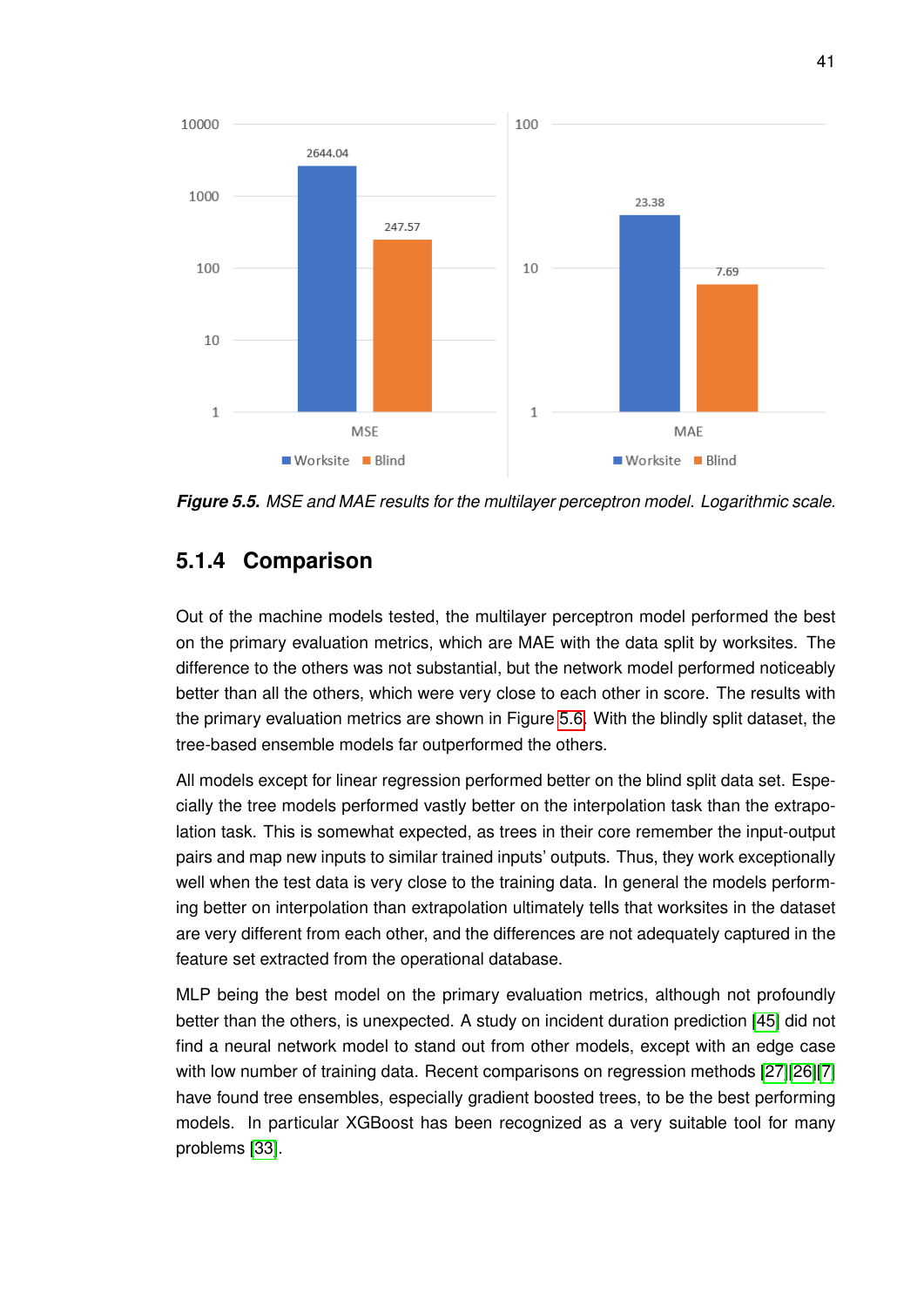<span id="page-48-1"></span>

*Figure 5.6. Model MAE results with the worksite data split. Linear scale.*

### **5.1.5 Future development**

Improvements to results could be made in both feature selection, and more hyperparameter tuning. The data did not have much information on the circumstances of the worksites, and the data was mostly statistics on the progress of the worksites. More circumstance data could improve capturing the evident differences between worksites. Another way feature selection could be improved is to introduce meaningful derivative variables, as explained in Section [5.1.1.](#page-43-2) The new variables would be especially useful for linear regression, but could improve other models' performances too.

In hyperparameter tuning a very obvious improvement which could not be done in the testing in this thesis is to change the error to minimize from MSE to MAE. A model could get better MAE results when minimizing MAE than when minimizing MSE. Last, a profound way of improving machine learning results is to add more data. The data set was not overly large, and could be much larger before model training time starts to be a problem.

## <span id="page-48-0"></span>**5.2 Cloud platform**

Amazon Web Services was chosen as the cloud platform to implement the machine learning algorithms. Using AWS for the task was mostly straightforward, helped by my own previous experience with the platform, and that the database was already located there. There are a lot of good AWS-provided tutorials and examples of almost everything possible to do with the SageMaker and Glue services. Most of the code written is heavily based on the official examples. Sagemaker and Glue both utilize Jupyter notebooks which made writing the code much more straightforward than it could have been. While developing in a notebook the developer seamlessly uses the other features of a service, which would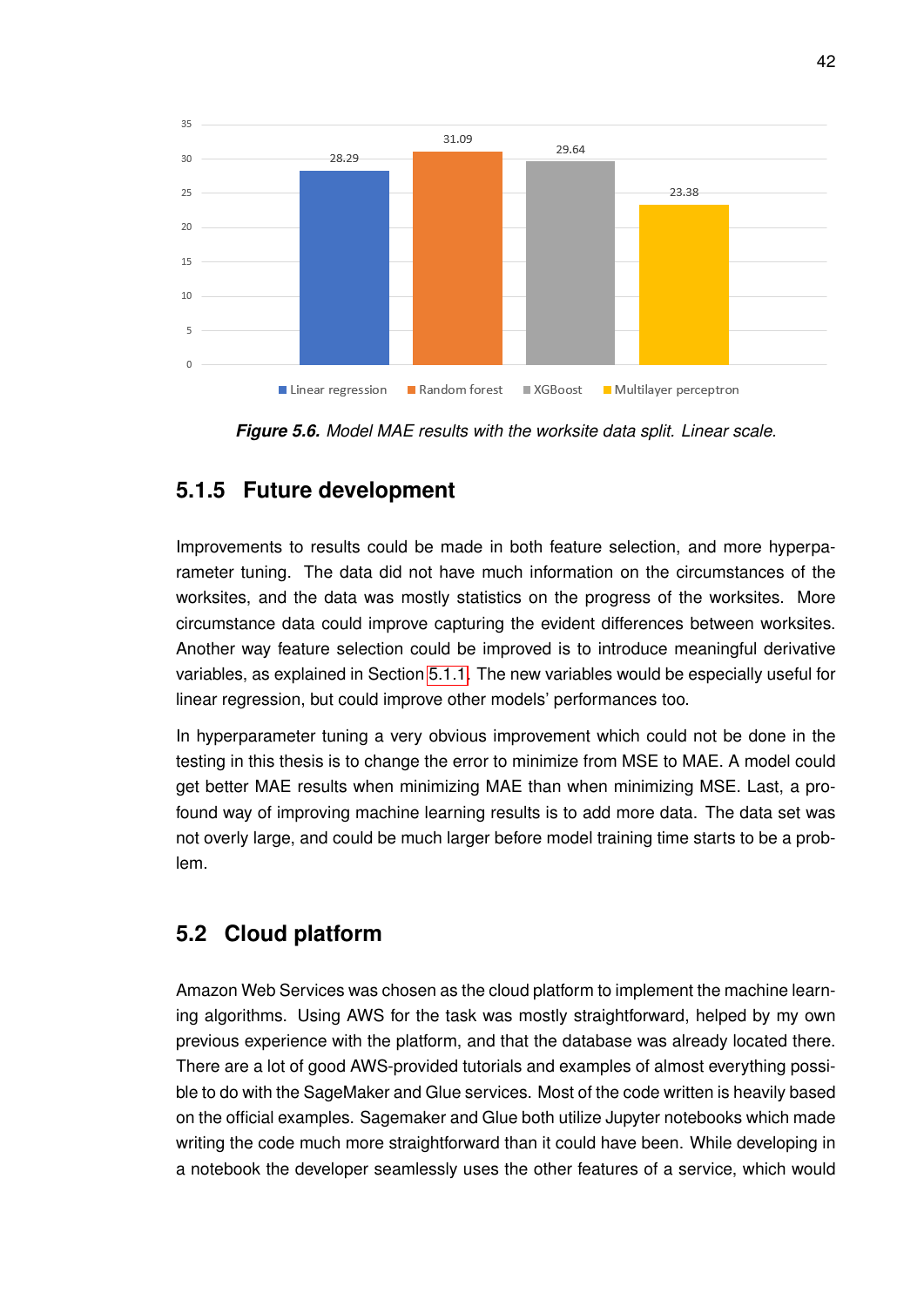otherwise be much more difficult to use. For example, in SageMaker, a notebook script creates the training jobs and endpoints, of which configurations can be copied for later use without the manual interaction in the notebook.

The good examples are almost necessary though, as the API documentation can be hard to find and non-explanatory. If one wants to do something which has no example provided for, it can be difficult. Another occassional hardship with AWS was its permission system, which does not proactively warn about services missing permissions for using other services. When a permission is missing, the operation simply fails, and one has to look through the error logs to find out that a permission is missing and set that permission in another service. Luckily the error reports were descriptive.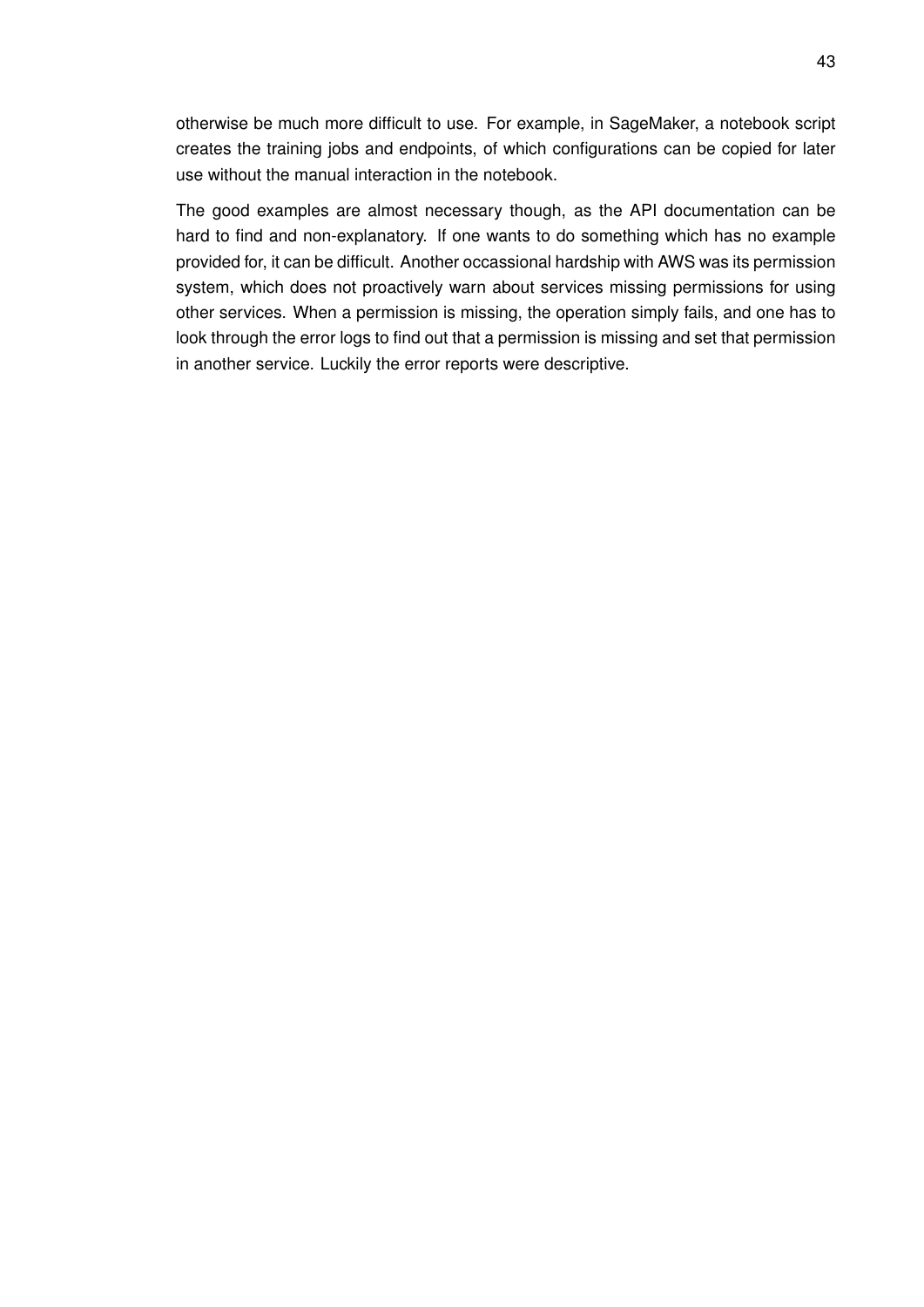# <span id="page-50-0"></span>**6 CONCLUSIONS**

The aim of this thesis was to implement a machine learning pipeline from operational database to a usable machine learning model in a cloud service platform. The pipeline built is a proof-of-concept case study, but should be transferable to a production environment as well. The implementation served two goals. The first was to try how the data applies to machine learning algorithms by testing multiple different models with it. The second was how the cloud platform applies to building the required pipeline.

The pipeline was built in Amazon Web Services and consists of Glue, a service meant for transforming and transferring data in AWS, and SageMaker, a machine learning service with multiple frameworks and models supported. Glue reads data from the operational database, extracts features from it, and saves it as CSV-files which SageMaker can read and use with its machine learning models.

The usability of the data was measured with the case study of predicting a worksite's completion time based on its current state and history. Four different models were implemented in SageMaker with two different ways of splitting the data to training and test set. The first set was to have all of single worksite's rows in either one of the files, and the second was to blindly split all rows between the files. This means the first split is an extrapolation problem, and the second is an interpolation problem. The first split was used as the primary split for evaluation, with mean absolute error as the error metric. The models tested were linear regression, random forest, XGBoost and multilayer perceptron. The best model was the multilayer perceptron, with a MAE of 23.38 hours. Tree-based models performed the best by a large margin with the second split's interpolation problem. In general models performed expectedly better on the data split blindly between files, which means worksites are very different from each other, and the features extracted do not adequately model the differences between them.

The AWS platform was very well-suited for building the machine learning pipeline. It provided the necessary managed services for the whole pipeline, so there was not any overhead code managing the pipeline self at all. Some difficulties were encountered with the platform's documentation, which can be difficult to search through, and the permission system, which can be laborious to use. The difficulties were overcome with excellent official examples for all the services, and good error reporting in case of missing permissions.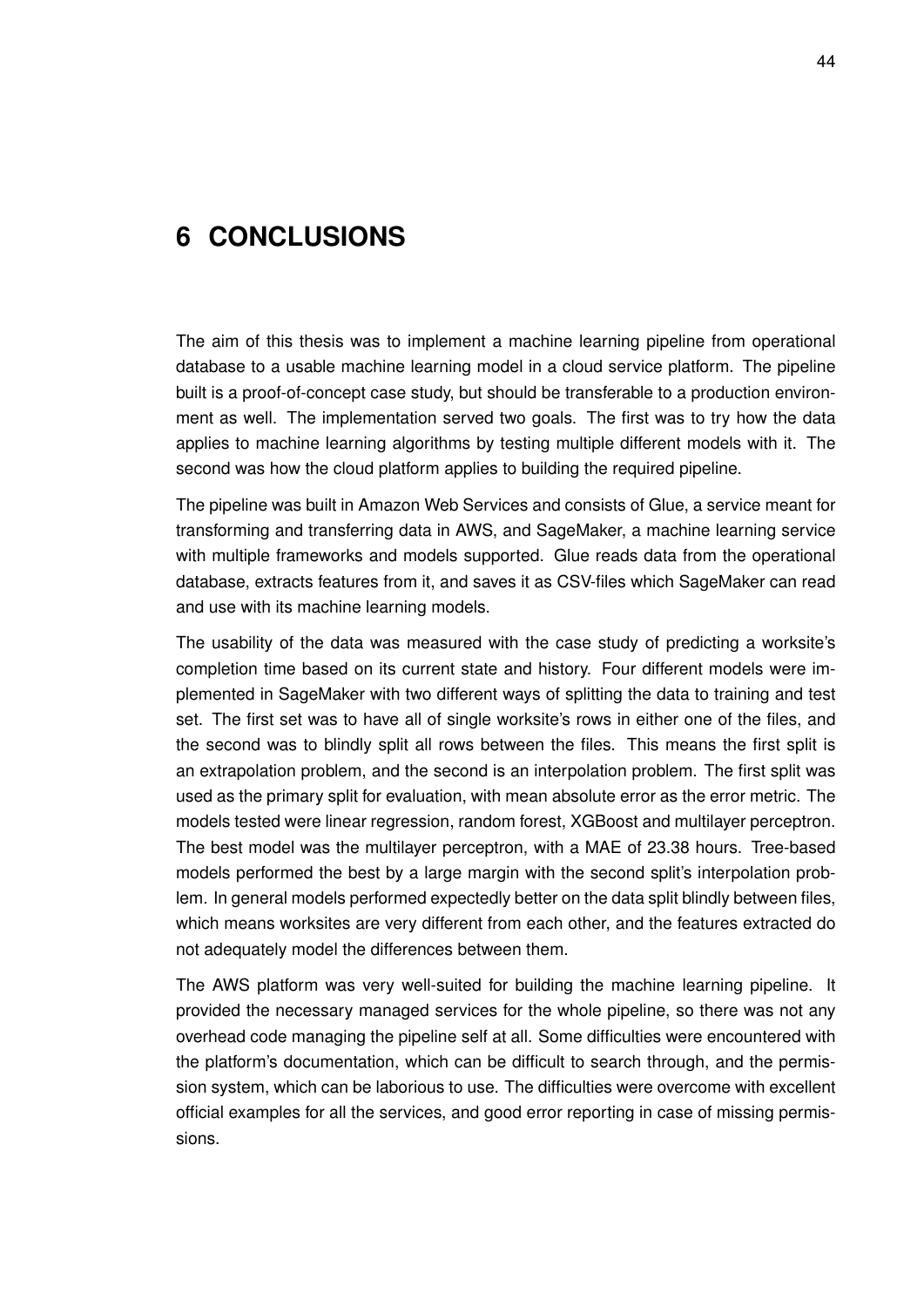# <span id="page-51-0"></span>**REFERENCES**

- <span id="page-51-9"></span>[1] E. Alpaydin and I. Books24x7. *Introduction to machine learning*. English. Third; 3rd. Cambridge, Massachusetts; London, England: The MIT Press, 2014. ISBN: 0262325748.
- <span id="page-51-1"></span>[2] C. M. Bishop. *Pattern recognition and machine learning*. English. New York: Springer, 2006. ISBN: 0387310738.
- <span id="page-51-5"></span>[3] L. Breiman. *Classification and regression trees*. English. Belmont, Calif: Wadsworth, 1984. ISBN: 9780534980535.
- <span id="page-51-4"></span>[4] L. Breiman. Random Forests. English. *Machine Learning* 45.1 (2001), 5–32. DOI: [1010933404324](https://doi.org/1010933404324).
- <span id="page-51-11"></span>[5] Buyya, Yeo, Venugopal, Broberg and Brandic. Cloud computing and emerging IT platforms: Vision, hype, and reality for delivering computing as the 5th utility. *Future Generation Computer Systems* (2009). DOI: [doi:10.1016/j.future.2008.12.00](https://doi.org/doi:10.1016/j.future.2008.12.00).
- <span id="page-51-3"></span>[6] V. Chandola, A. Banerjee and V. Kumar. Anomaly detection: A survey. English. *ACM Computing Surveys (CSUR)* 41.3 (2009), 1–58. DOI: [10.1145/1541880.1541882](https://doi.org/10.1145/1541880.1541882).
- <span id="page-51-13"></span>[7] J. Chen, K. de Hoogh, J. Gulliver, B. Hoffmann, O. Hertel, M. Ketzel, M. Bauwelinck, A. van Donkelaar, U. A. Hvidtfeldt, K. Katsouyanni, N. A. H. Janssen, R. V. Martin, E. Samoli, P. E. Schwartz, M. Stafoggia, T. Bellander, M. Strak, K. Wolf, D. Vienneau, R. Vermeulen, B. Brunekreef and G. Hoek. A comparison of linear regression, regularization, and machine learning algorithms to develop Europe-wide spatial models of fine particles and nitrogen dioxide. English. *Environment international* 130 (2019), 104934. DOI: [10.1016/j.envint.2019.104934](https://doi.org/10.1016/j.envint.2019.104934).
- <span id="page-51-8"></span>[8] T. Chen and C. Guestrin. XGBoost: A Scalable Tree Boosting System. English. Vol. 13-17-. ACM, 2016, 785–794. ISBN: 1450-342329. DOI: [10 . 1145 / 2939672 .](https://doi.org/10.1145/2939672.2939785) [2939785](https://doi.org/10.1145/2939672.2939785).
- <span id="page-51-10"></span>[9] T. Dillon, C. Wu and E. Chang. Cloud Computing: Issues and Challenges. English. IEEE, 2010, 27–33. ISBN: 1550-445X. DOI: [10.1109/AINA.2010.187](https://doi.org/10.1109/AINA.2010.187).
- <span id="page-51-7"></span>[10] J. H. Friedman. Greedy Function Approximation: A Gradient Boosting Machine. English. *The Annals of Statistics* 29.5 (2001), 1189–1232. DOI: [10 . 1214 / aos /](https://doi.org/10.1214/aos/1013203451) [1013203451](https://doi.org/10.1214/aos/1013203451).
- <span id="page-51-6"></span>[11] J. H. Friedman. Stochastic gradient boosting. English. *Computational Statistics and Data Analysis* 38.4 (2002), 367–378. DOI: [10.1016/S0167-9473\(01\)00065-2](https://doi.org/10.1016/S0167-9473(01)00065-2).
- <span id="page-51-12"></span>[12] R. Garreta and G. Moncecchi. *Learning scikit-learn: machine learning in Python*. English. 1st ed. Birmingham: Packt Publishing, 2013. ISBN: 9781783281947.
- <span id="page-51-2"></span>[13] Z. Ghahramani. Unsupervised learning. English. *Lecture Notes in Computer Science (including subseries Lecture Notes in Artificial Intelligence and Lecture Notes in Bioinformatics)* 3176 (2004), 72–112.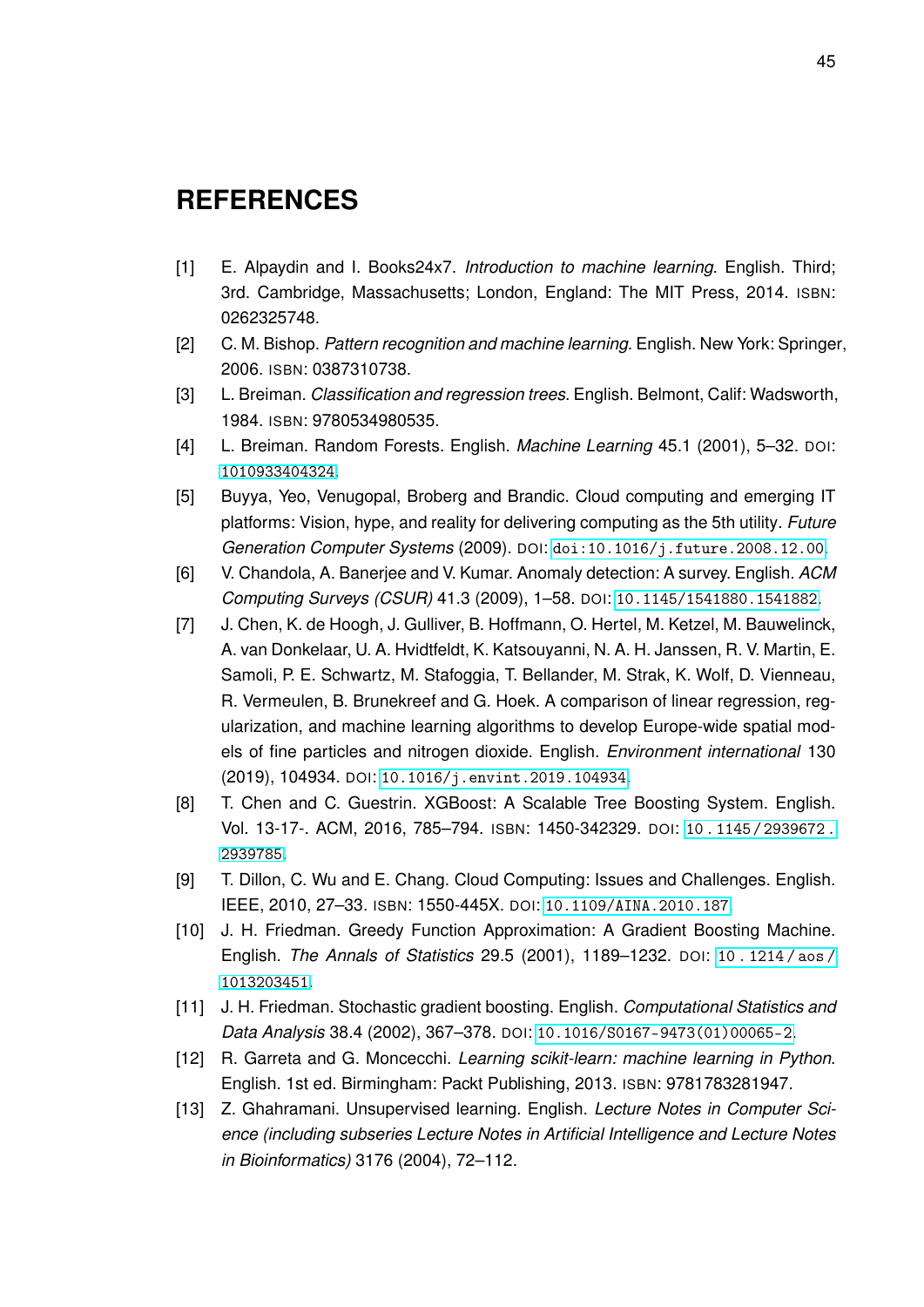- <span id="page-52-3"></span>[14] S. Gollapudi and V. Laxmikanth. *Practical machine learning: tackle the real-world complexities of modern machine learning with innovative and cutting-edge techniques*. English. 1st. Birmingham, UK: Packt Publishing, 2016. ISBN: 1784394017.
- <span id="page-52-12"></span>[15] Google. *Google Cloud Platform Documentation*. URL: [https : / / cloud . google .](https://cloud.google.com/docs/) [com/docs/](https://cloud.google.com/docs/) (visited on 06/08/2019).
- <span id="page-52-5"></span>[16] S. Guha, N. Mishra, G. Roy and O. Schrijvers. Robust random cut forest based anomaly detection on streams. English. Vol. 6. 2016, 3987–3999. ISBN: 9781- 510829008.
- <span id="page-52-4"></span>[17] G. Hackeling. *Mastering Machine Learning with scikit-learn*. English. 1st ed. Birmingham: Packt Publishing, 2014. ISBN: 1783988371.
- <span id="page-52-6"></span>[18] T. Hastie, R. Tibshirani and J. Friedman. *The elements of statistical learning: Data mining, inference, and prediction. 2nd ed., corrected at 11th printing*. English. New York: Springer, 2016. ISBN: 0172-7397. DOI: [10.1007/978-0-387-84858-7](https://doi.org/10.1007/978-0-387-84858-7).
- <span id="page-52-1"></span>[19] A. R. Hevner, S. T. March, J. Park and S. Ram. Design Science in Information Systems Research. English. *MIS Quarterly* 28.1 (2004), 75–105. DOI: [10.2307/](https://doi.org/10.2307/25148625) [25148625](https://doi.org/10.2307/25148625).
- <span id="page-52-0"></span>[20] T. Kajiyama, M. Jennex and T. Addo. To cloud or not to cloud: how risks and threats are affecting cloud adoption decisions. English. *Information and Computer Security* 25.5 (2017), 634–659. DOI: [10.1108/ICS-07-2016-0051](https://doi.org/10.1108/ICS-07-2016-0051).
- <span id="page-52-11"></span>[21] M. Kavis and I. Books24x7. *Architecting the cloud: design decisions for cloud computing service models (SaaS, PaaS, and IaaS)*. English. Hoboken, New Jersey: Wiley, 2014. ISBN: 9781118826270.
- <span id="page-52-10"></span>[22] R. Kumar and S. Charu. Comparison between Cloud Computing, Grid Computing, Cluster Computing and Virtualization. Jan. 2015. DOI: [10.13140/2.1.1759.7765](https://doi.org/10.13140/2.1.1759.7765).
- <span id="page-52-7"></span>[23] Y. Lecun, Y. Bengio and G. Hinton. Deep learning. English. *Nature* 521.7553 (2015). Cited By :8286, 436–444. DOI: [10.1038/nature14539](https://doi.org/10.1038/nature14539).
- <span id="page-52-8"></span>[24] X. Li. Preconditioned Stochastic Gradient Descent. *IEEE Transactions on Neural Networks and Learning Systems* 29.5 (May 2018), 1454–1466. ISSN: 2162-237X. DOI: [10.1109/TNNLS.2017.2672978](https://doi.org/10.1109/TNNLS.2017.2672978).
- <span id="page-52-2"></span>[25] P. Louridas and C. Ebert. Machine Learning. English. *IEEE Software* 33.5 (2016), 110–115. DOI: [10.1109/MS.2016.114](https://doi.org/10.1109/MS.2016.114).
- <span id="page-52-15"></span>[26] A. Lucas, R. Barranco and N. Refa. EV idle time estimation on charging infrastructure, comparing supervised machine learning regressions. English. *Energies* 12.2 (2019), 269. DOI: [10.3390/en12020269](https://doi.org/10.3390/en12020269).
- <span id="page-52-14"></span>[27] H. Mao, J. Meng, F. Ji, Q. Zhang and H. Fang. Comparison of Machine Learning Regression Algorithms for Cotton Leaf Area Index Retrieval Using Sentinel-2 Spectral Bands. English. *Applied Sciences* 9.7 (2019), 1459. DOI: [10.3390/app9071459](https://doi.org/10.3390/app9071459).
- <span id="page-52-9"></span>[28] P. M. Mell and T. Grance. *SP 800-145. The NIST Definition of Cloud Computing*. Tech. rep. Gaithersburg, MD, United States, 2011.
- <span id="page-52-13"></span>[29] Microsoft. *Microsoft Azure Documentation*. URL: [https://docs.microsoft.com/](https://docs.microsoft.com/en-us/azure/) [en-us/azure/](https://docs.microsoft.com/en-us/azure/) (visited on 06/08/2019).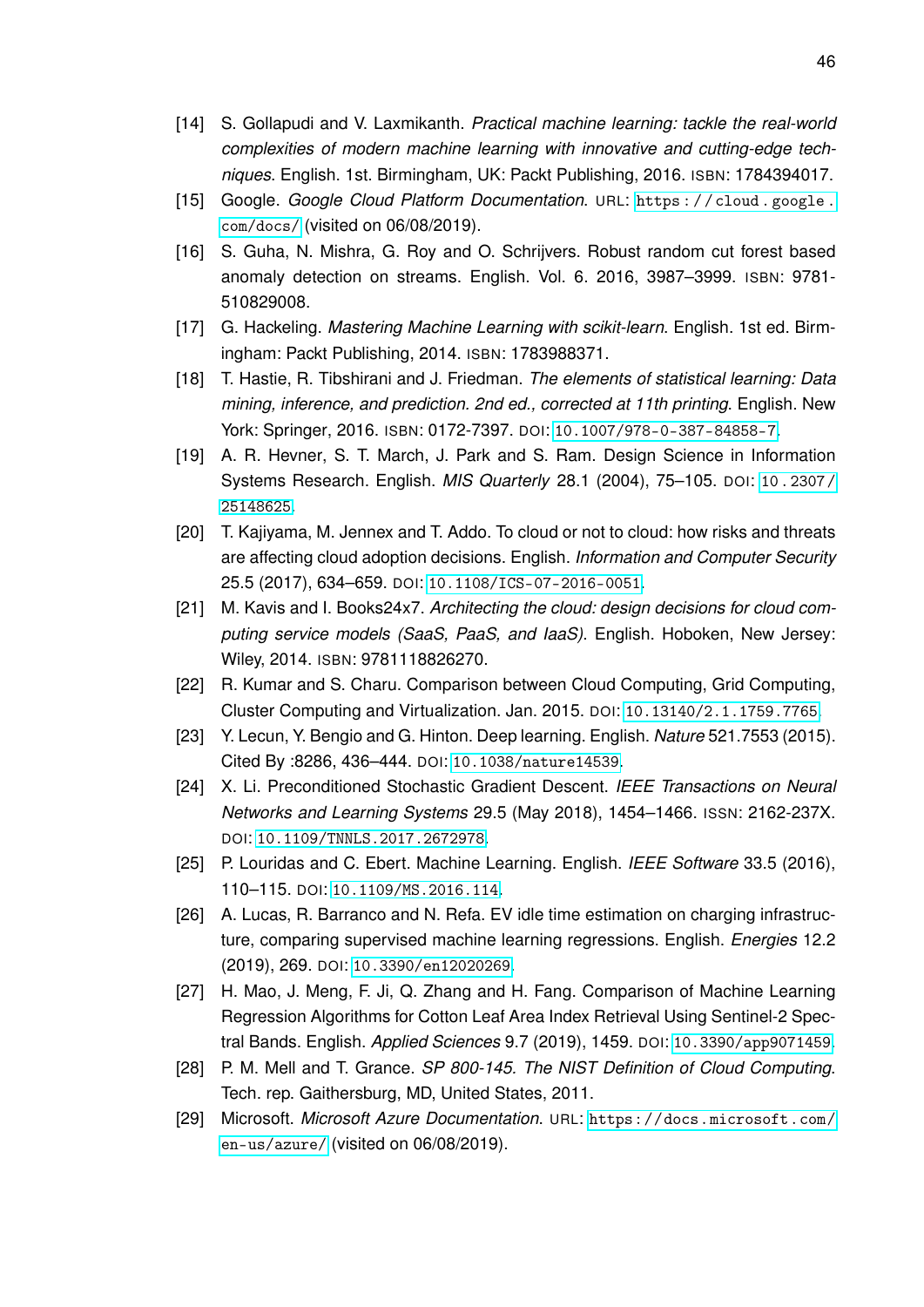- <span id="page-53-4"></span>[30] T. M. Mitchell. *Machine learning*. English. New York: McGraw-Hill, 1997. ISBN: 0070428077.
- <span id="page-53-6"></span>[31] D. C. Montgomery. *Introduction to linear regression analysis*. English. Fifth; 5th. Vol. 821. Hoboken, New Jersey: Wiley, 2013; 2012; 2015. ISBN: 1118640802.
- <span id="page-53-9"></span>[32] A. Natekin and A. Knoll. Gradient boosting machines, a tutorial. English. *Frontiers in Neurorobotics* 7 (2013), 21. DOI: [10.3389/fnbot.2013.00021](https://doi.org/10.3389/fnbot.2013.00021).
- <span id="page-53-8"></span>[33] D. Nielsen. Tree Boosting With XGBoost - Why Does XGBoost Win "Every" Machine Learning Competition? MA thesis. Norwegian University of Science and Technology, 2016.
- <span id="page-53-14"></span>[34] M. Ribeiro, K. Grolinger and M. A. M. Capretz. MLaaS: Machine Learning as a Service. *2015 IEEE 14th International Conference on Machine Learning and Applications (ICMLA)*. Dec. 2015, 896–902. DOI: [10.1109/ICMLA.2015.152](https://doi.org/10.1109/ICMLA.2015.152).
- <span id="page-53-3"></span>[35] Rightscale. *RightScale 2018 State of the Cloud Report*. Tech. rep. 2018. URL: [https : / / assets . rightscale . com / uploads / pdfs / RightScale - 2018 - State](https://assets.rightscale.com/uploads/pdfs/RightScale-2018-State-of-the-Cloud-Report.pdf)  [of-the-Cloud-Report.pdf](https://assets.rightscale.com/uploads/pdfs/RightScale-2018-State-of-the-Cloud-Report.pdf).
- <span id="page-53-10"></span>[36] S. Ruder. *An overview of gradient descent optimization algorithms*. Jan. 2016. URL: <http://ruder.io/optimizing-gradient-descent/> (visited on 05/24/2019).
- <span id="page-53-13"></span>[37] Salesforce. *Heroku Dev Center*. URL: <https://devcenter.heroku.com/> (visited on 04/06/2019).
- <span id="page-53-12"></span>[38] A. W. Services. *AWS Documentation*. URL: [https : / / docs . aws . amazon . com /](https://docs.aws.amazon.com/index.html) [index.html](https://docs.aws.amazon.com/index.html) (visited on 04/06/2019).
- <span id="page-53-2"></span>[39] D. Silver, A. Huang, C. J. Maddison, A. Guez, L. Sifre, G. V. D. Driessche, J. Schrittwieser, I. Antonoglou, V. Panneershelvam, M. Lanctot, S. Dieleman, D. Grewe, J. Nham, N. Kalchbrenner, I. Sutskever, T. Lillicrap, M. Leach, K. Kavukcuoglu, T. Graepel and D. Hassabis. Mastering the game of Go with deep neural networks and tree search. English. *Nature* 529.7587 (2016), 484–489. DOI: [10.1038/](https://doi.org/10.1038/nature16961) [nature16961](https://doi.org/10.1038/nature16961).
- <span id="page-53-1"></span>[40] R. Smith, A. Bivens, M. Embrechts, C. Palagiri and B. Szymanski. Clustering approaches for anomaly based intrusion detection. *Proceedings of intelligent engineering systems through artificial neural networks* (2002), 579–584.
- <span id="page-53-11"></span>[41] N. Srivastava, G. Hinton, A. Krizhevsky, I. Sutskever and R. Salakhutdinov. Dropout: A simple way to prevent neural networks from overfitting. English. *Journal of Machine Learning Research* 15 (2014), 1929–1958.
- <span id="page-53-5"></span>[42] R. S. Sutton, A. G. Barto and F. Bach. *Reinforcement learning: an introduction*. English. Second. London, England; Cambridge, MA: The MIT Press, 2018. ISBN: 0262039249.
- <span id="page-53-0"></span>[43] K. Suzuki, L. Zhou and Q. Wang. Machine learning in medical imaging. English. *Pattern Recognition* 63 (2017), 465–467. DOI: [10.1016/j.patcog.2016.10.020](https://doi.org/10.1016/j.patcog.2016.10.020).
- <span id="page-53-7"></span>[44] L. Torgo. Inductive learning of tree-based regression models. English. *AI COMMU-NICATIONS* 13.2 (2000), 137–138.